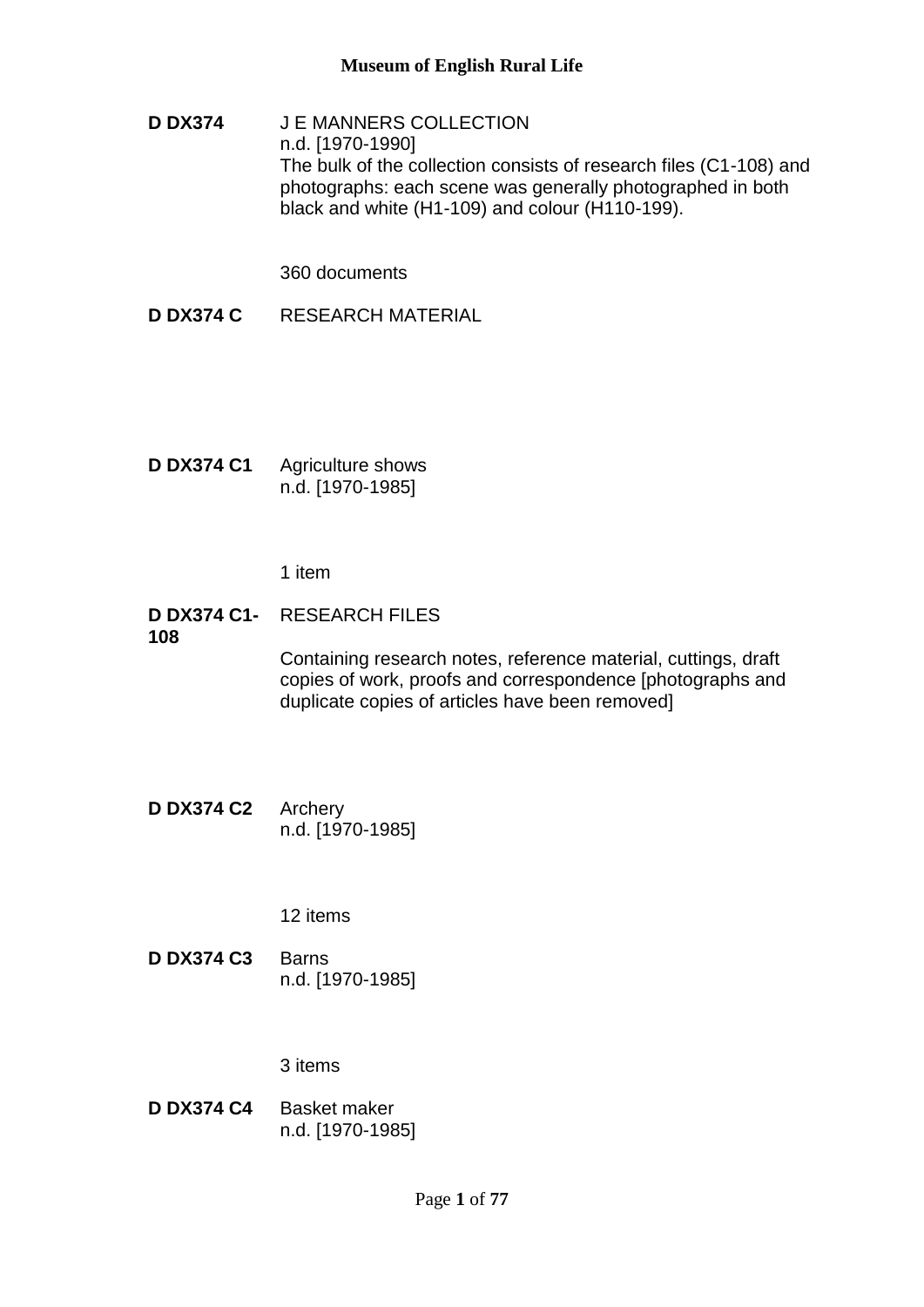**D DX374 C5** Beer brewing n.d. [1970-1985]

13 items

**D DX374 C6** Bell ringing and Whitechapel Foundry n.d. [1970-1985]

8 items

**D DX374 C7** Besom brooms n.d. [1970-1985]

11 items

**D DX374 C8** Bootmaking/shoemaking n.d. [1970-1985]

9 items

**D DX374 C9** Bricks n.d. [1970-1985]

28 items

**D DX374 C10** Capability Brown n.d. [1970-1985]

# 7 items

**D DX374 C11** Chairs (rush and cane) n.d. [1970-1985]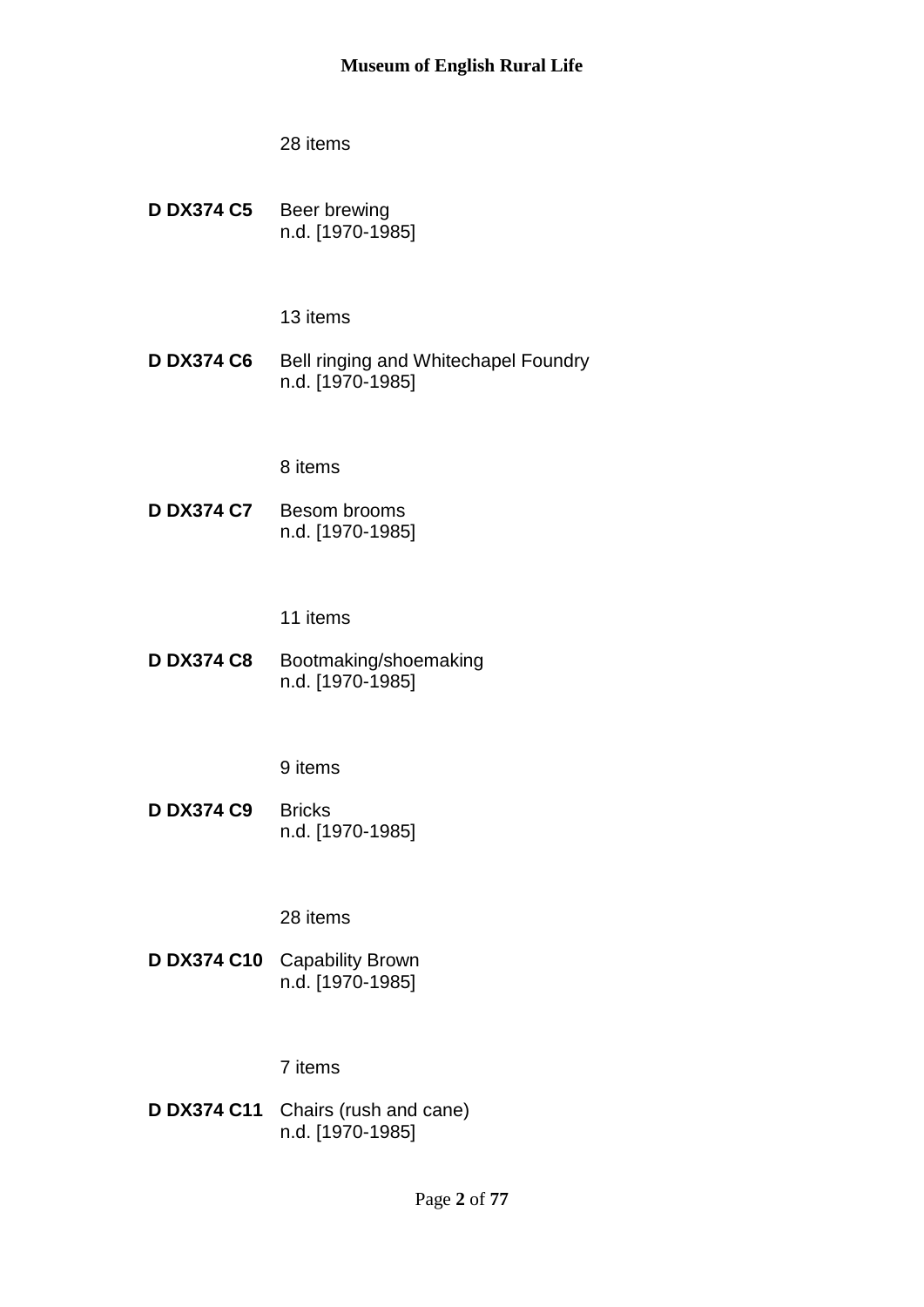**D DX374 C12** Charcoal burning n.d. [1970-1985]

4 items

**D DX374 C13** Church bell ropes n.d. [1970-1985]

5 items

**D DX374 C14** Clay pipes n.d. [1970-1985]

7 items

**D DX374 C15** Clogs n.d. [1970-1985]

5 items

**D DX374 C16** Coopering n.d. [1970-1985]

14 items

**D DX374 C17** Coracles n.d. [1970-1985]

# 7 items

**D DX374 C18** Country cider n.d. [1970-1985]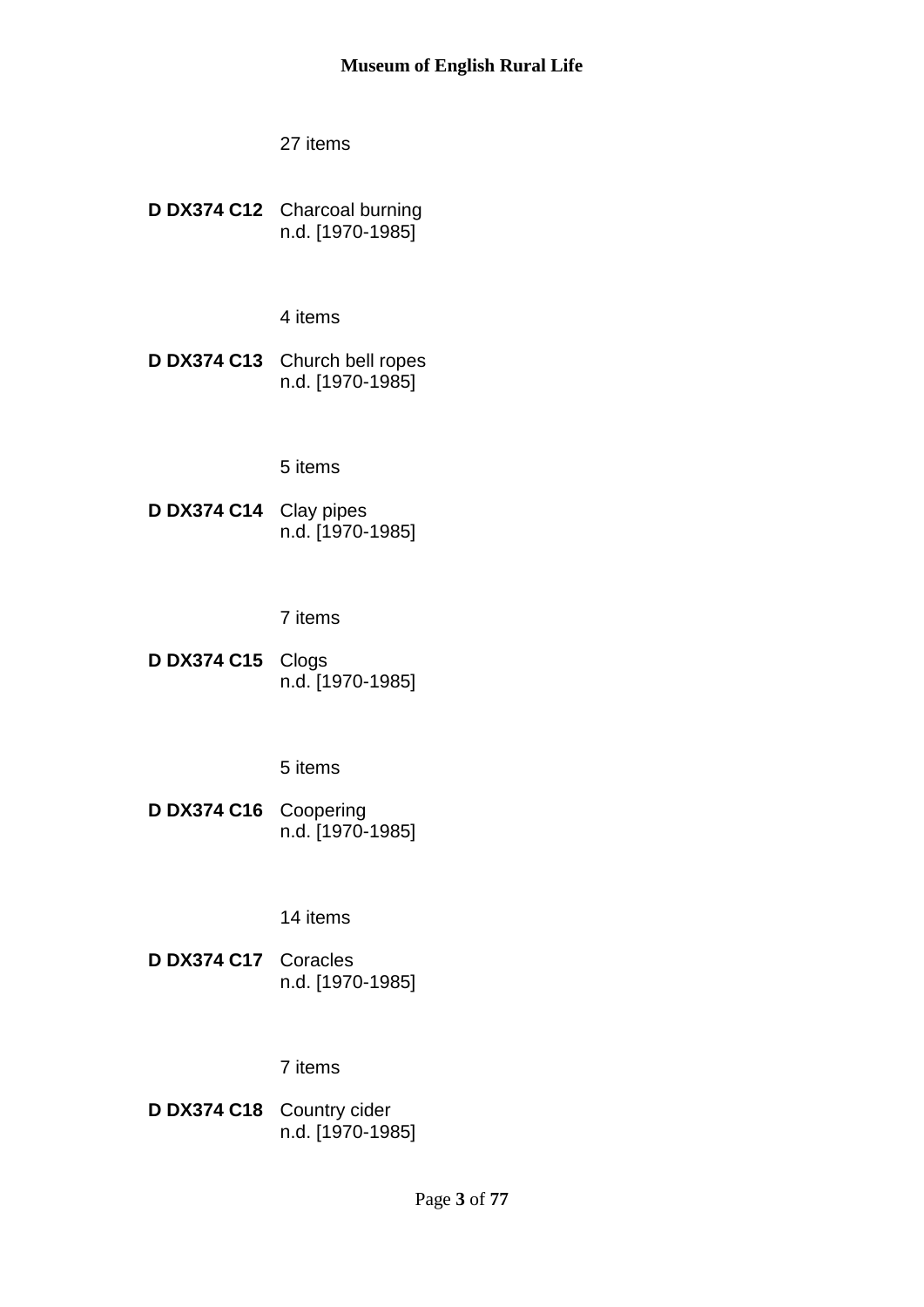**D DX374 C19** Cricket balls n.d. [1970-1985]

5 items

**D DX374 C20** Cricket bat willow n.d. [1970-1985]

5 items

**D DX374 C21** Cricket bats n.d. [1970-1985]

9 items

**D DX374 C22** Deer n.d. [1970-1985]

6 items

**D DX374 C23** Delabole slates n.d. [1970-1985]

17 items

**D DX374 C24** Dew ponds n.d. [1970-1985]

14 items

**D DX374 C25** Dovecotes n.d. [1970-1985]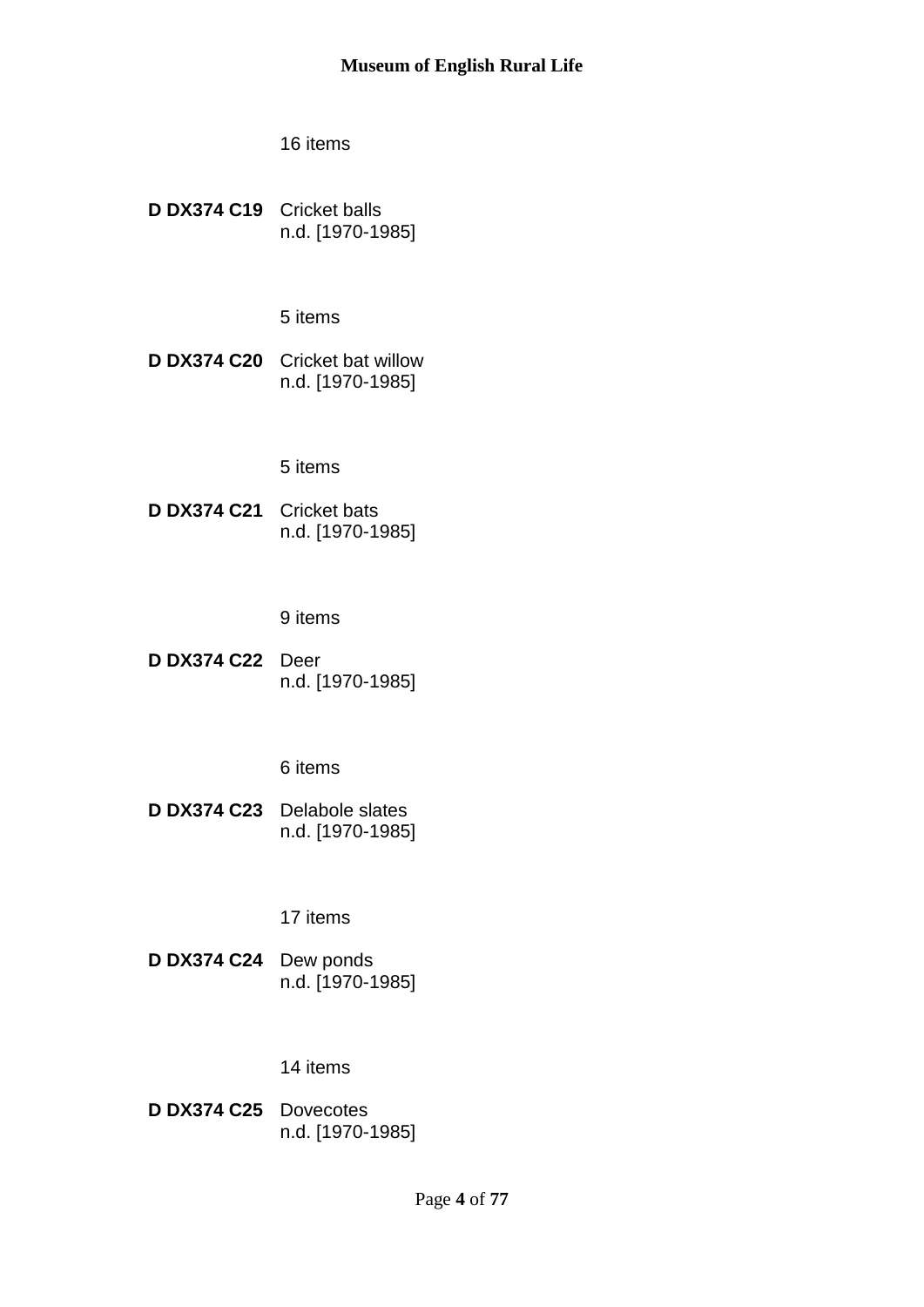**D DX374 C26** Feathers n.d. [1970-1985]

11 items

**D DX374 C27** Fire fighting n.d. [1970-1985]

1 item

**D DX374 C28** Fishing rods n.d. [1970-1985]

4 items

**D DX374 C29** Flint knapping n.d. [1970-1985]

2 items

**D DX374 C30** Flourishing rural crafts n.d. [1970-1985]

1 item

**D DX374 C31** Forest of Dean n.d. [1970-1985]

# 5 items

**D DX374 C32** Forestry n.d. [1970-1985]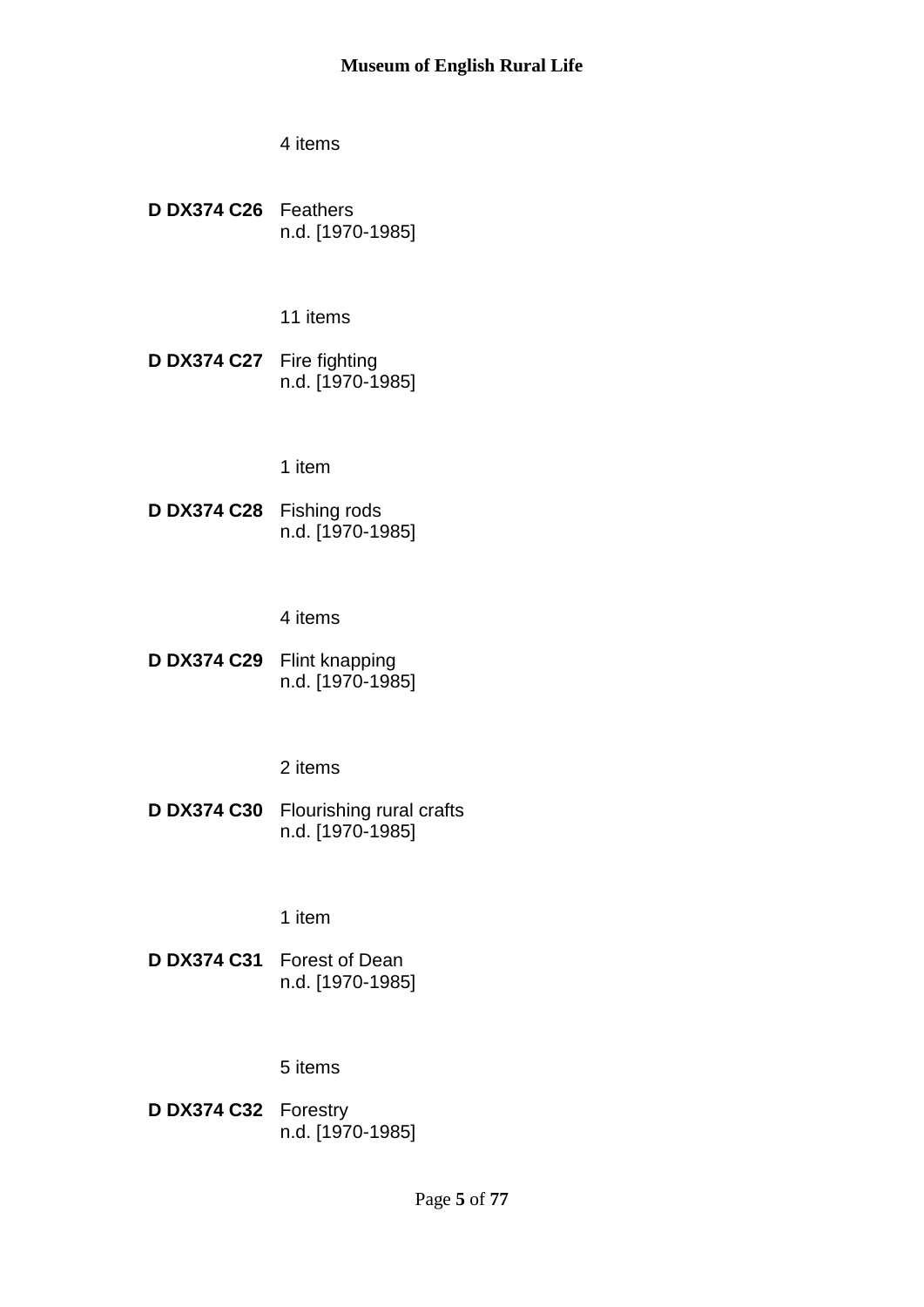4 items

**D DX374 C33** Gates n.d. [1970-1985]

3 items

**D DX374 C34** Gloves n.d. [1970-1985]

8 items

**D DX374 C35** Gypsies n.d. [1970-1985]

1 item

**D DX374 C36** Half timbered/crucks n.d. [1970-1985]

### 3 items

**D DX374 C37** Hawks n.d. [1970-1985]

13 items

**D DX374 C38** Hay rakes n.d. [1970-1985]

### 3 items

**D DX374 C39** Hedges n.d. [1970-1985]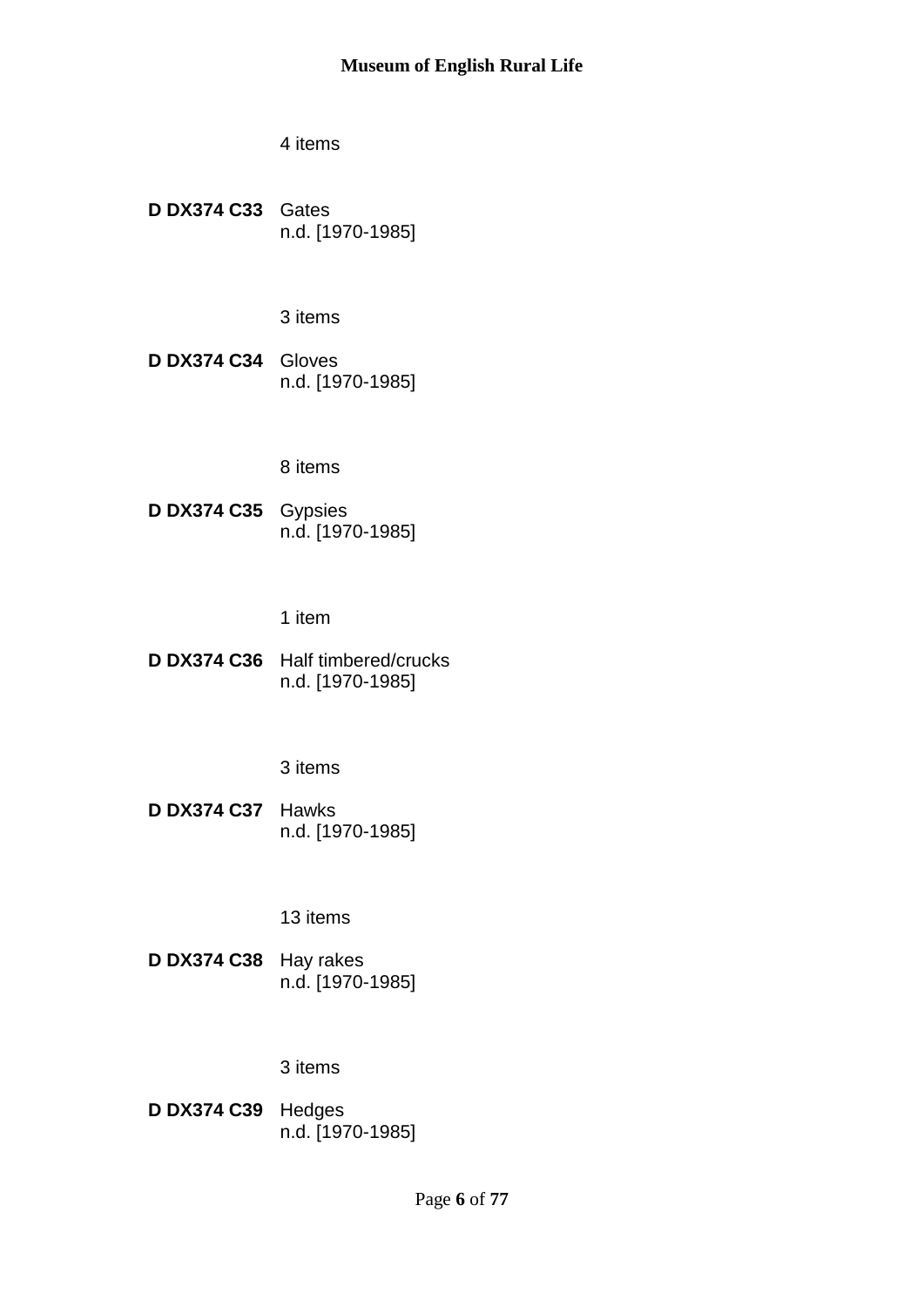**D DX374 C40** Horn n.d. [1970-1985]

7 items

**D DX374 C41** Horse hair n.d. [1970-1985]

17 items

**D DX374 C42** Hurdlemaker n.d. [1970-1985]

10 items

**D DX374 C43** Lacemaker n.d. [1970-1985]

C23 items

**D DX374 C44** Lavender growing n.d. [1970-1985]

5 items

**D DX374 C45** Leather bottles n.d. [1970-1985]

# 5 items

**D DX374 C46** Liberty bells n.d. [1970-1985]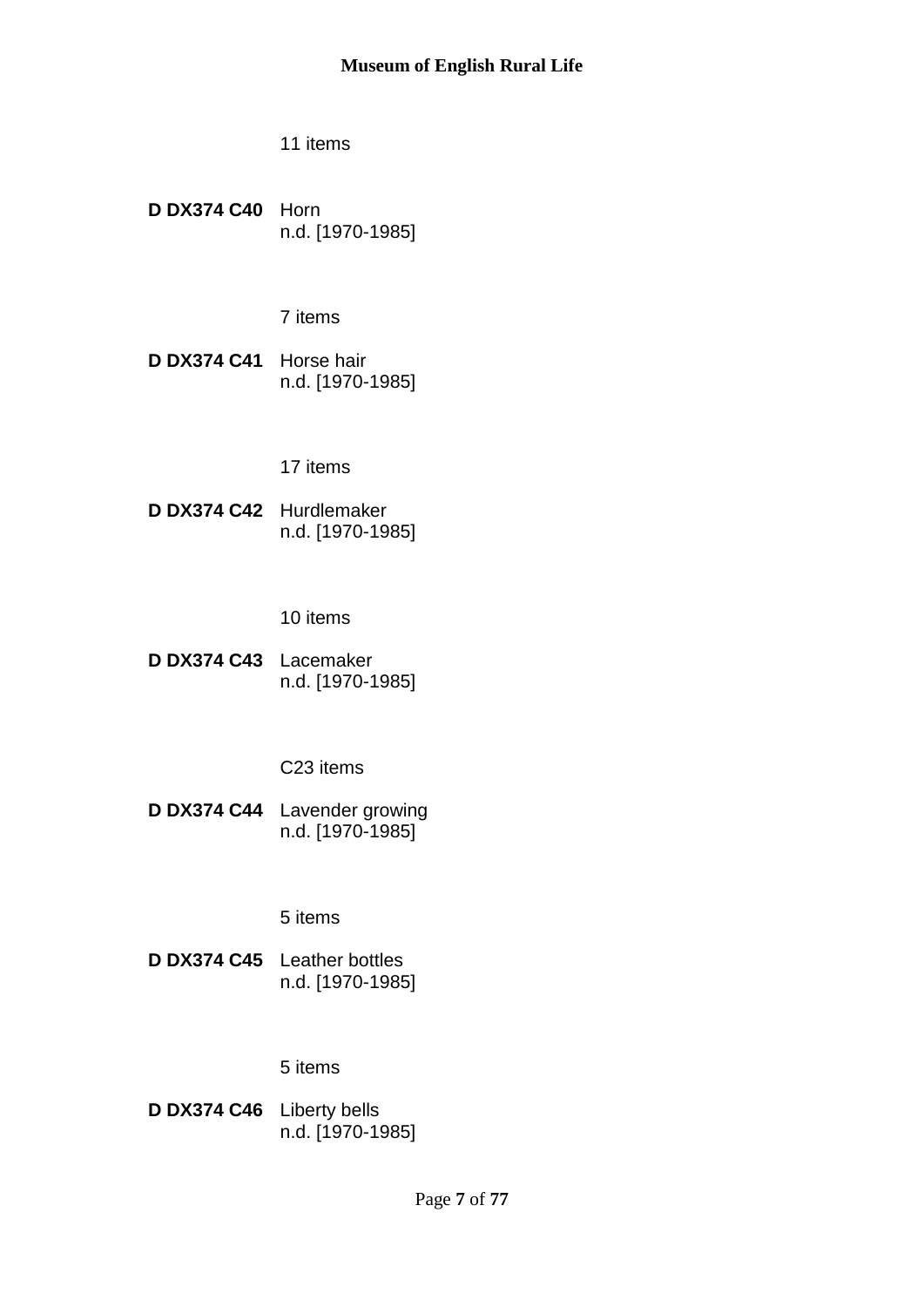1 item

**D DX374 C47** Malt n.d. [1970-1985]

3 items

**D DX374 C48** Mills n.d. [1970-1985]

#### 14 items

**D DX374 C49** Millwright n.d. [1970-1985]

2 items

**D DX374 C50** Museums: open air n.d. [1970-1985]

### 25 items

**D DX374 C51** Net making n.d. [1970-1985]

### 14 items

**D DX374 C52** Nets/Traps n.d. [1970-1985]

#### 6 items

**D DX374 C53** New Forest n.d. [1970-1985]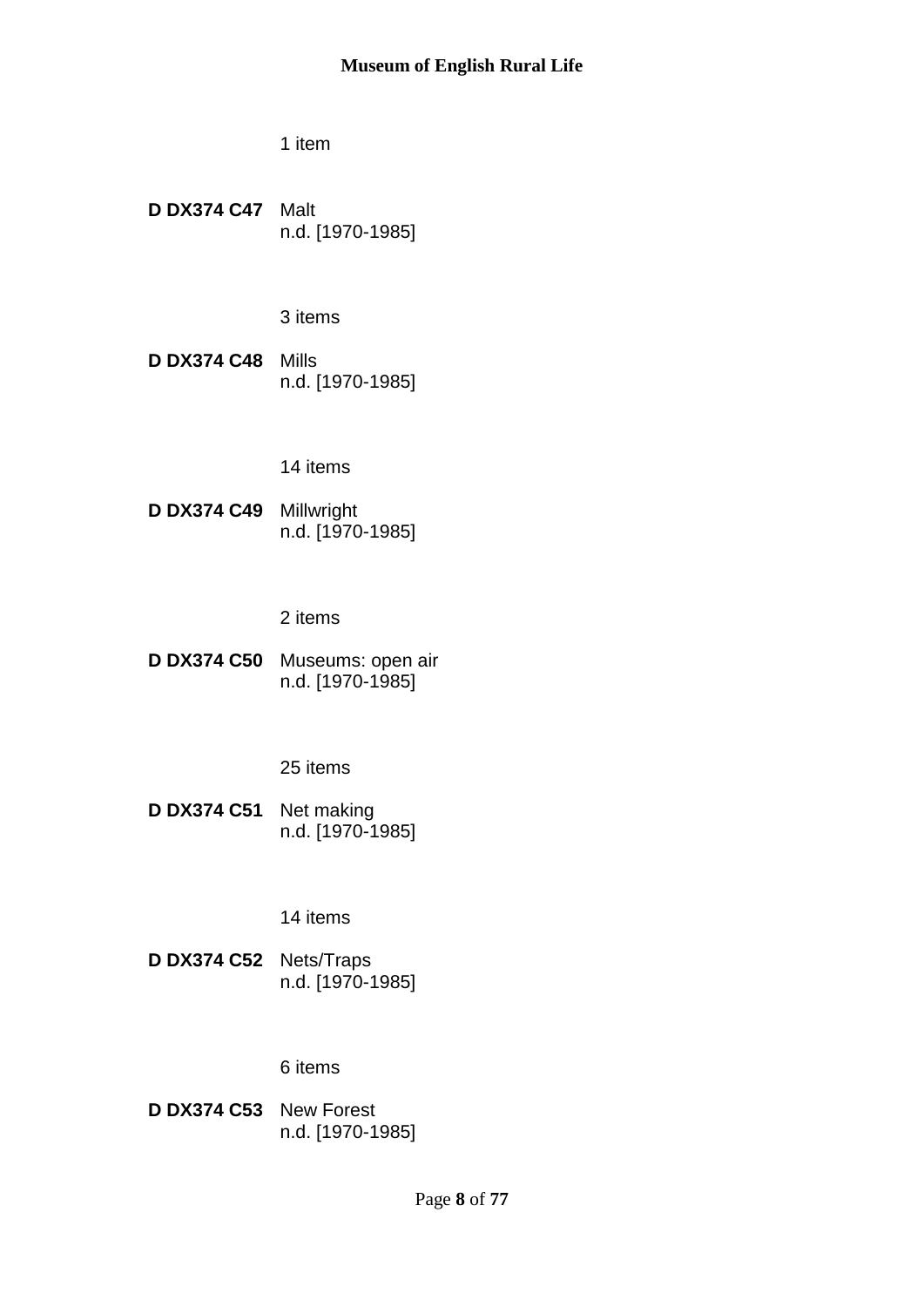**D DX374 C54** Oak bark tanning n.d. [1970-1985]

17 items

**D DX374 C55** Old fashioned gardens n.d. [1970-1985]

## 2 items

**D DX374 C56** Oysters n.d. [1970-1985]

10 items

**D DX374 C57** Paper n.d. [1970-1985]

3 items

**D DX374 C58** Parchment n.d. [1970-1985]

6 items

**D DX374 C59** Ploughing: horse n.d. [1970-1985]

### 6 items

**D DX374 C60** Ploughing: steam n.d. [1970-1985]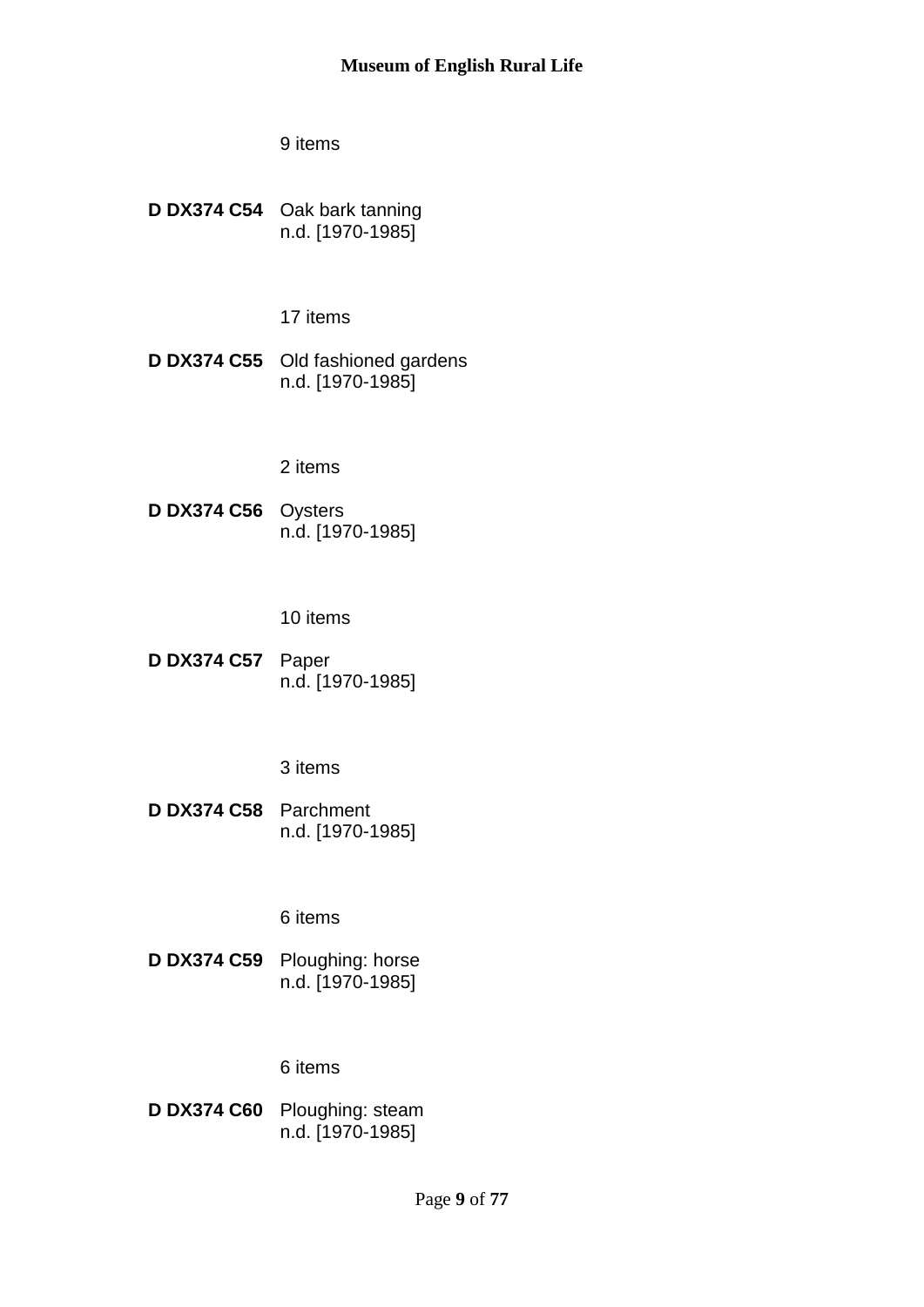4 items

**D DX374 C61** Ponds n.d. [1970-1985]

4 items

**D DX374 C62** Potter: Harris, Measham n.d. [1970-1985]

12 items

**D DX374 C63** Potter: Leach n.d. [1970-1985]

2 items

**D DX374 C64** Punishments, gibbets etc n.d. [1970-1985]

8 items

**D DX374 C65** Purbeck marble n.d. [1970-1985]

2 items

**D DX374 C66** Rope n.d. [1970-1985]

17 items

**D DX374 C67** Saddle trees n.d. [1970-1985]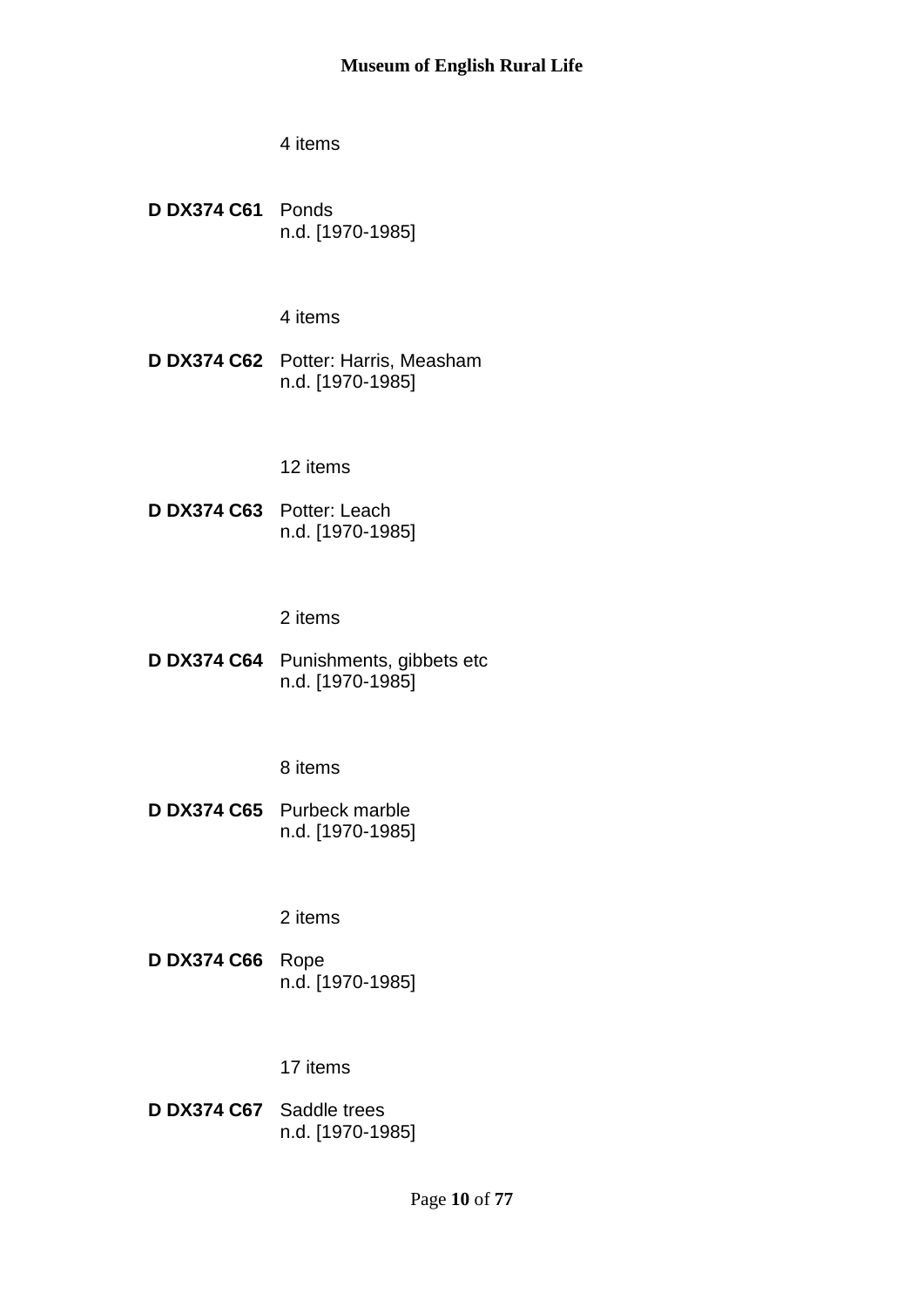5 items

**D DX374 C68** Saddlery n.d. [1970-1985]

20 items

**D DX374 C69** Salisbury Plain n.d. [1970-1985]

2 items

**D DX374 C70** Salt n.d. [1970-1985]

6 items

**D DX374 C71** Saving a barn n.d. [1970-1985]

5 items

**D DX374 C72** Seaweed n.d. [1970-1985]

9 items

**D DX374 C73** Sequoia trees n.d. [1970-1985]

#### 8 items

**D DX374 C74** Sheep: Wiltshire horn and Jacobs n.d. [1970-1985]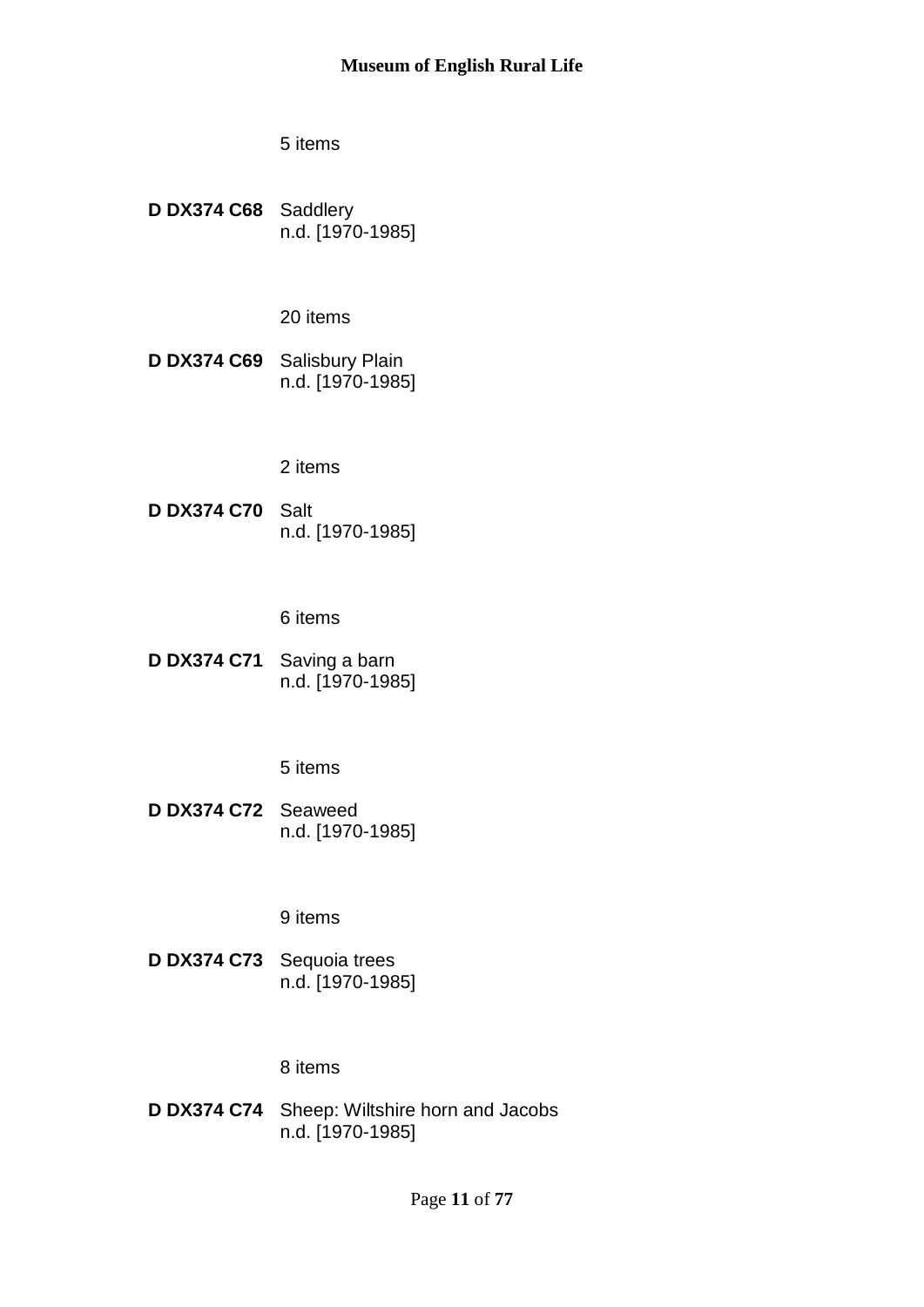**D DX374 C75** Sheep bells n.d. [1970-1985]

6 items

**D DX374 C76** Sheep dogs n.d. [1970-1985]

3 items

**D DX374 C77** Sheep shearing n.d. [1970-1985]

8 items

**D DX374 C78** Shergold wrought iron n.d. [1970-1985]

13 items

**D DX374 C79** Shire horses n.d. [1970-1985]

22 items

**D DX374 C80** Snuff n.d. [1970-1985]

### 12 items

**D DX374 C81** Spale baskets n.d. [1970-1985]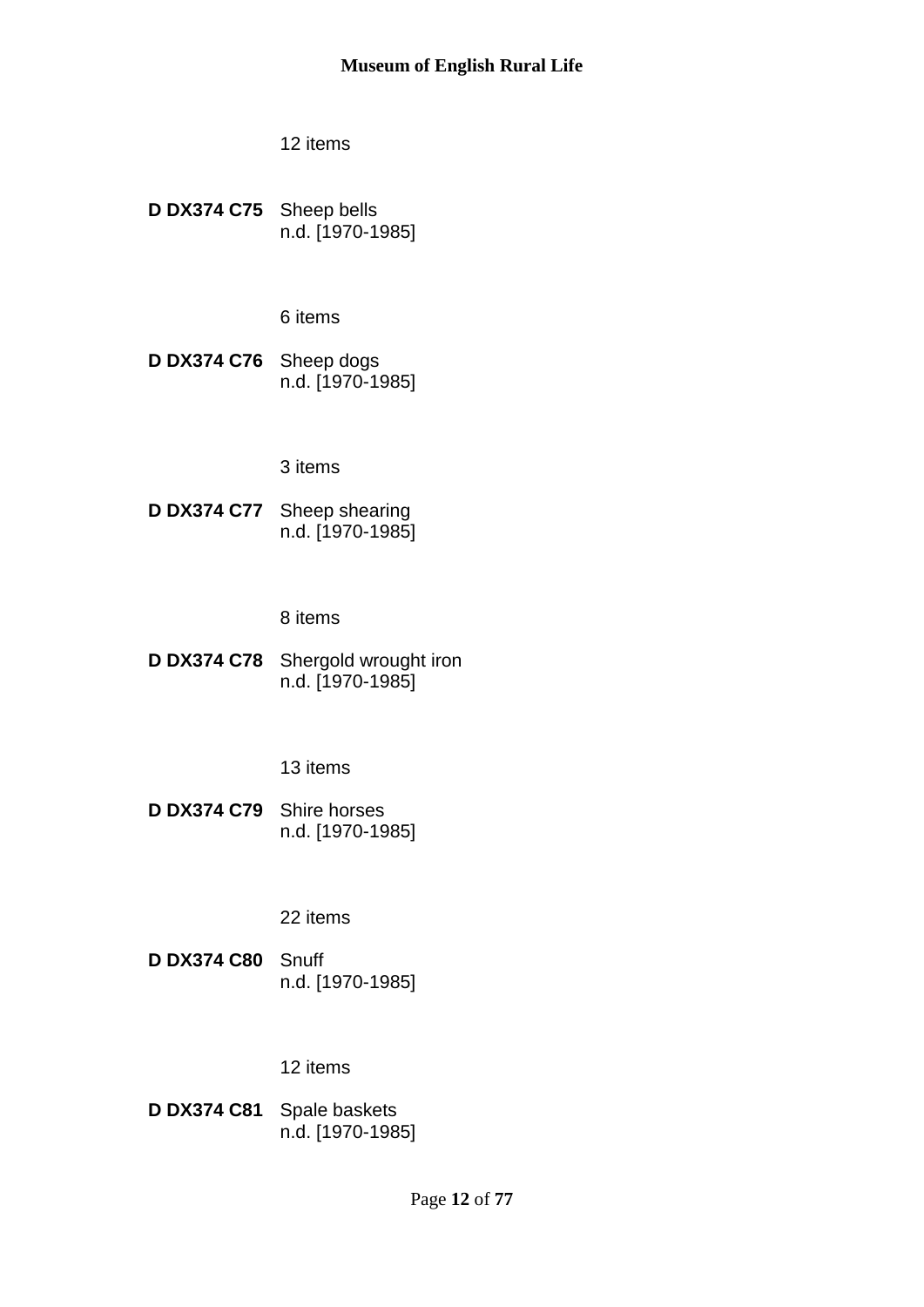**D DX374 C82** Spinning wheels n.d. [1970-1985]

10 items

**D DX374 C83** Stone roofs n.d. [1970-1985]

## 15 items

**D DX374 C84** Stone roofs: Sandy Lane n.d. [1970-1985]

13 items

**D DX374 C85** Stone walls n.d. [1970-1985]

9 items

**D DX374 C86** Sundials clocks etc. n.d. [1970-1985]

19 items

**D DX374 C87** Sussex trug baskets n.d. [1970-1985]

### 7 items

**D DX374 C88** Swans n.d. [1970-1985]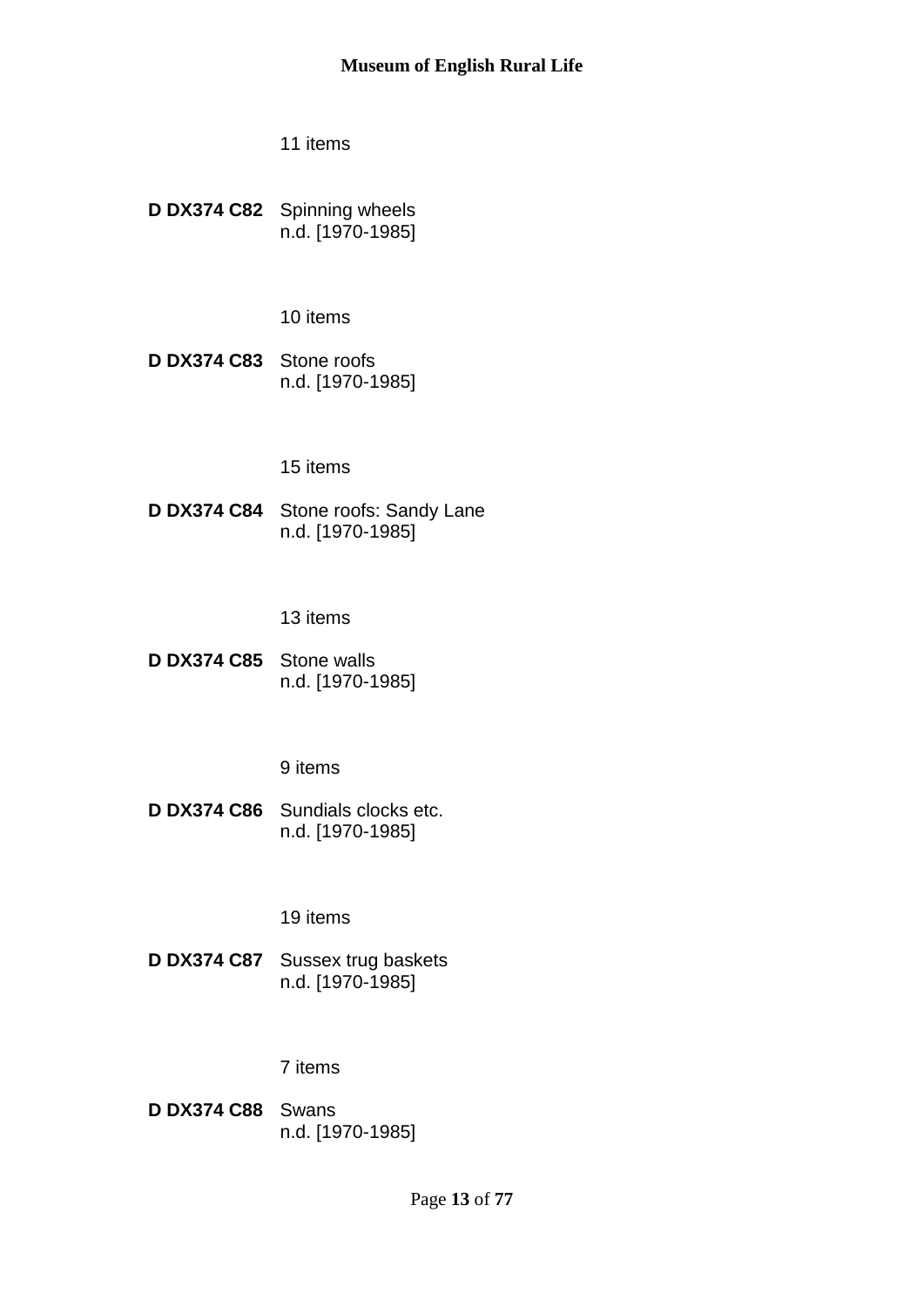**D DX374 C89** Taxidermy n.d. [1970-1985]

7 items

**D DX374 C90** Teazles n.d. [1970-1985]

## 10 items

**D DX374 C91** Thatcher n.d. [1970-1985]

56 items

**D DX374 C92** Topiary n.d. [1970-1985]

3 items

**D DX374 C93** Traction engines n.d. [1970-1985]

4 items

**D DX374 C94** Trees n.d. [1970-1985]

### 26 items

**D DX374 C95** Truffle hunting n.d. [1970-1985]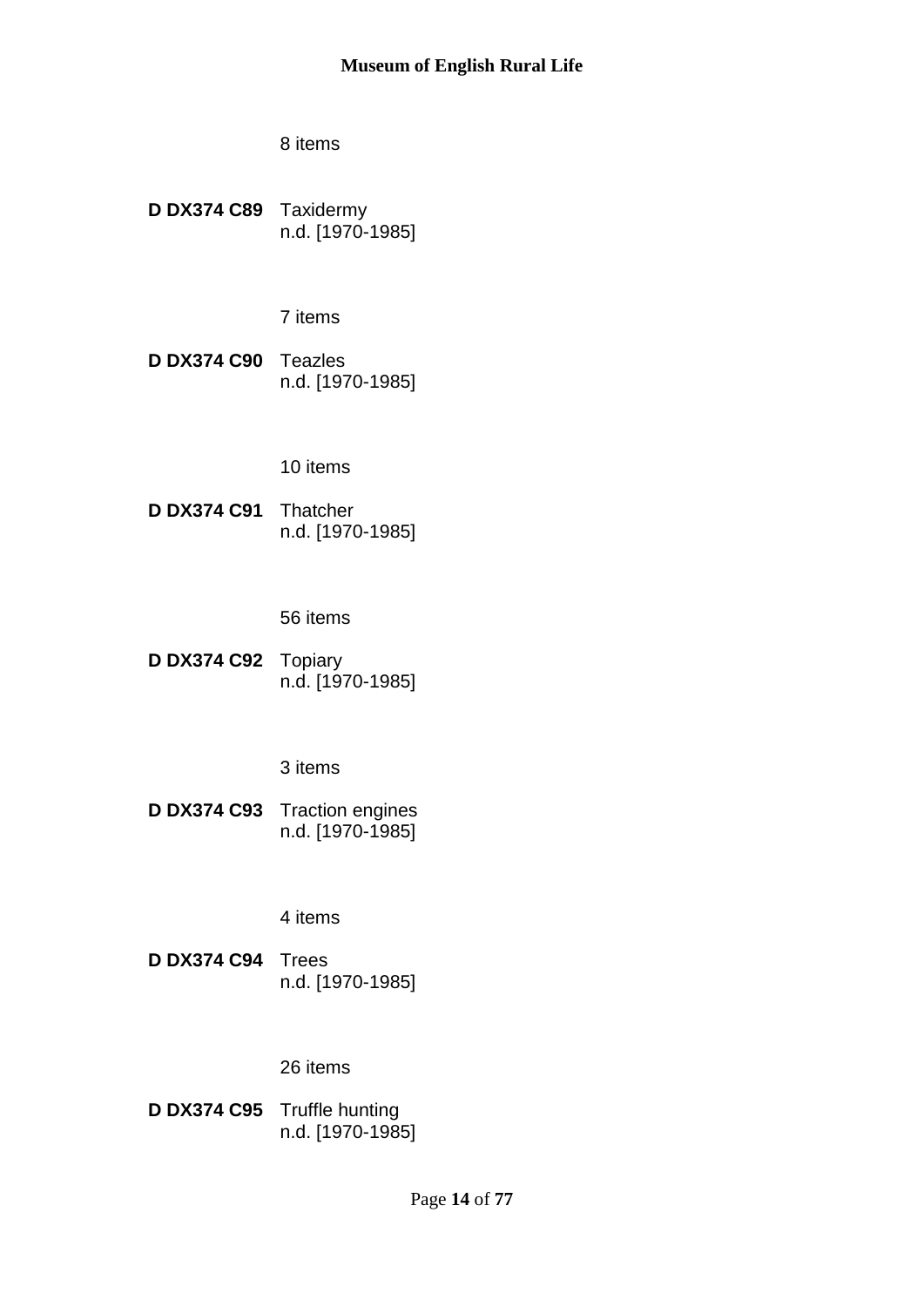**D DX374 C96** Turning wood n.d. [1970-1985]

4 items

**D DX374 C97** Wagons n.d. [1970-1985]

### 3 items

**D DX374 C98** Walking sticks n.d. [1970-1985]

9 items

**D DX374 C99** Water divining n.d. [1970-1985]

# 2 items

**D DX374 C100** Water meadows n.d. [1970-1985]

15 items

**D DX374 C101** Wessex hill figures n.d. [1970-1985]

# 12 items

**D DX374 C102** Westonbirt arboretum n.d. [1970-1985]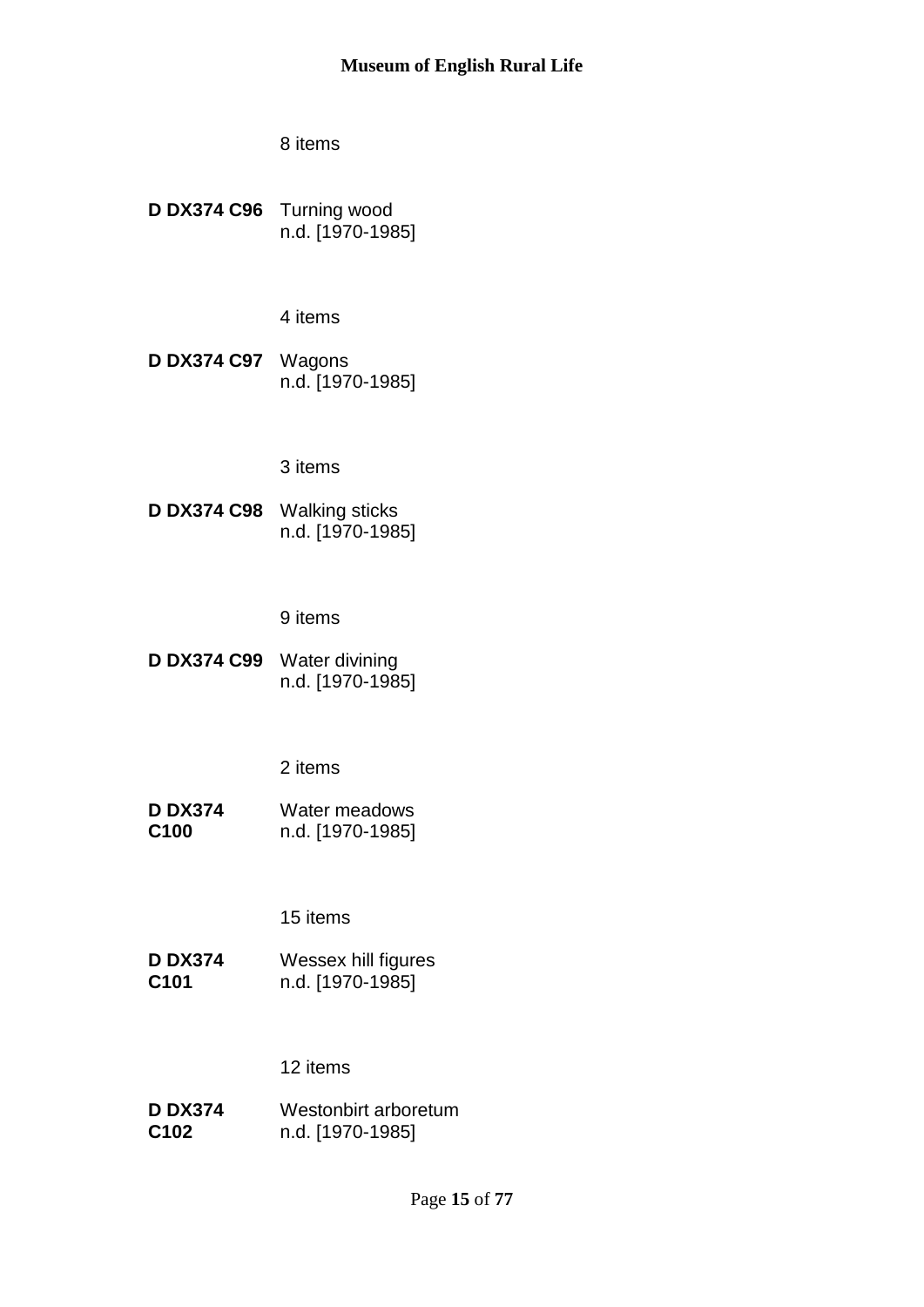**D DX374 C103** Wheels n.d. [1970-1985]

33 items

**D DX374 C104** Whips for riding n.d. [1970-1985]

6 items

**D DX374 C105** Willow grower n.d. [1970-1985]

10 items

**D DX374 C106** Windmills n.d. [1970-1985]

15 items

**D DX374 C107** Wrought iron n.d. [1970-1985]

5 items

**D DX374 C108** Wrought iron work: Shergold n.d. [1970-1985]

4 items

**D DX374 D** REFERENCE MATERIAL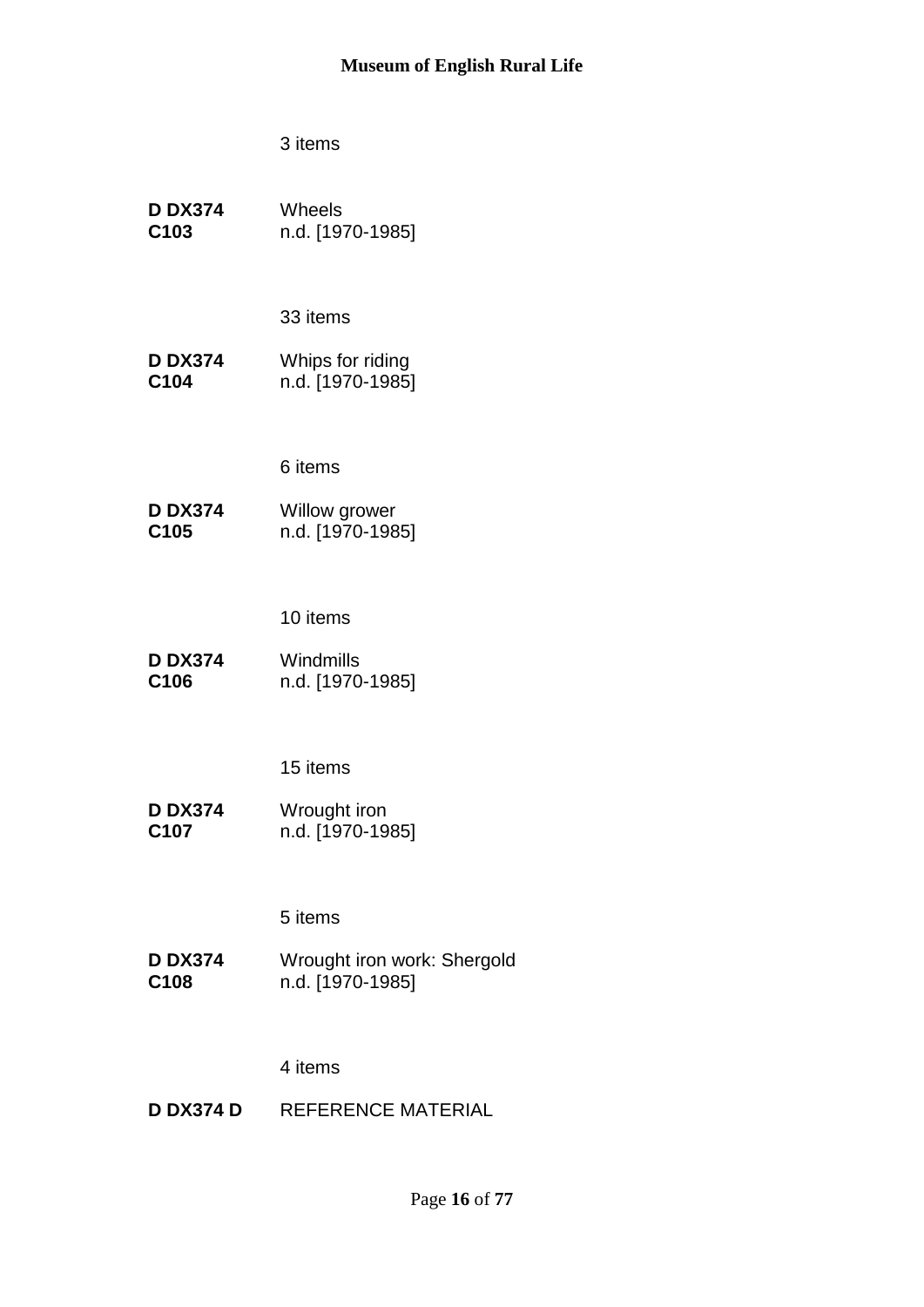- **D DX374 D1** REPORT Leisure in the countryside: survey of the use of selected public open spaces 1967 (Wiltshire County Council)
- **D DX374 D2** REPORT Industrial archaeology in Wiltshire 1968
- **D DX374 D3** REPORT A guide to the survey of Wiltshire countryside treasures 1968/69 Wiltshire County Council
- **D DX374 D4** CATALOGUE for Red Bank Products 1971
- **D DX374 F** DRAFT COPIES OF WORK

**D DX374 F1** TYPESCRIPT OF BOOK Country Bygones by J E Manners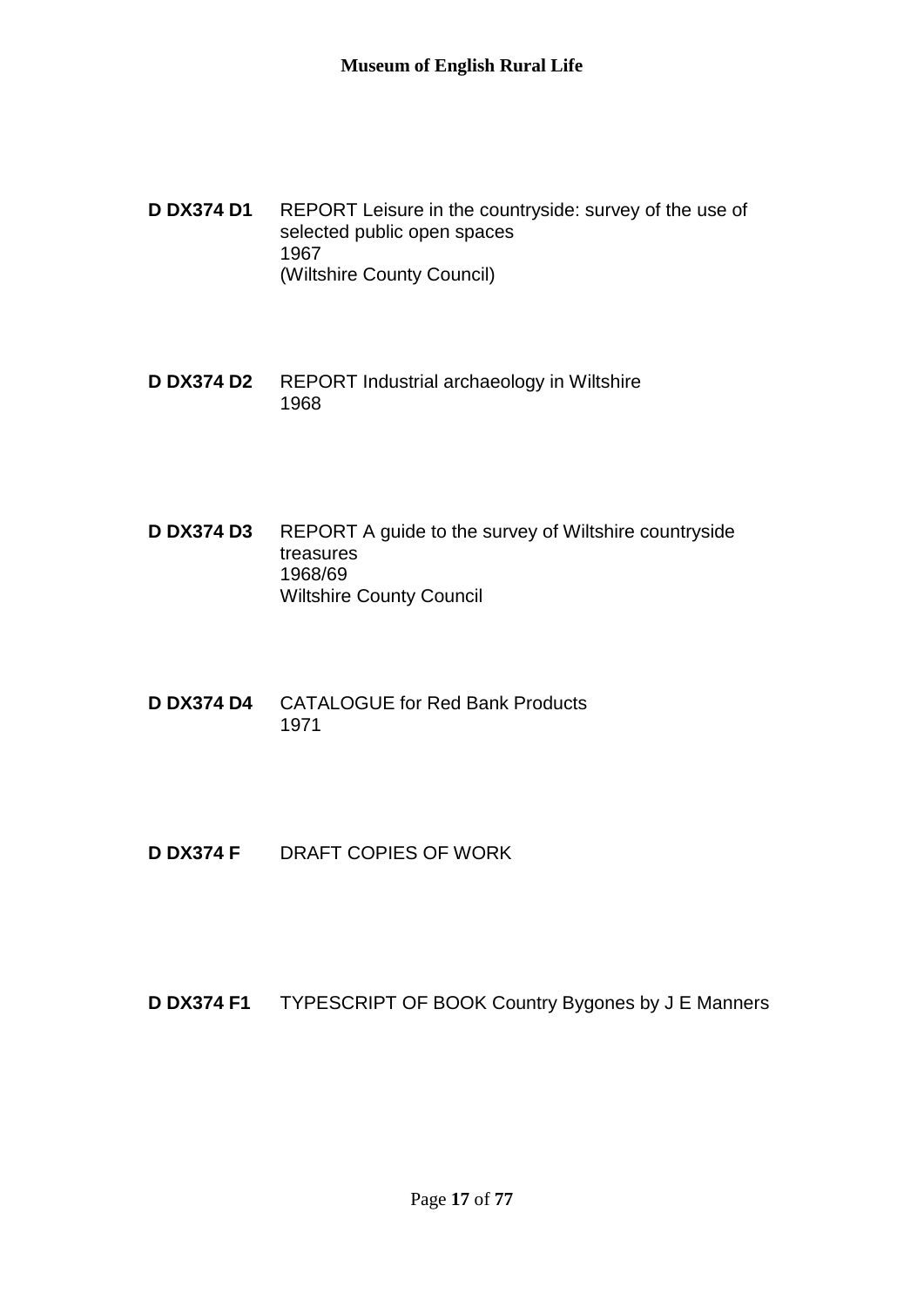- **D DX374 F2** Ralph Tanner, individual brickmaker n.d. [1970 - 1985]
- **D DX374 F2-** ARTICLES by J E Manners **49** [Spare copies removed from research files]
- **D DX374 F3** Capability Brown n.d. [1970 - 1985]
- **D DX374 F4** Rush seats n.d. [1970 - 1985]
- **D DX374 F5** Cane seats n.d. [1970 - 1985]
- **D DX374 F6** Charcoal burning n.d. [1970 - 1985]
- **D DX374 F7** Coopering n.d. [1970 - 1985]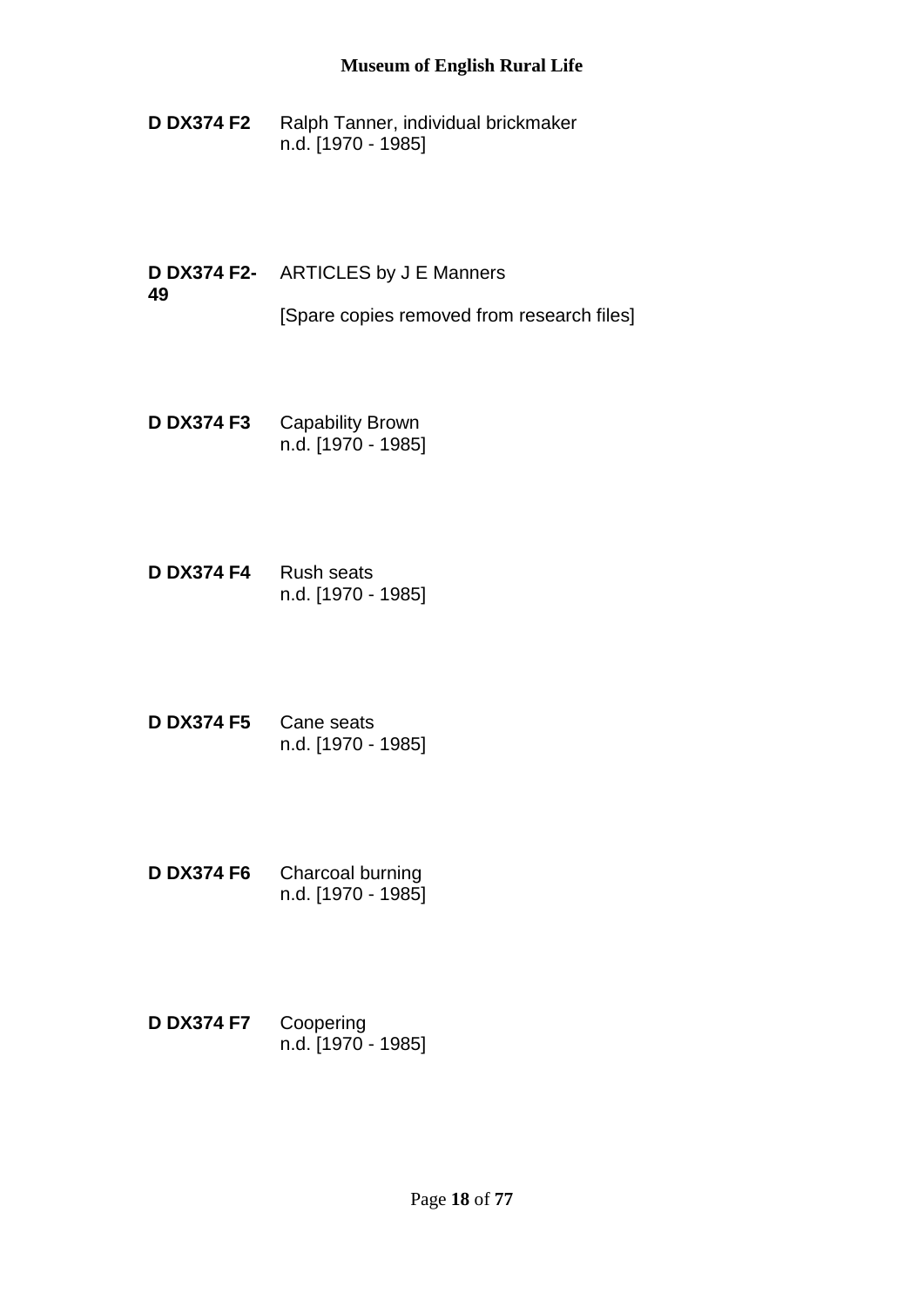- **D DX374 F8** Willow for cricket bats n.d. [1970 - 1985]
- **D DX374 F9** Cricket bat n.d. [1970 - 1985]
- **D DX374 F10** Cornish roofing slates n.d. [1970 - 1985]
- **D DX374 F11** Flourishing rural crafts n.d. [1970 - 1985]
- **D DX374 F12** Hand made church bell ropes n.d. [1970 - 1985]
- **D DX374 F13** The last of the dew pond makers n.d. [1970 - 1985]
- **D DX374 F14** A falconer at work n.d. [1970 - 1985]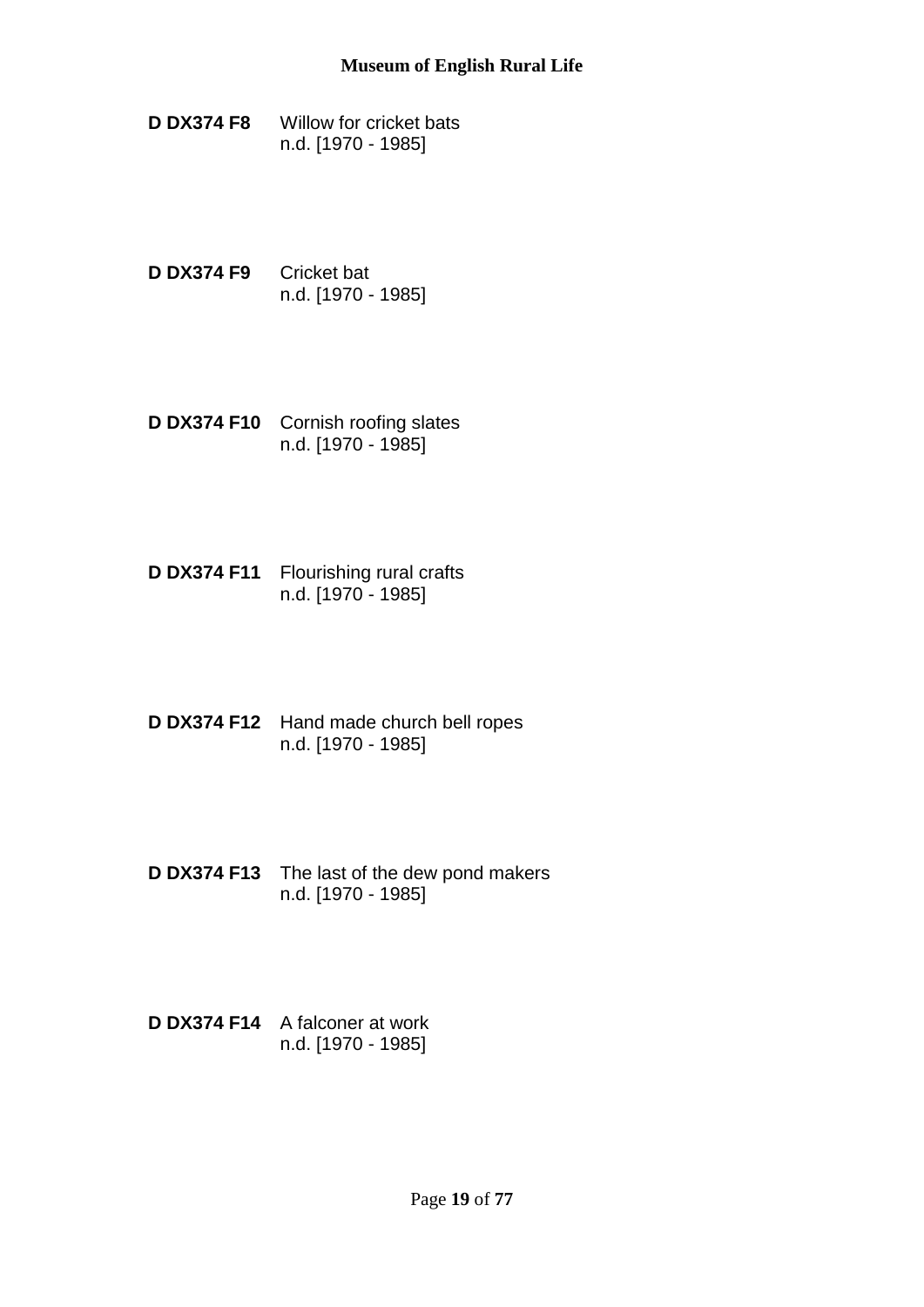- **D DX374 F15** Wooden hay rakes n.d. [1970 - 1985]
- **D DX374 F16** Hand made wooden hay rakes n.d. [1970 - 1985]
- **D DX374 F17** Disappearing hedges n.d. [1970 - 1985]
- **D DX374 F18** Horse hair for furnishing n.d. [1970 - 1985]
- **D DX374 F19** Wattle hurdles n.d. [1970 - 1985]
- **D DX374 F20** Hand made lace n.d. [1970 - 1985]
- **D DX374 F21** An expert lacemaker n.d. [1970 - 1985]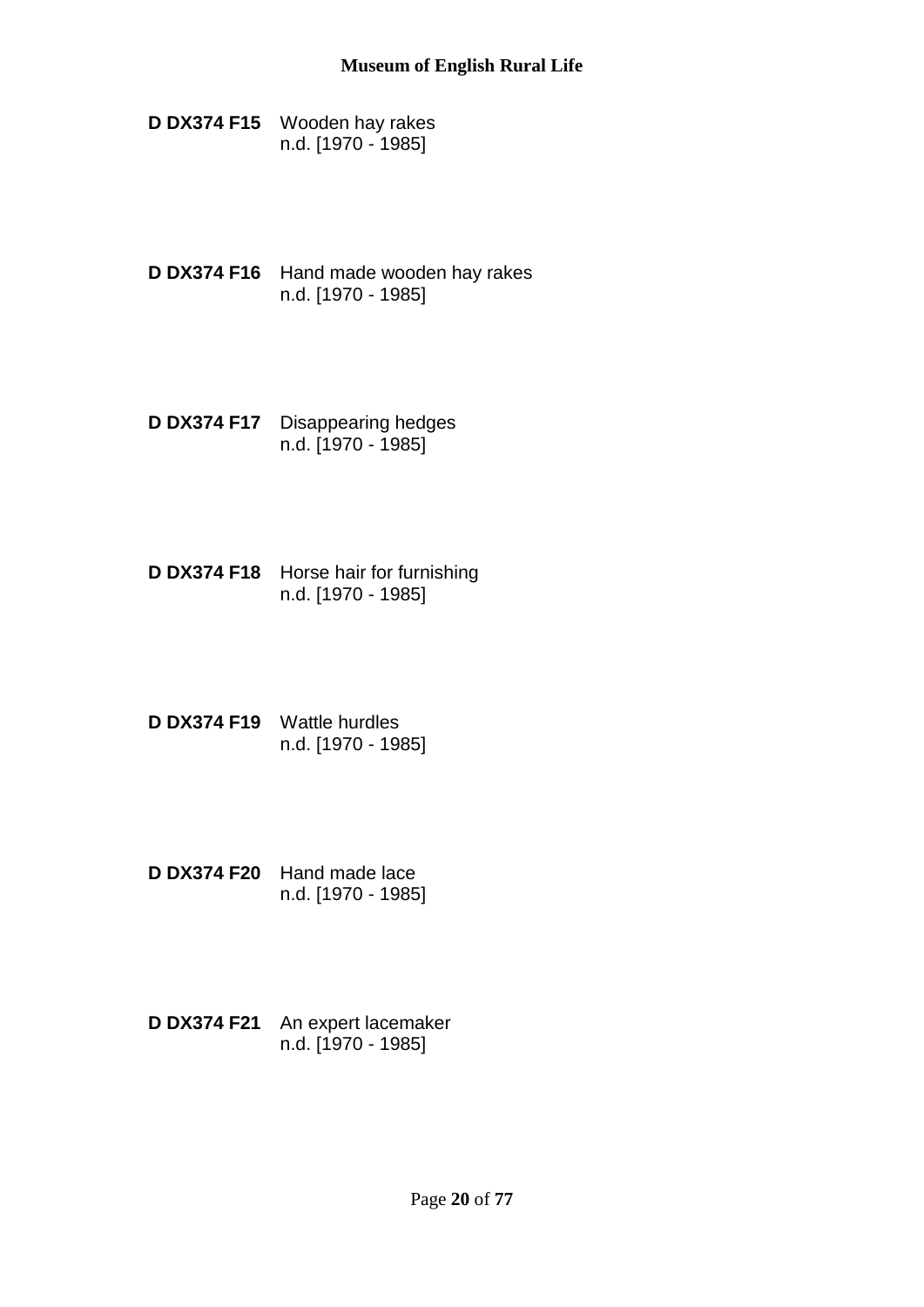**D DX374 F22** English lavender growing n.d. [1970 - 1985]

- **D DX374 F23** Open air museums n.d. [1970 - 1985]
- **D DX374 F24** Pockets for billiard tables n.d. [1970 - 1985]
- **D DX374 F25** Colchester oysters n.d. [1970 - 1985]
- **D DX374 F26** Parchment and vellum n.d. [1970 - 1985]
- **D DX374 F27** Keeping ponds clean n.d. [1970 - 1985]
- **D DX374 F28** The country potter n.d. [1970 - 1985]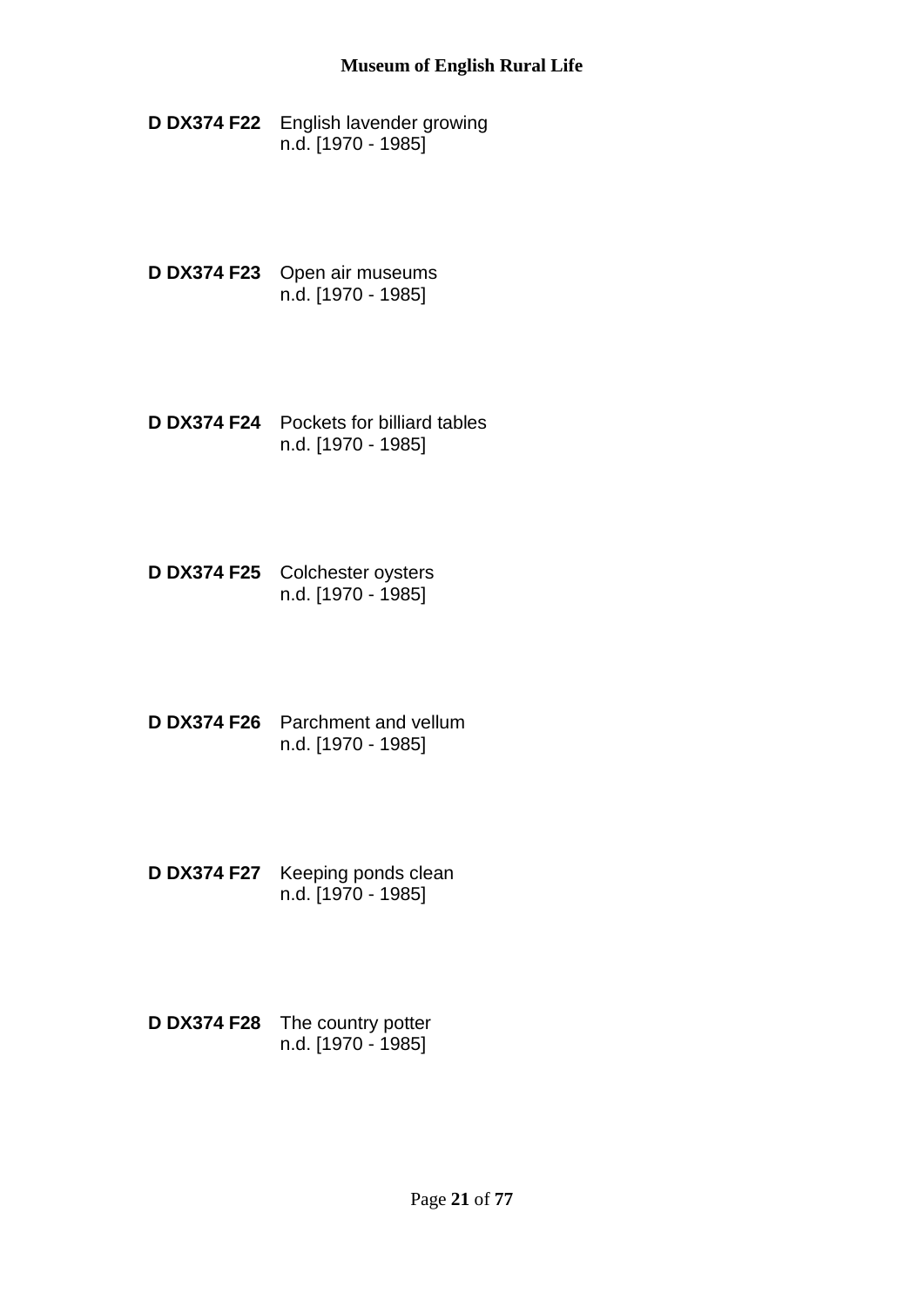- **D DX374 F29** The Wrecclesham pottery, Farnham n.d. [1970 - 1985]
- **D DX374 F30** Pottery n.d. [1970 - 1985]
- **D DX374 F31** The rope maker n.d. [1970 - 1985]
- **D DX374 F32** Rope making n.d. [1970 - 1985]
- **D DX374 F33** Saddle trees n.d. [1970 - 1985]
- **D DX374 F34** Saving a barn n.d. [1970 - 1985]
- **D DX374 F35** The mighty sequoias n.d. [1970 - 1985]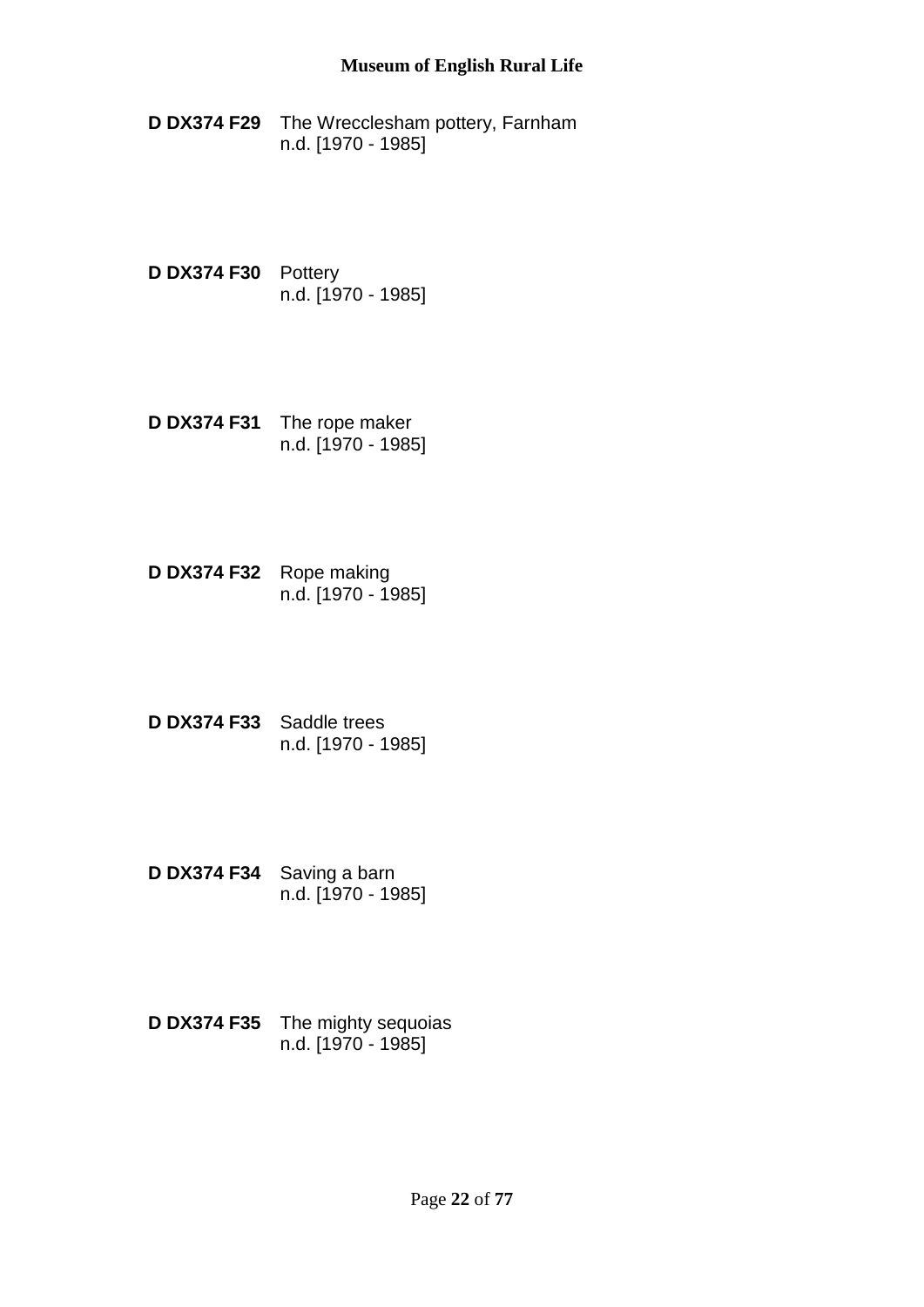**D DX374 F36** Sheep bells n.d. [1970 - 1985]

- **D DX374 F37** Sheep shearing n.d. [1970 - 1985]
- **D DX374 F38** Bert Shergold, champion wrought iron worker n.d. [1970 - 1985]
- **D DX374 F39** An old snuff mill n.d. [1970 - 1985]
- **D DX374 F40** Repairing a stone tiled roof n.d. [1970 - 1985]
- **D DX374 F41** Stone walls n.d. [1970 - 1985]
- **D DX374 F42** Sundials n.d. [1970 - 1985]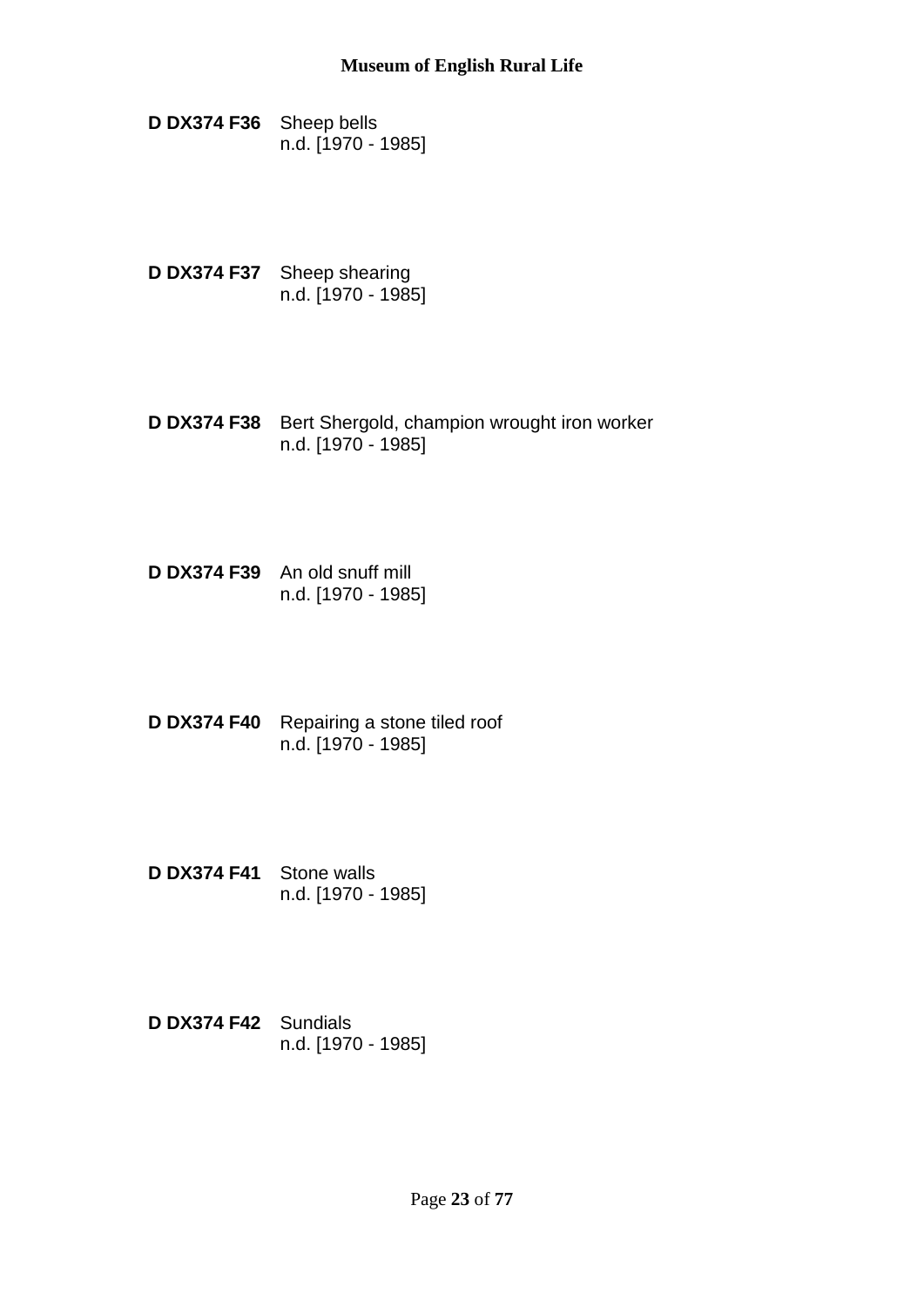- **D DX374 F43** Mr Fred Lexster, swanherd and decoyman n.d. [1970 - 1985]
- **D DX374 F44** Teazle growing in England n.d. [1970 - 1985]
- **D DX374 F45** Thatching from scratch n.d. [1970 - 1985]
- **D DX374 F46** Making walking sticks n.d. [1970 - 1985]
- **D DX374 F47** Westonbirt arboretum n.d. [1970 - 1985]
- **D DX374 F48** The wheelwright today n.d. [1970 - 1985]
- **D DX374 F49** A Somerset willow grower n.d. [1970 - 1985]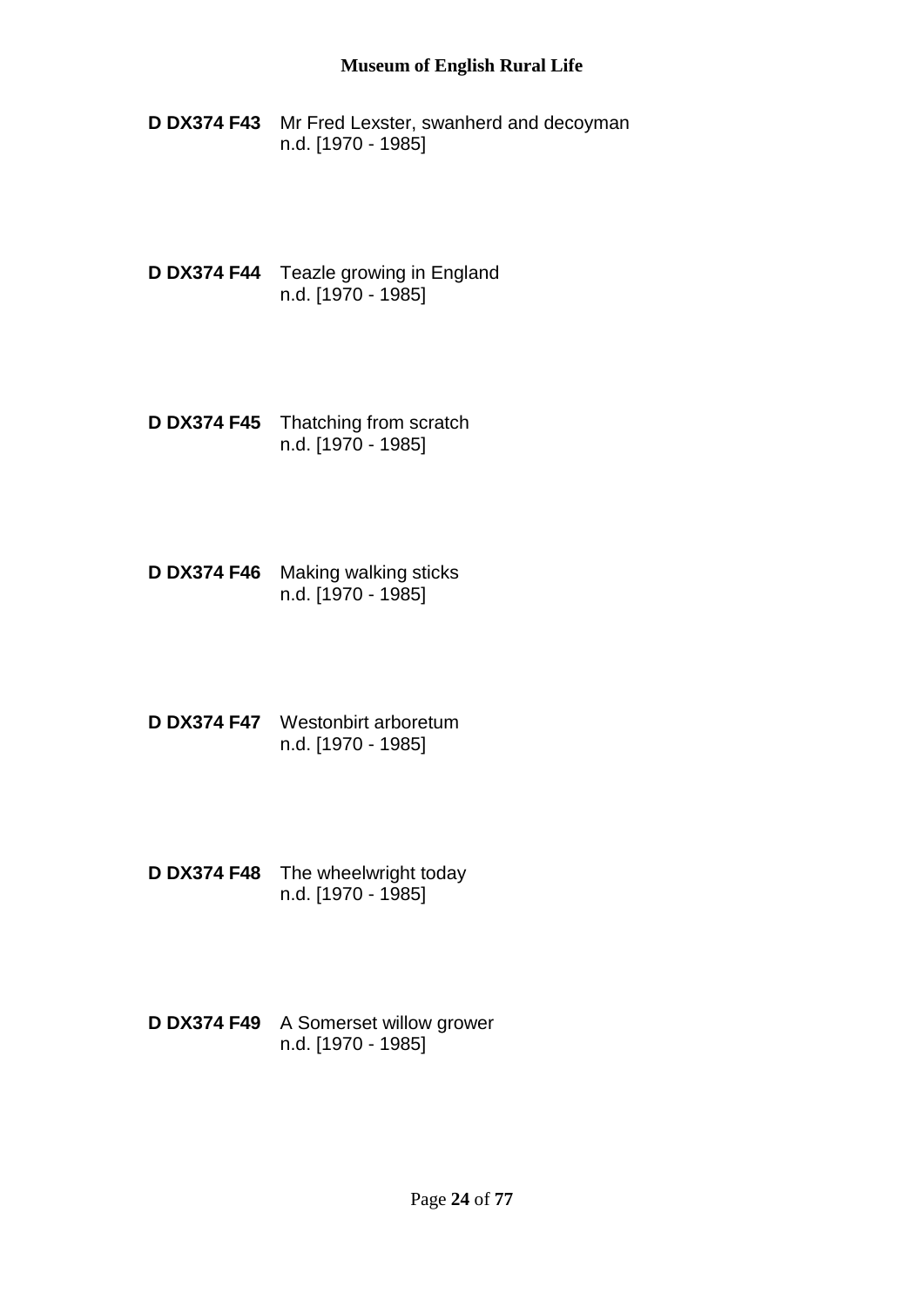**D DX374 H** PHOTOGRAPHS

**D DX374 H1** Agriculture shows n.d. [1970 - 1985]

15 items

- **D DX374 H1-** PRINTS, black and white **101** Removed from research files
- **D DX374 H2** Archery n.d. [1970 - 1985]

8 items

**D DX374 H3** Barns n.d. [1970 - 1985]

5 items

**D DX374 H4** Basket maker n.d. [1970 - 1985]

48 items

**D DX374 H5** Bell ringing and Whitechapel Foundry n.d. [1970 - 1985] Cleaning the new bells, cast the previous day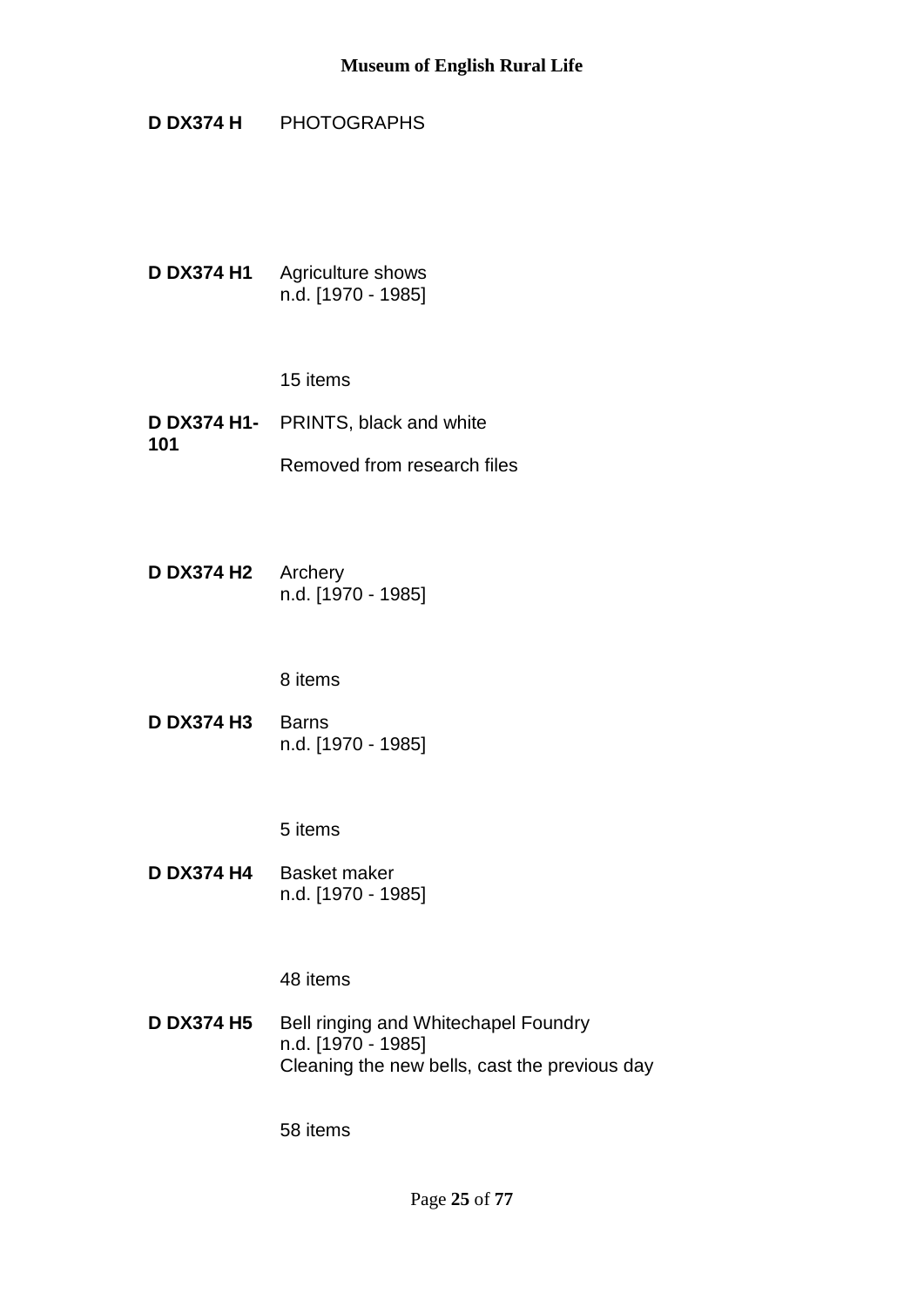**D DX374 H6** Besom brooms n.d. [1970 - 1985]

19 items

**D DX374 H7** Bootmaking/shoemaking n.d. [1970 - 1985]

5 items

**D DX374 H8** Bricks n.d. [1970 - 1985]

19 items

**D DX374 H9** Capability Brown n.d. [1970 - 1985]

14 items

**D DX374 H10** Chairs (rush and cane) n.d. [1970 - 1985]

15 items

**D DX374 H11** Charcoal burning n.d. [1970 - 1985]

27 items

**D DX374 H12** Church bell ropes n.d. [1970 - 1985]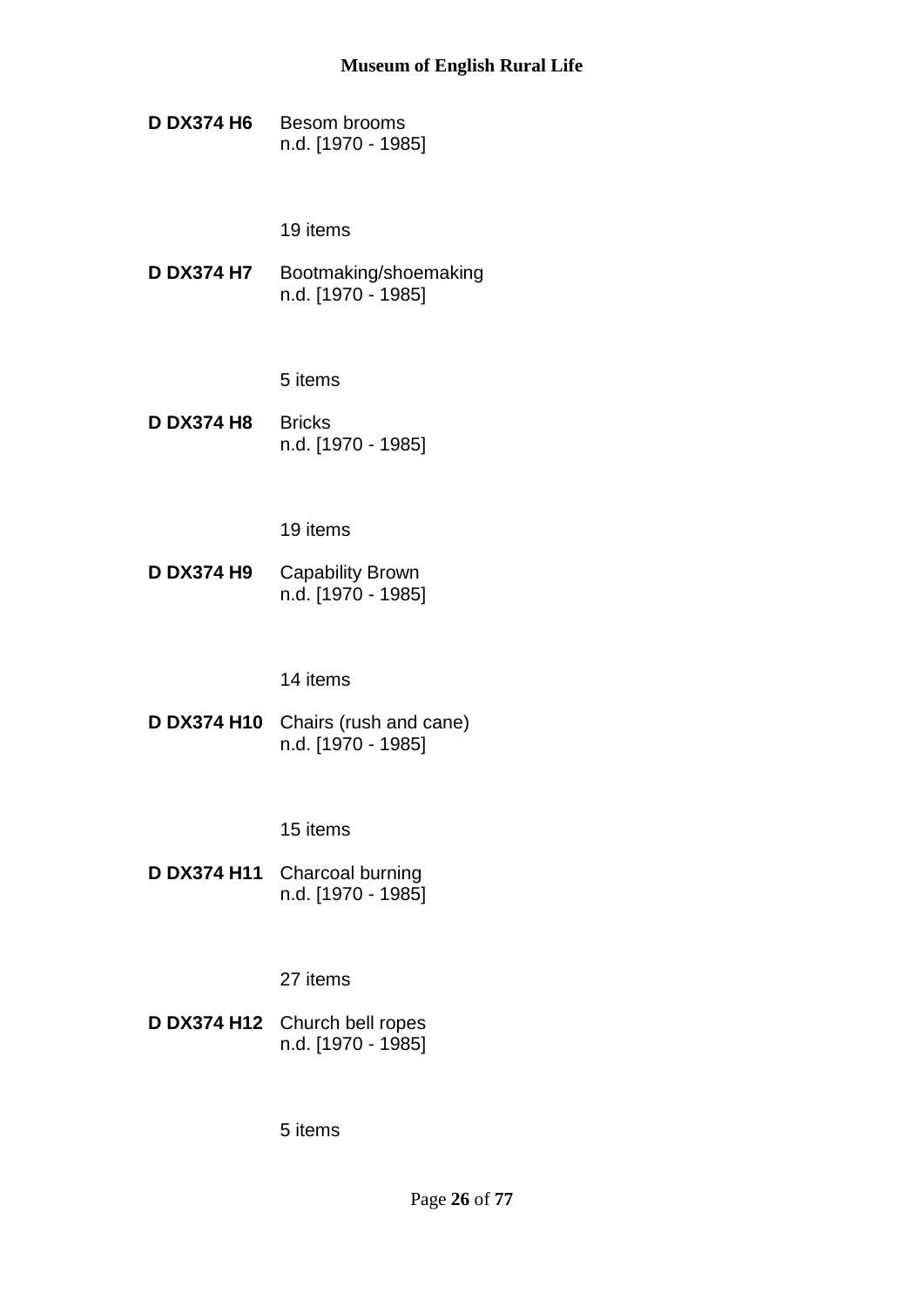**D DX374 H13** Clay pipes n.d. [1970 - 1985]

2 items

**D DX374 H14** Clogs n.d. [1970 - 1985]

1 item

**D DX374 H15** Coopering n.d. [1970 - 1985]

4 items

**D DX374 H16** Coracles n.d. [1970 - 1985]

6 items

**D DX374 H17** Country cider n.d. [1970 - 1985]

10 items

**D DX374 H18** Cricket balls n.d. [1970 - 1985]

6 items

**D DX374 H19** Cricket bat willow n.d. [1970 - 1985]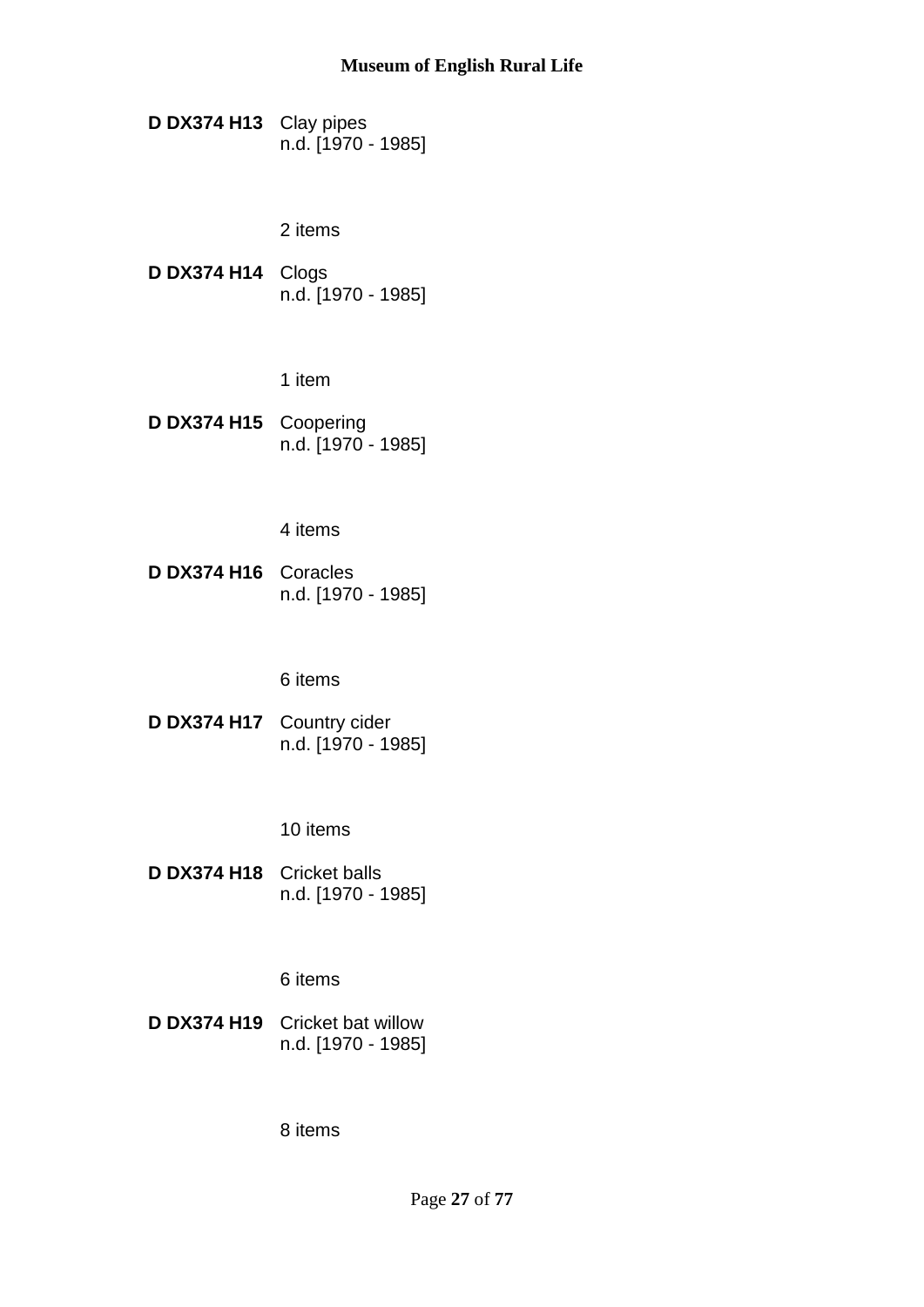**D DX374 H20** Cricket bats n.d. [1970 - 1985]

7 items

**D DX374 H20/1** Cricket bat making Ben Warsop, Essex n.d. [1970 - 1985]

7 items

**D DX374 H21** Deer n.d. [1970 - 1985]

7 items

**D DX374 H22** Delabole slates n.d. [1970 - 1985]

11 items

**D DX374 H23** Dew ponds n.d. [1970 - 1985]

13 items

**D DX374 H24** Dovecotes n.d. [1970 - 1985]

4 items

**D DX374 H25** Feathers n.d. [1970 - 1985]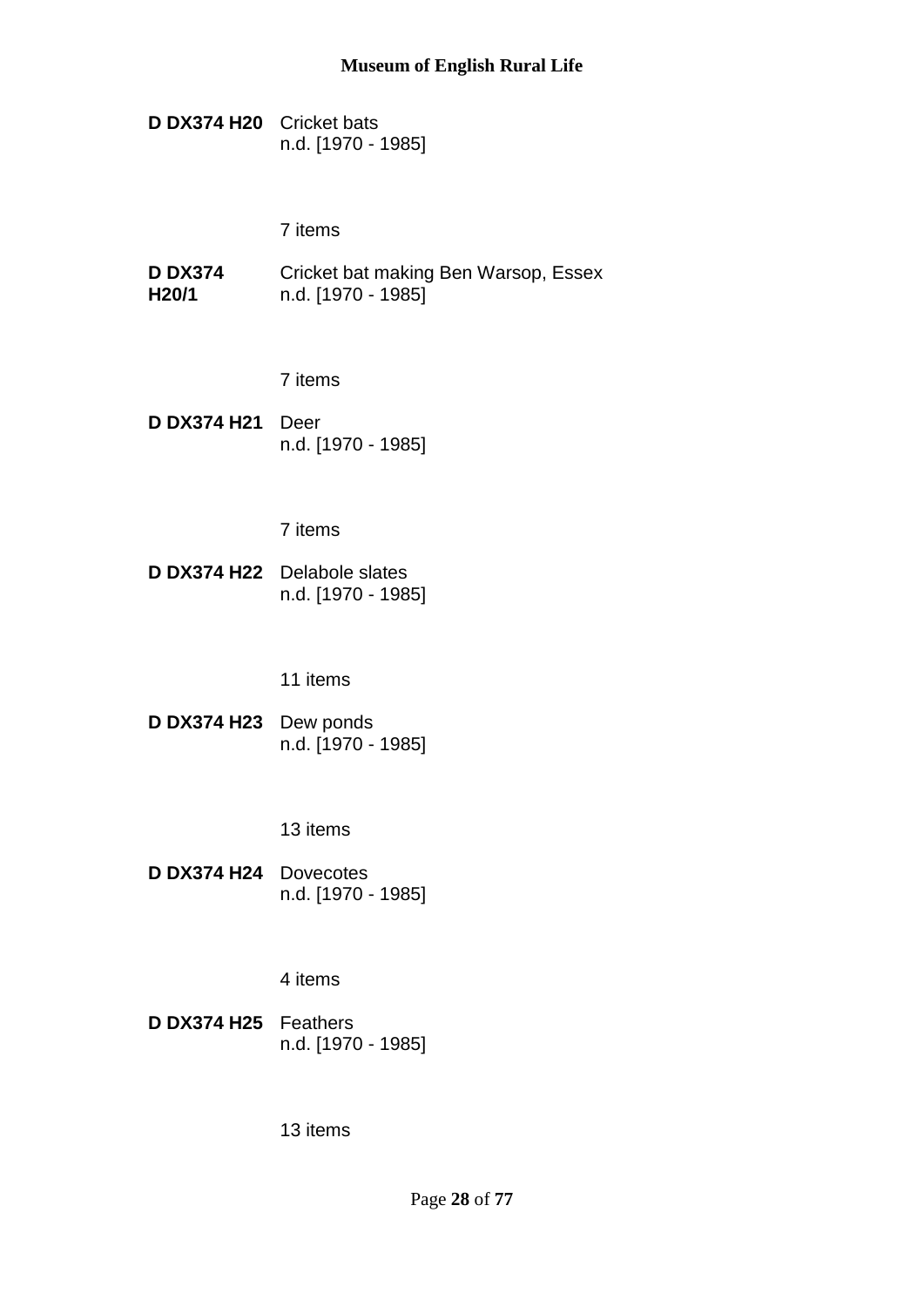**D DX374 H26** Fire fighting n.d. [1970 - 1985]

1 item

**D DX374 H27** Fishing rods n.d. [1970 - 1985]

14 items

**D DX374 H28** Forest of Dean n.d. [1970 - 1985]

2 items

**D DX374 H29** Gates n.d. [1970 - 1985]

1 item

**D DX374 H30** Gloves n.d. [1970 - 1985]

13 items

**D DX374 H31** Gypsies n.d. [1970 - 1985]

8 items

**D DX374 H31a** Gypsies - camp fire n.d. [1970 - 1985]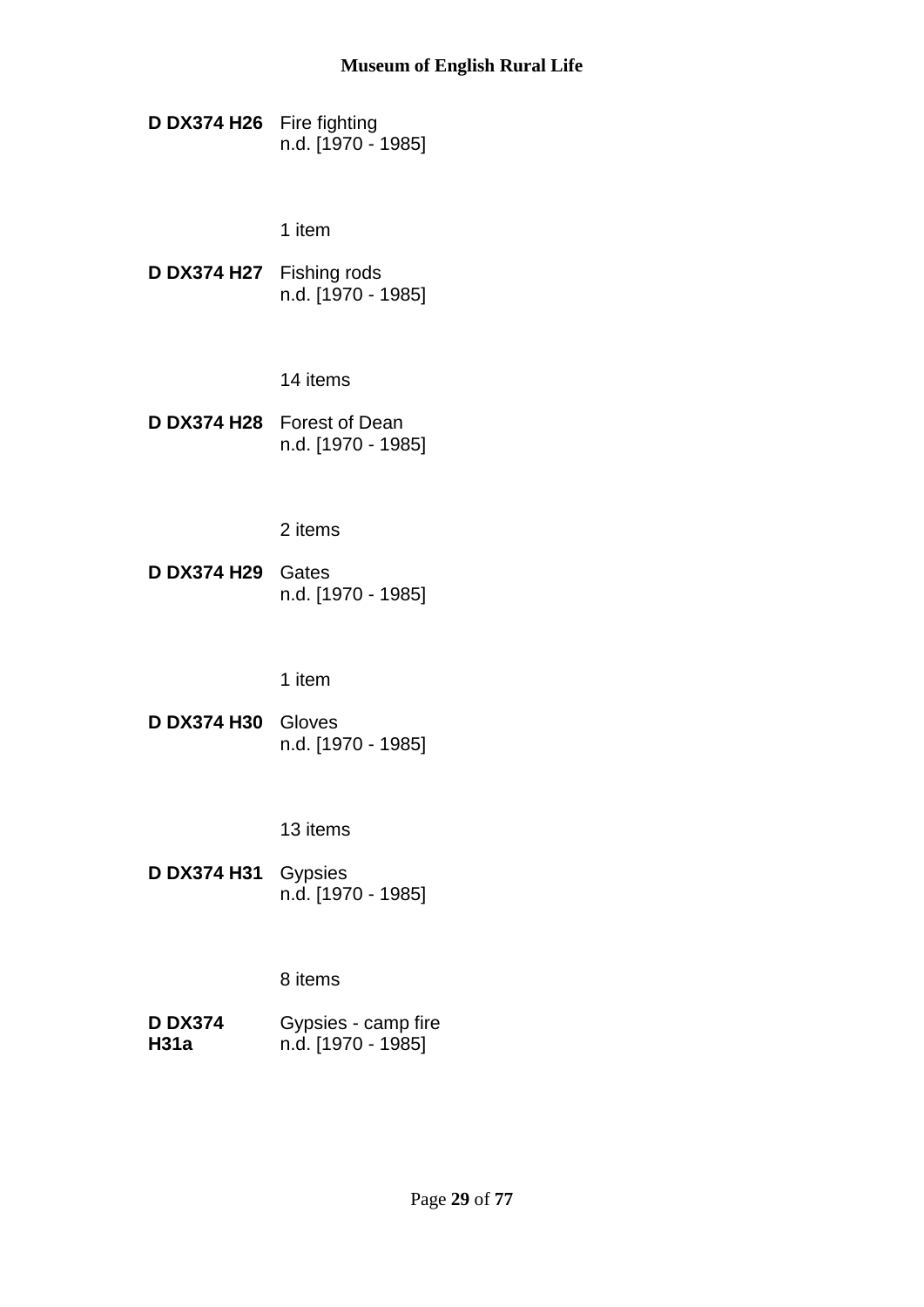- **D DX374 H31b** Gypsies - portrait of a man n.d. [1970 - 1985]
- **D DX374 H31c** Gypsies - portrait of a woman n.d. [1970 - 1985]
- **D DX374 H32** Half timbered / crucks n.d. [1970 - 1985]

**D DX374 H33** Hawks n.d. [1970 - 1985]

#### 43 items

**D DX374 H34** Hay rakes n.d. [1970 - 1985]

### 15 items

**D DX374 H35** Hedges n.d. [1970 - 1985]

## 7 items

**D DX374 H36** Horn n.d. [1970 - 1985]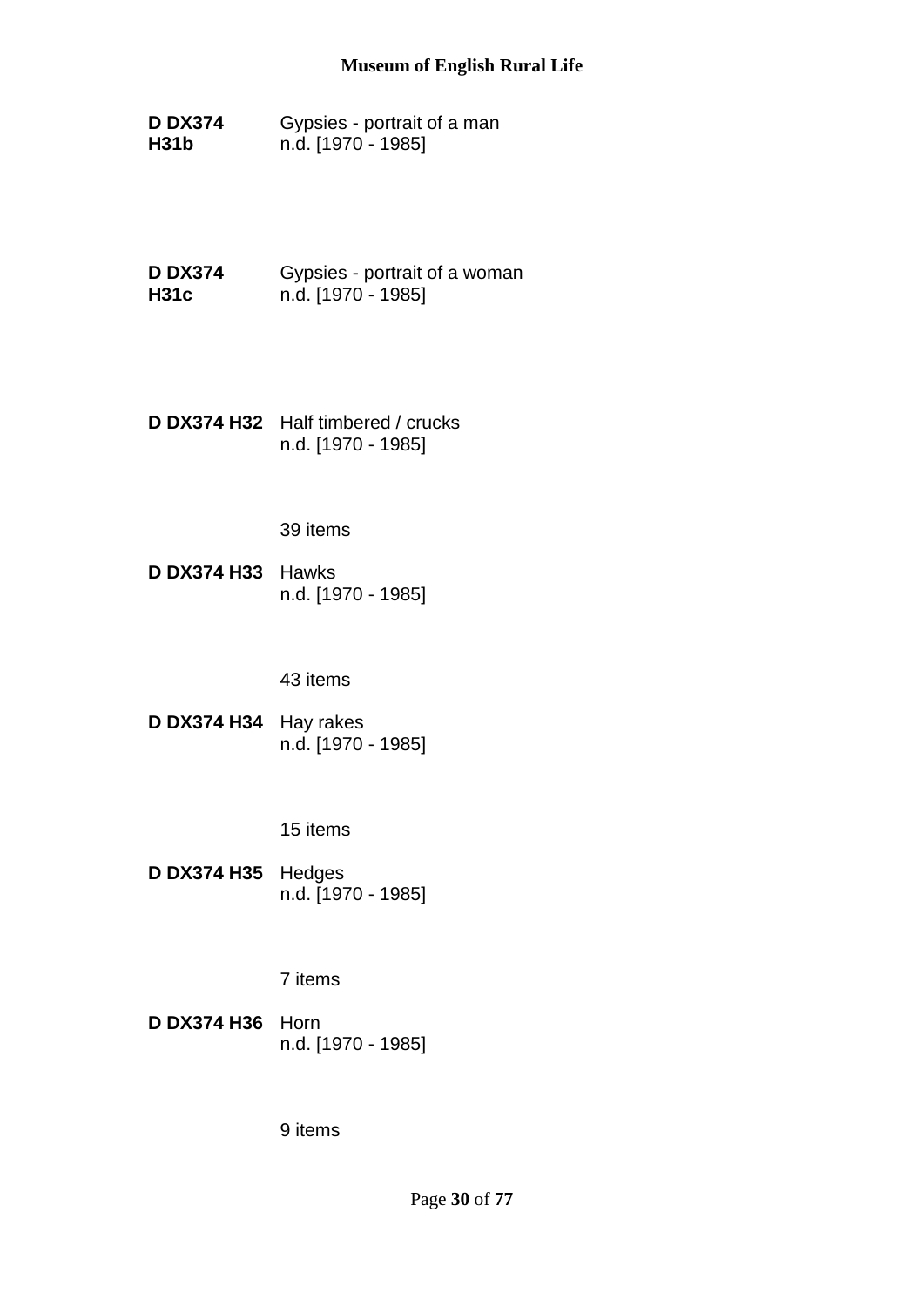**D DX374 H37** Horse hair n.d. [1970 - 1985]

# 25 items

**D DX374 H38** Hurdlemaker n.d. [1970 - 1985]

42 items

**D DX374 H39** Lacemaker n.d. [1970 - 1985]

18 items

**D DX374 H40** Lavender growing n.d. [1970 - 1985]

6 items

**D DX374 H41** Leather bottles n.d. [1970 - 1985]

3 items

**D DX374 H42** Liberty bells n.d. [1970 - 1985]

9 items

**D DX374 H43** Mills n.d. [1970 - 1985]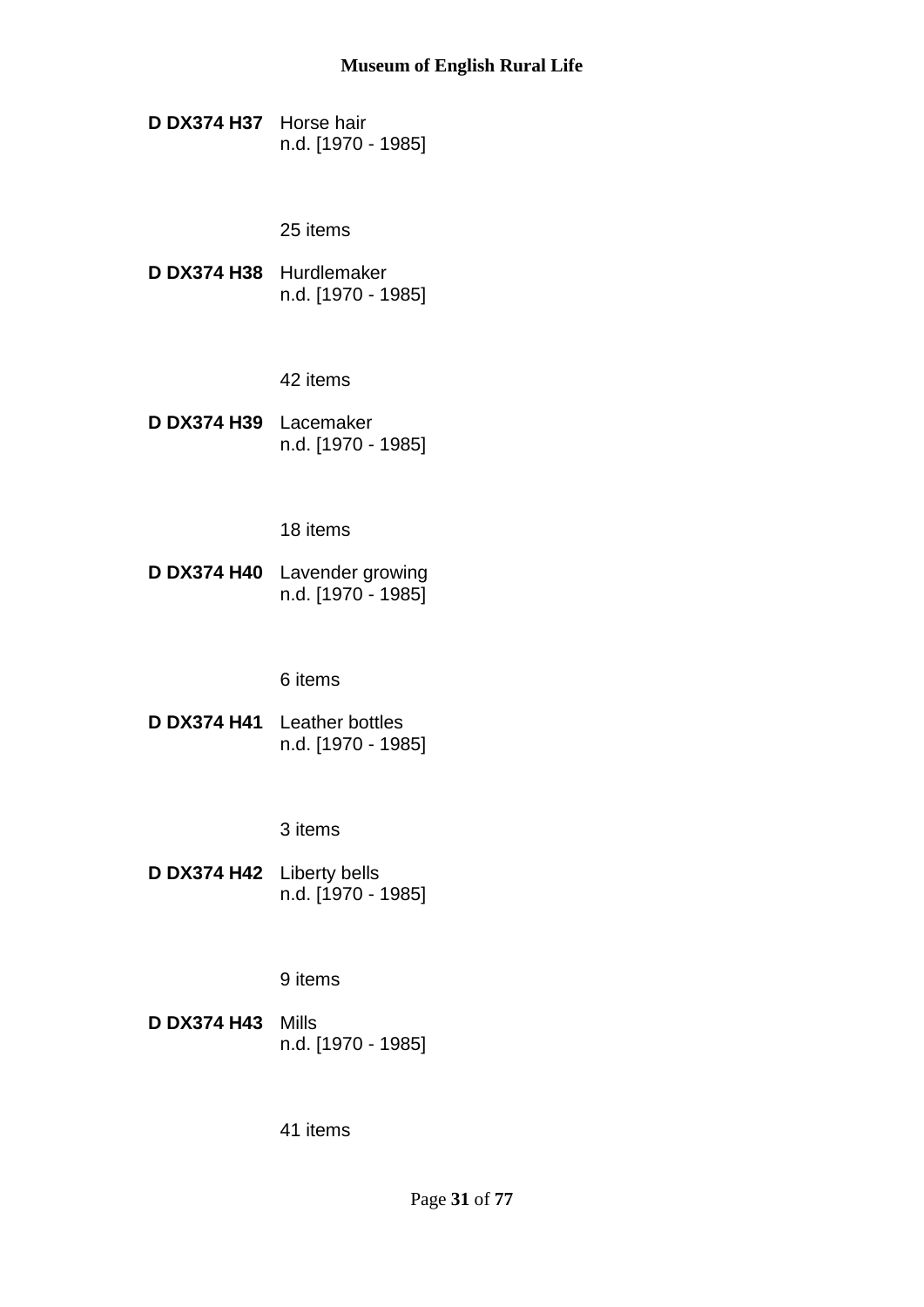**D DX374 H44** Millwright n.d. [1970 - 1985]

4 items

**D DX374 H45** Museums: open air n.d. [1970 - 1985]

1 item

**D DX374 H46** Net making n.d. [1970 - 1985]

13 items

**D DX374 H47** Nets/Traps n.d. [1970 - 1985]

16 items

**D DX374 H48** New Forest n.d. [1970 - 1985]

4 items

**D DX374 H49** Oak bark tanning n.d. [1970 - 1985]

26 items

**D DX374 H50** Old fashioned gardens n.d. [1970 - 1985]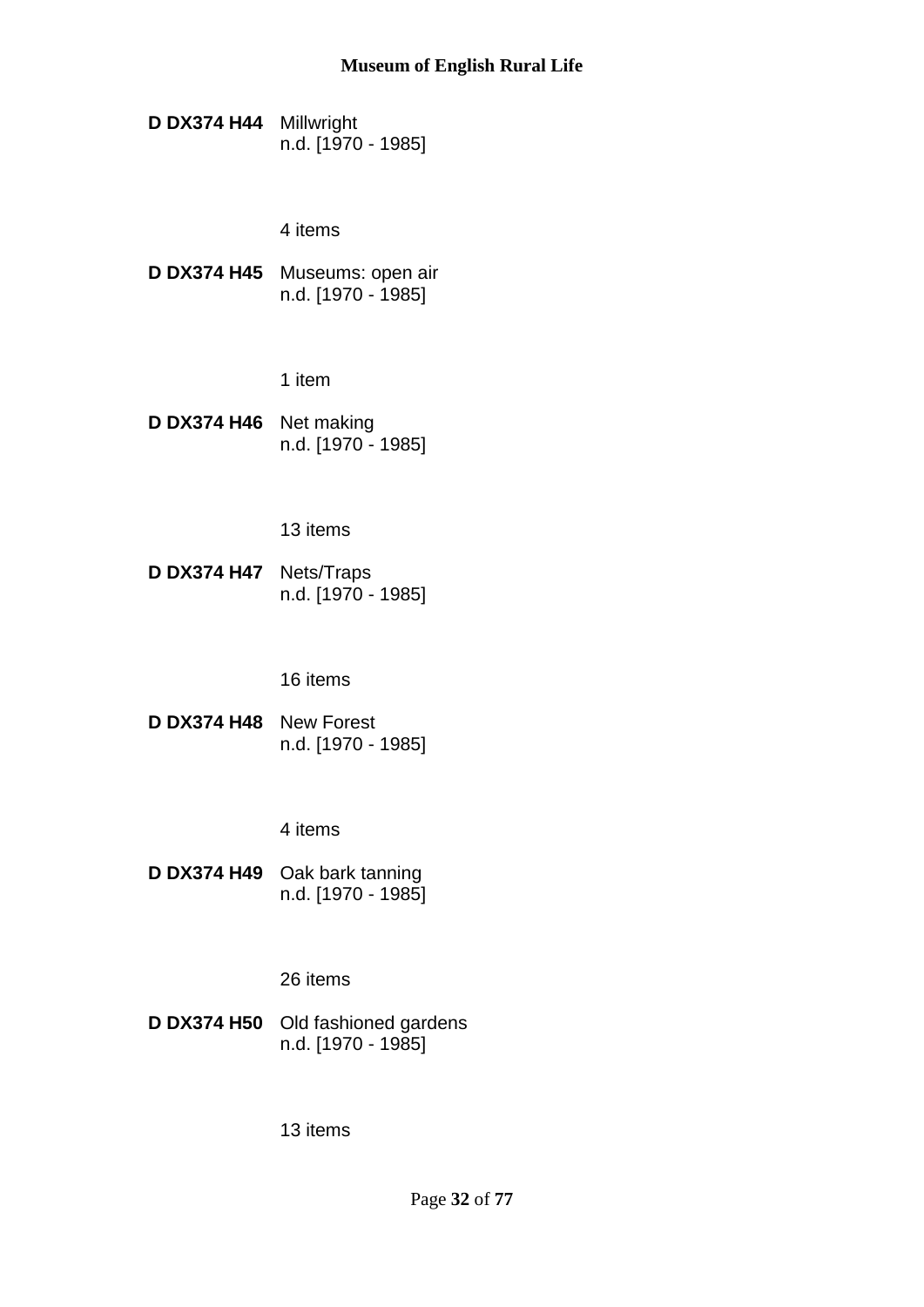**D DX374 H51** Oysters n.d. [1970 - 1985]

4 items

**D DX374 H52** Paper n.d. [1970 - 1985]

21 items

**D DX374 H53** Parchment n.d. [1970 - 1985]

7 items

**D DX374 H54** Ploughing: horse n.d. [1970 - 1985]

5 items

**D DX374 H55** Ploughing: steam n.d. [1970 - 1985]

3 items

**D DX374 H56** Ponds n.d. [1970 - 1985]

1 item

**D DX374 H57** Potter: Harris, Measham n.d. [1970 - 1985]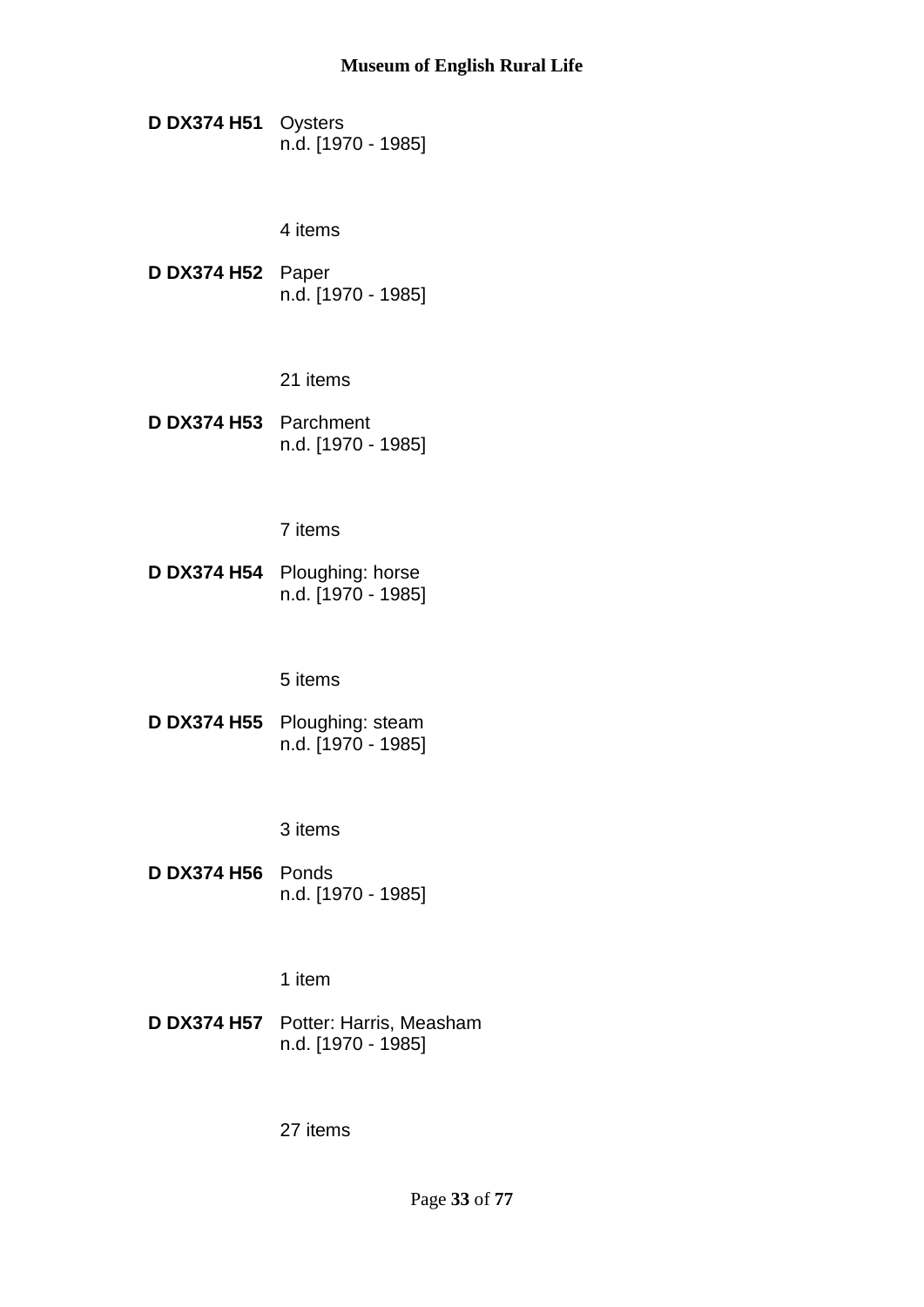**D DX374 H58** Potter: Leach n.d. [1970 - 1985]

15 items

**D DX374 H59** Punishments, gibbets etc n.d. [1970 - 1985]

10 items

**D DX374 H60** Rope n.d. [1970 - 1985]

23 items

**D DX374 H61** Saddle trees n.d. [1970 - 1985]

12 items

**D DX374 H62** Saddlery n.d. [1970 - 1985]

26 items

**D DX374 H63** Salisbury Plain n.d. [1970 - 1985]

5 items

**D DX374 H64** Salt n.d. [1970 - 1985]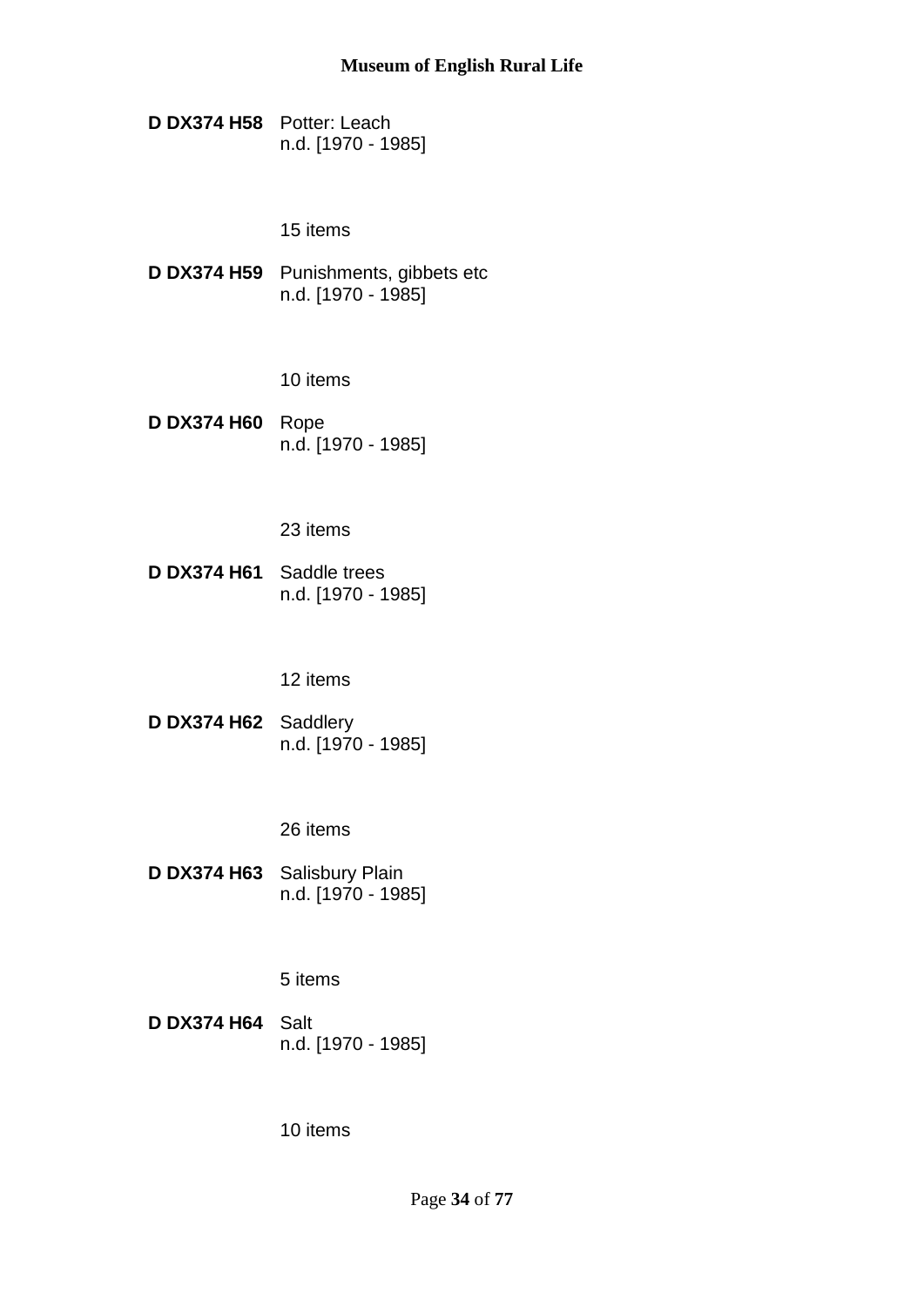**D DX374 H65** Saving a barn n.d. [1970 - 1985]

41 items

**D DX374 H66** Seaweed n.d. [1970 - 1985]

8 items

**D DX374 H67** Sequoia trees n.d. [1970 - 1985]

7 items

**D DX374 H68** Sheep: Wiltshire horn and Jacobs n.d. [1970 - 1985]

11 items

**D DX374 H69** Sheep bells n.d. [1970 - 1985]

5 items

**D DX374 H70** Sheep dogs n.d. [1970 - 1985]

4 items

**D DX374 H71** Sheep shearing n.d. [1970 - 1985]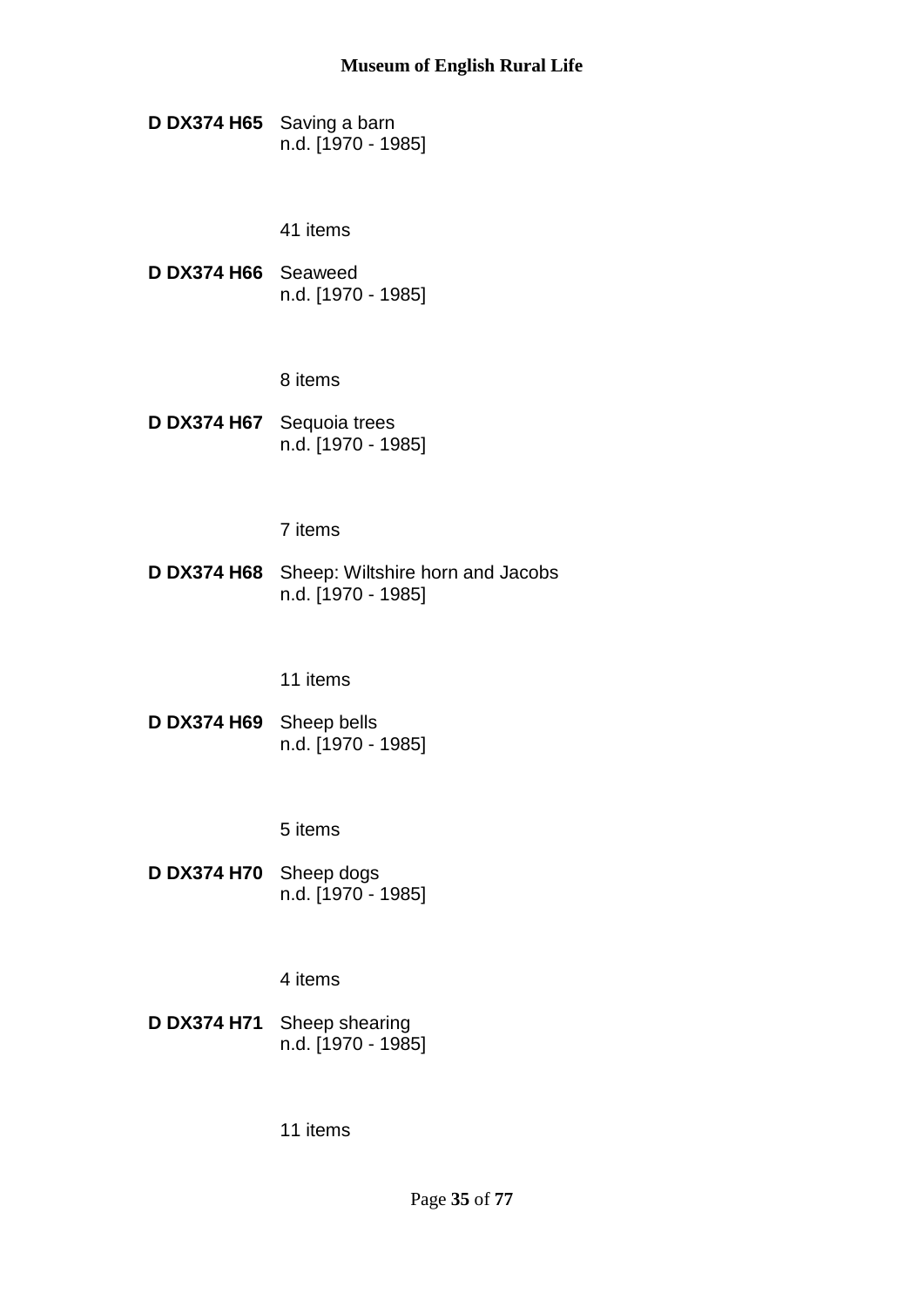**D DX374 H72** Shergold wrought iron n.d. [1970 - 1985]

19 items

**D DX374 H73** Shire horses n.d. [1970 - 1985]

23 items

**D DX374 H74** Snuff n.d. [1970 - 1985]

20 items

**D DX374 H75** Spale baskets n.d. [1970 - 1985]

36 items

**D DX374 H76** Spinning wheels n.d. [1970 - 1985]

15 items

**D DX374 H77** Stone roofs n.d. [1970 - 1985]

8 items

**D DX374 H78** Stone roofs: Sandy Lane n.d. [1970 - 1985]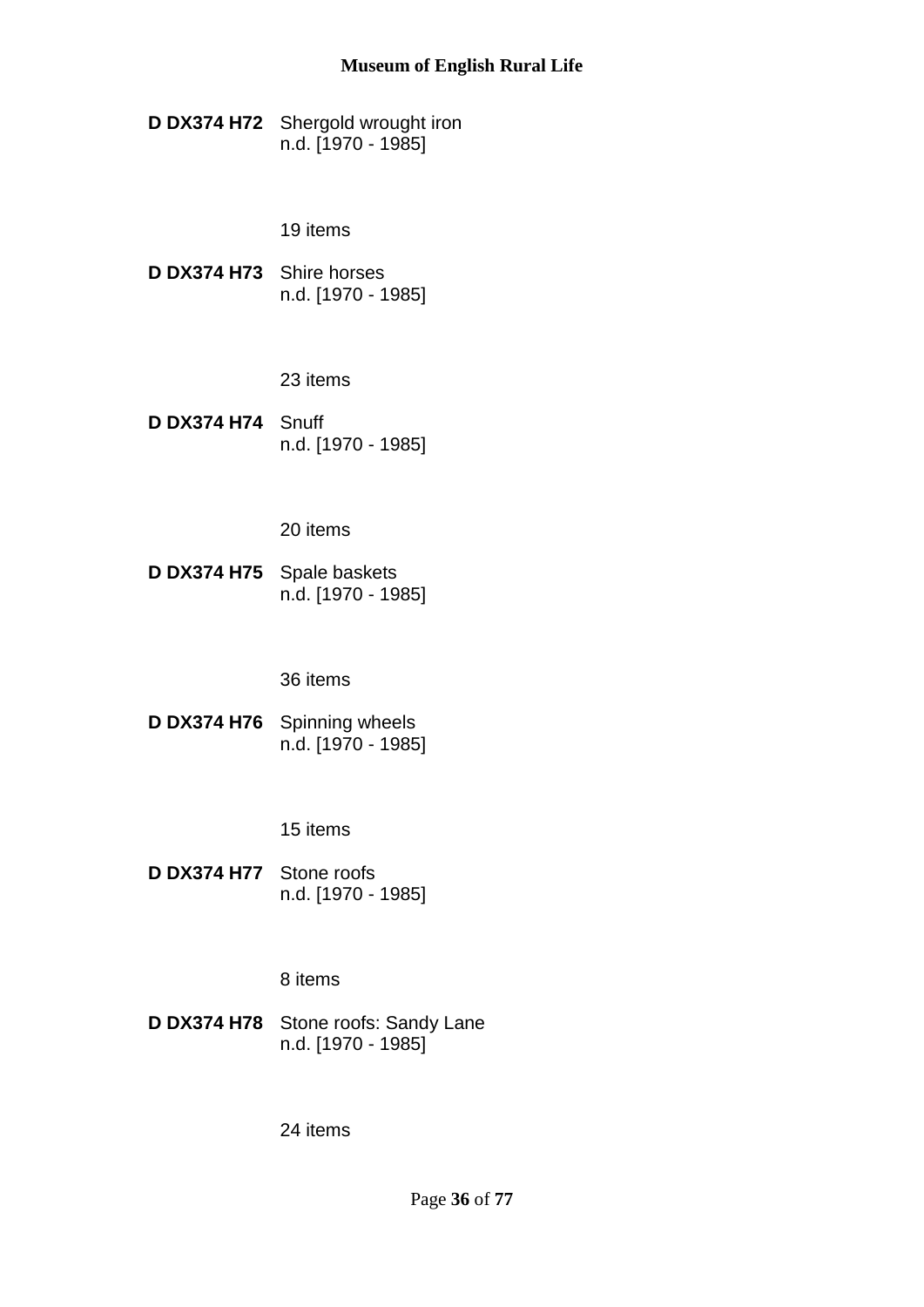**D DX374 H79** Stone walls n.d. [1970 - 1985]

21 items

**D DX374 H80** Sundials clocks etc. n.d. [1970 - 1985]

23 items

**D DX374 H81** Sussex trug baskets n.d. [1970 - 1985]

11 items

**D DX374 H82** Swans n.d. [1970 - 1985]

10 items

**D DX374 H83** Taxidermy n.d. [1970 - 1985]

8 items

**D DX374 H84** Teazles n.d. [1970 - 1985]

16 items

**D DX374 H85** Thatcher n.d. [1970 - 1985]

43 items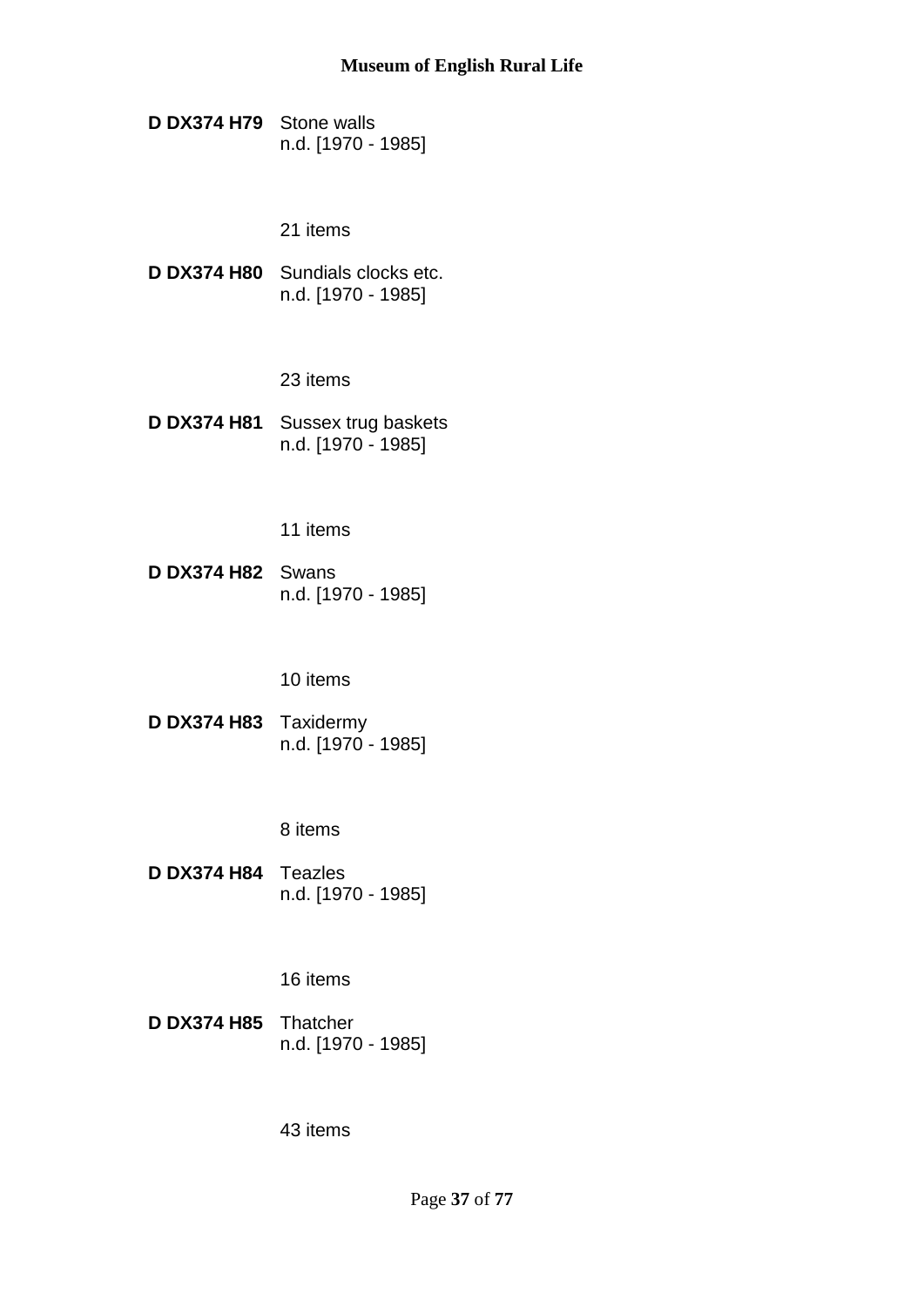**D DX374 H86** Topiary n.d. [1970 - 1985]

9 items

**D DX374 H87** Traction engines n.d. [1970 - 1985]

37 items

**D DX374 H88** Trees n.d. [1970 - 1985]

21 items

**D DX374 H89** Turning wood n.d. [1970 - 1985]

12 items

**D DX374 H90** Wagons n.d. [1970 - 1985]

18 items

**D DX374 H91** Walking sticks n.d. [1970 - 1985]

8 items

**D DX374 H92** Water divining n.d. [1970 - 1985]

2 items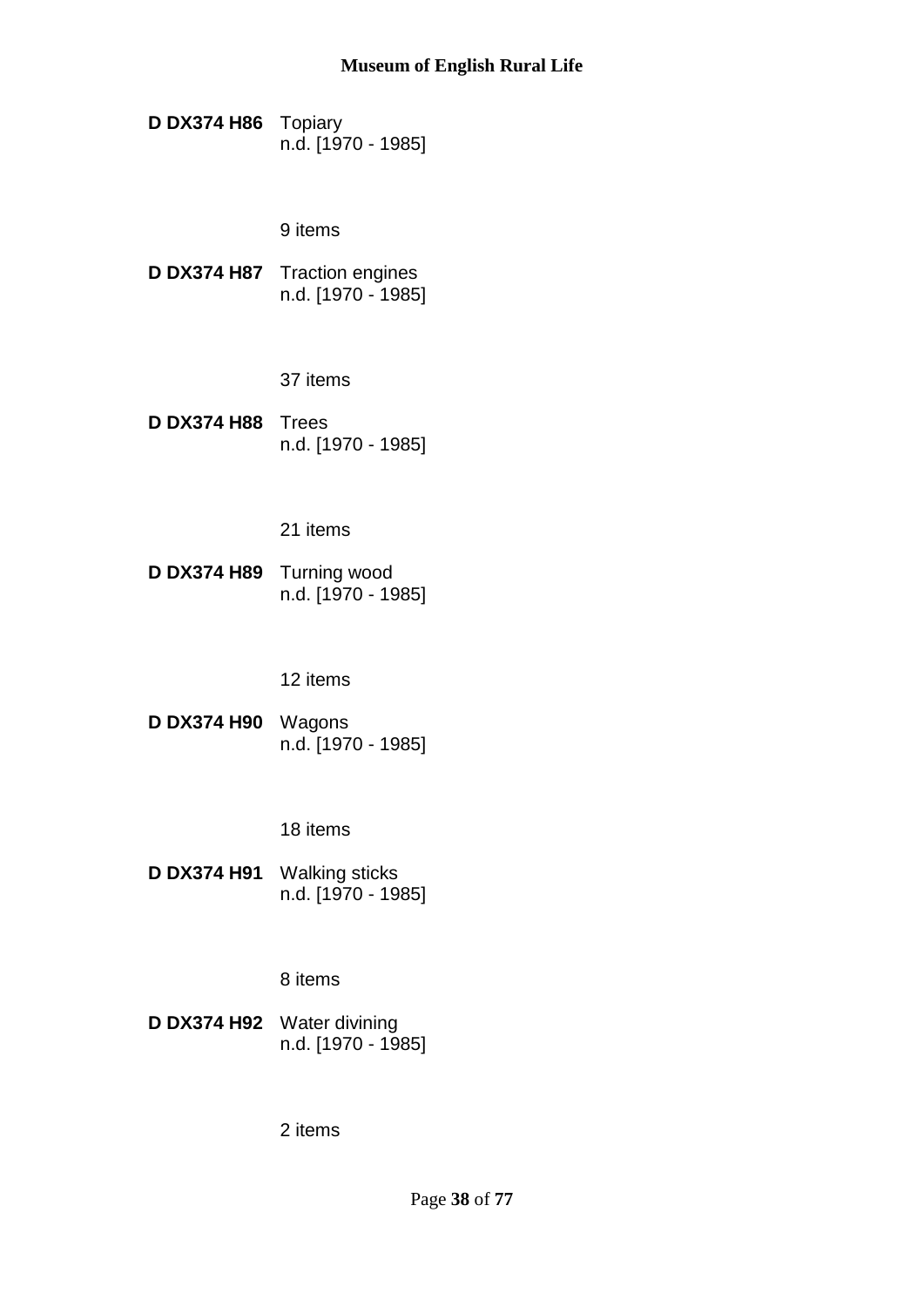**D DX374 H93** Water meadows n.d. [1970 - 1985]

4 items

**D DX374 H94** Wessex hill figures n.d. [1970 - 1985]

1 item

**D DX374 H95** Westonbirt arboretum n.d. [1970 - 1985]

4 items

**D DX374 H96** Wheels n.d. [1970 - 1985]

#### 3 items

**D DX374 H97** Whips for riding n.d. [1970 - 1985]

12 items

**D DX374 H98** Willow grower n.d. [1970 - 1985]

4 items

**D DX374 H99** Windmills n.d. [1970 - 1985]

23 items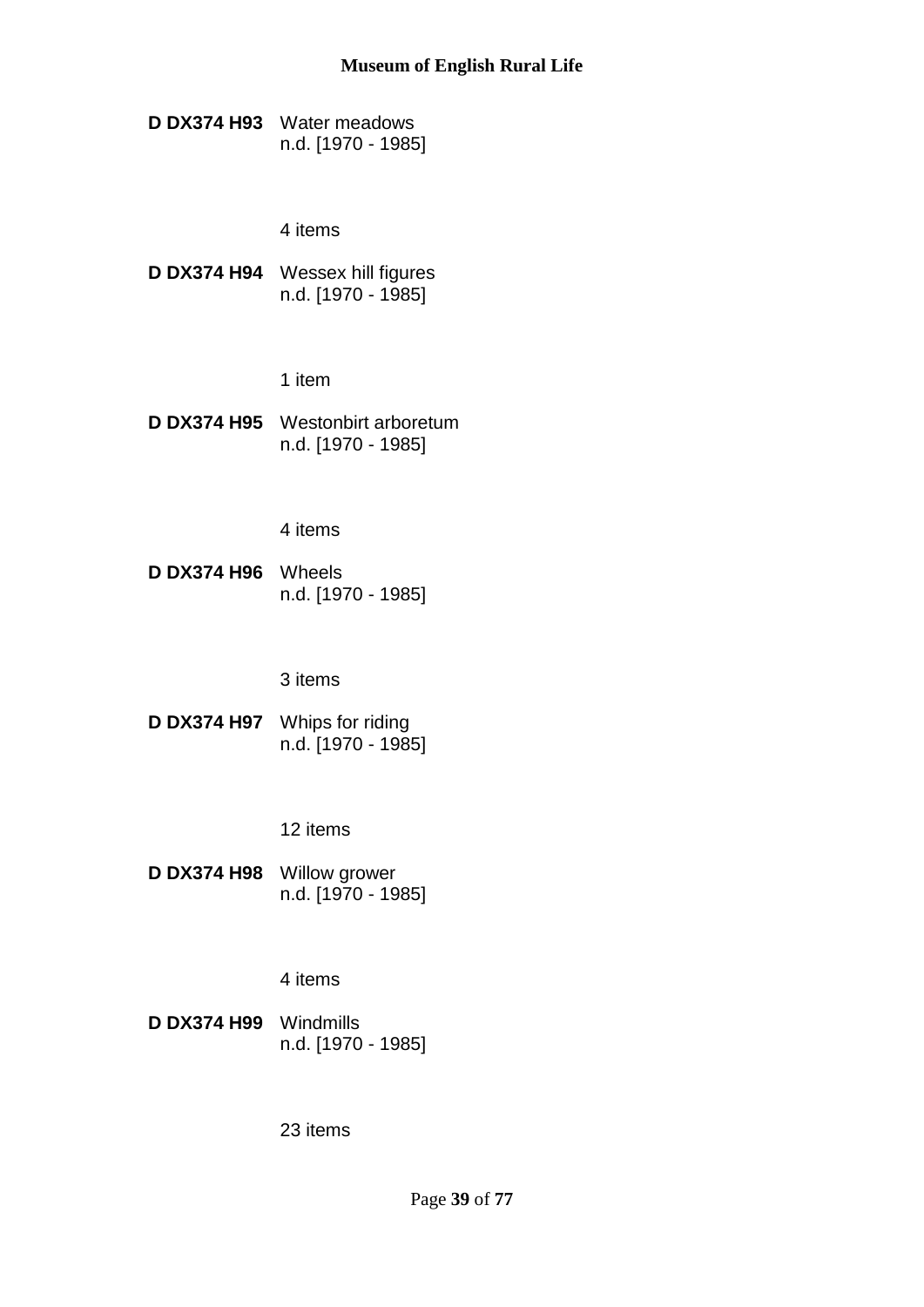**D DX374 H100** Wrought iron n.d. [1970 - 1985]

13 items

**D DX374 H101** Wrought iron work: Shergold n.d. [1970 - 1985]

15 items

**D DX374 H102** ALBUM of personal photographs n.d. [1950-19]

2 items

**D DX374 H103** ALBUM of negatives and contacts: wheelwright, saddler, horsehair 1974

| <b>D DX374</b><br>H103/1 | Wrought iron gate, Bakewell |
|--------------------------|-----------------------------|
|                          | (12)                        |

- **D DX374 H103/2** Wheelwrights: Potter and Hurford of Houghton Stockbridge (44)
- **D DX374 H103/3** Wheelwrights, putting on a tyre: Potter and Hurford (01)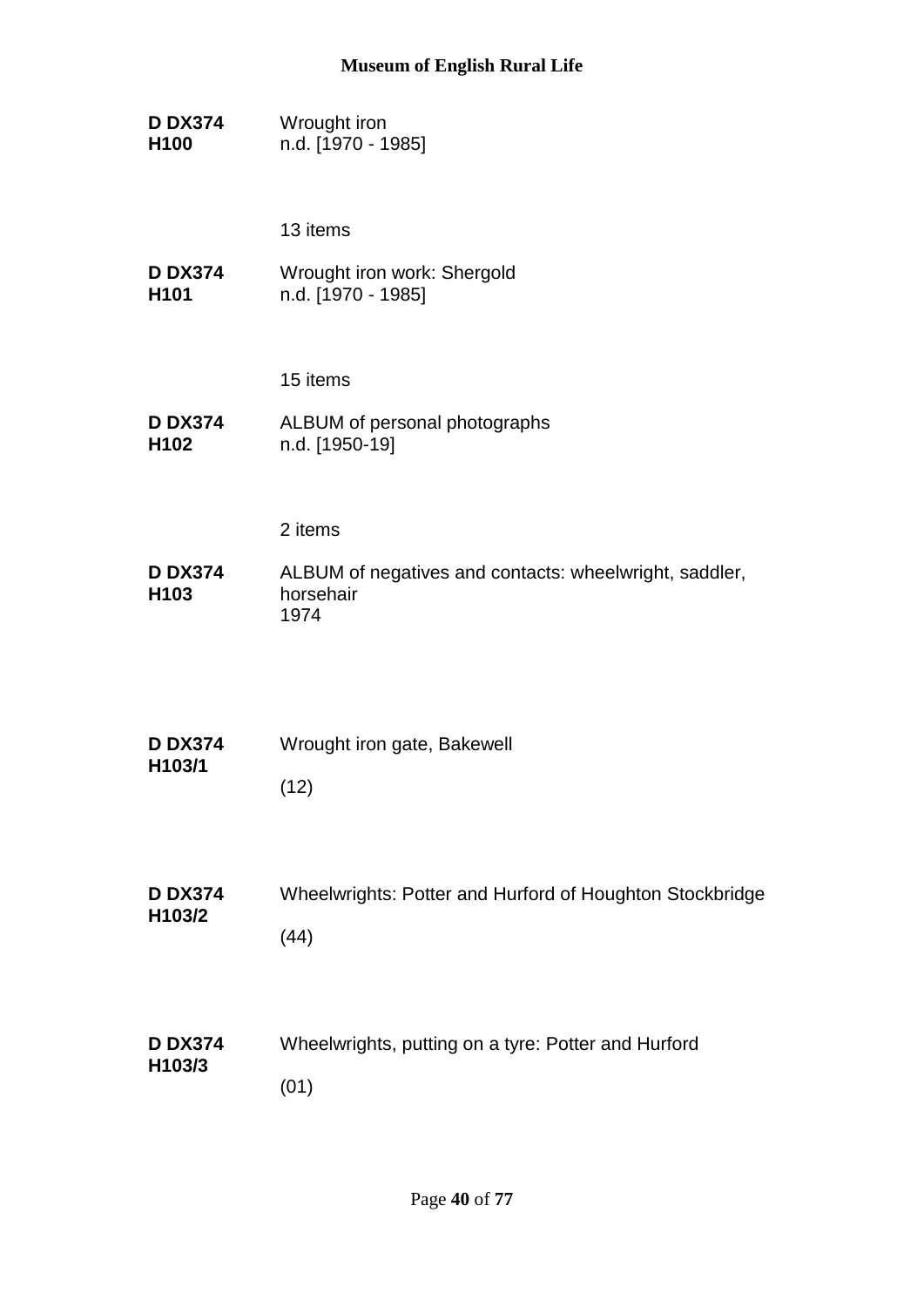**D DX374 H103/4** Wheelwrights: Potter and Hurford (02) **D DX374 H103/5** Wheelwrights: Potter and Hurford (23) **D DX374 H103/6** Wheelwrights: Potter and Hurford (18) **D DX374 H103/7** Barrelmaking: Duckinfield (last company making beer barrels) (14a) **D DX374 H103/8** Barrelmaking: Duckinfield (15) **D DX374 H103/9** Oak bark store: Bakers Colyton (42) **D DX374 H103/10** Shredded oak bark (43)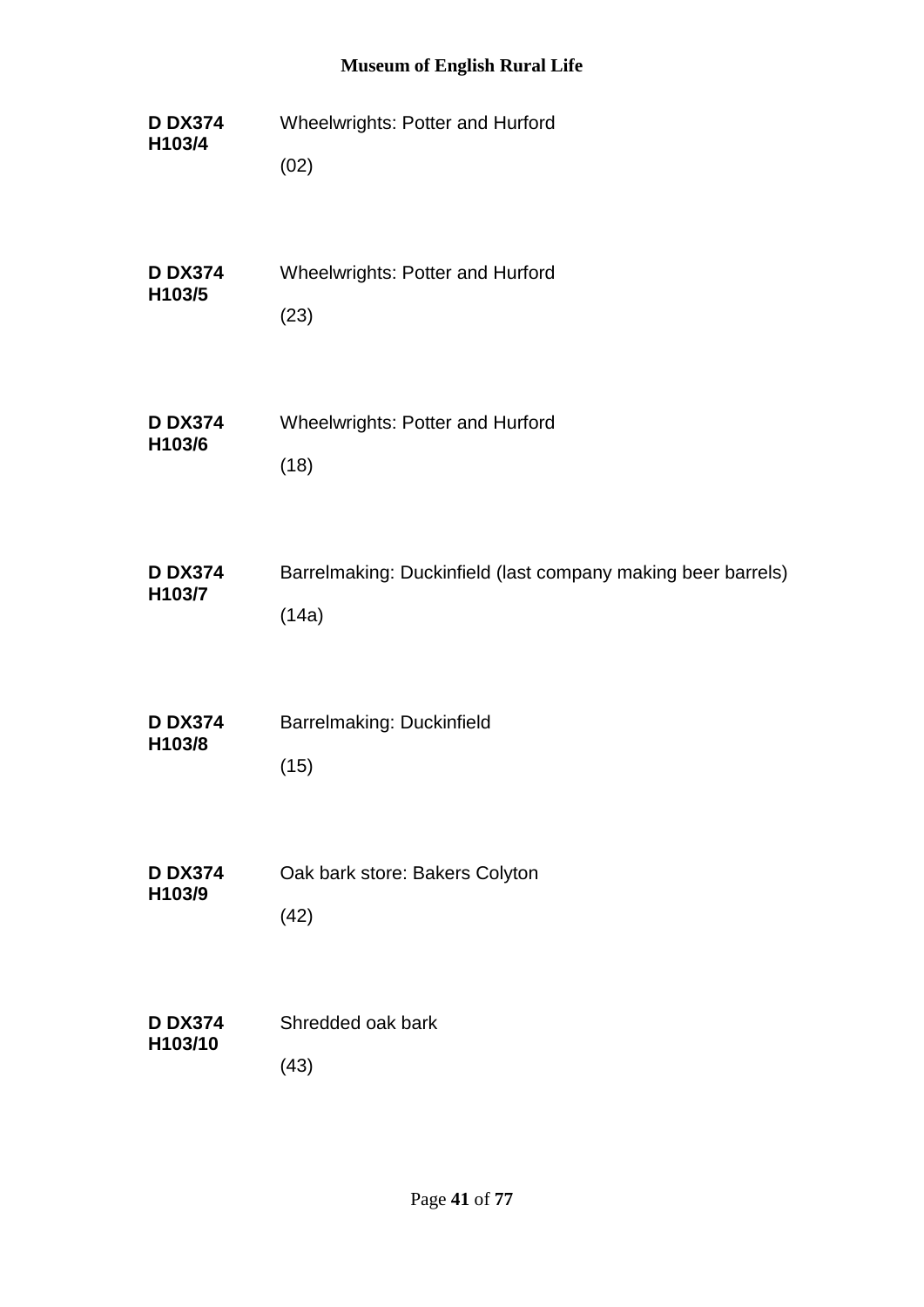| <b>D DX374</b> | Tanning using Quebracho: Downton, Wilts       |
|----------------|-----------------------------------------------|
| H103/11        | (36)                                          |
| <b>D DX374</b> | Tanning: Richardsons of Derby                 |
| H103/12        | (10)                                          |
| <b>D DX374</b> | Tanning: Richardsons of Derby                 |
| H103/13        | (11)                                          |
| <b>D DX374</b> | Tanning: Richardsons of Derby                 |
| H103/14        | (12)                                          |
| <b>D DX374</b> | Tanning: Richardsons of Derby                 |
| H103/15        | (09)                                          |
| <b>D DX374</b> | Saddler: Chandler of Marlborough              |
| H103/16        | (35)                                          |
| <b>D DX374</b> | Saddler: Walsall; Meriden (centre of England) |
| H103/17        | (31)                                          |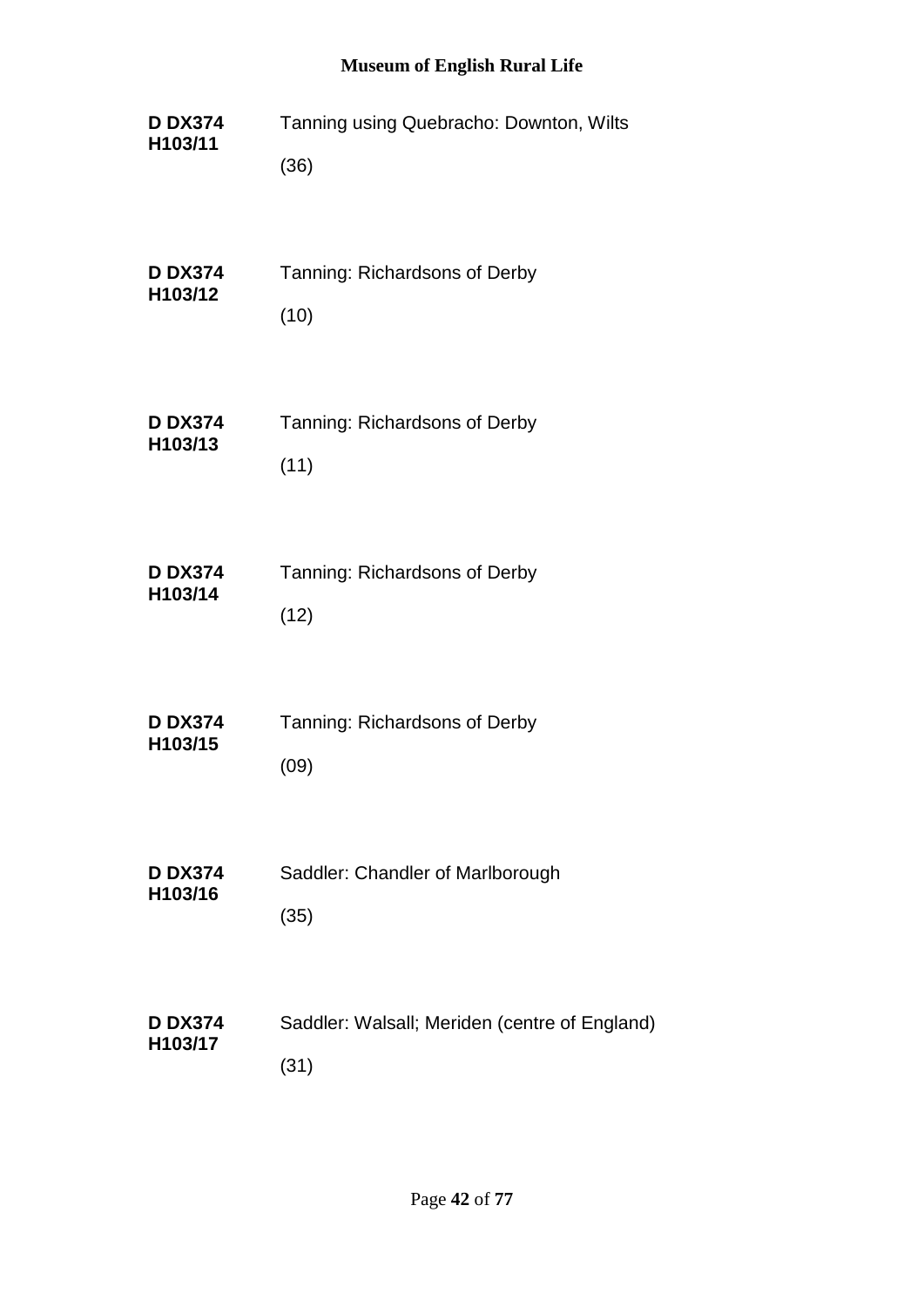- **D DX374 H103/18** Saddler: Walsall (32)
- **D DX374 H103/19** Saddler: Walsall; Lichfield cathedral (33)
- **D DX374 H103/20** Horse collars: Newbury (37)
- **D DX374 H103/21** Saddler: Till of Salisbury

| <b>D DX374</b> | Horse collars: Newbury |
|----------------|------------------------|
| H103/22        |                        |
|                | (37)                   |

**D DX374 H103/23** Gloves for Gents (28)

| <b>D DX374</b><br>H103/24 | [Unidentified] |
|---------------------------|----------------|
|                           | (29)           |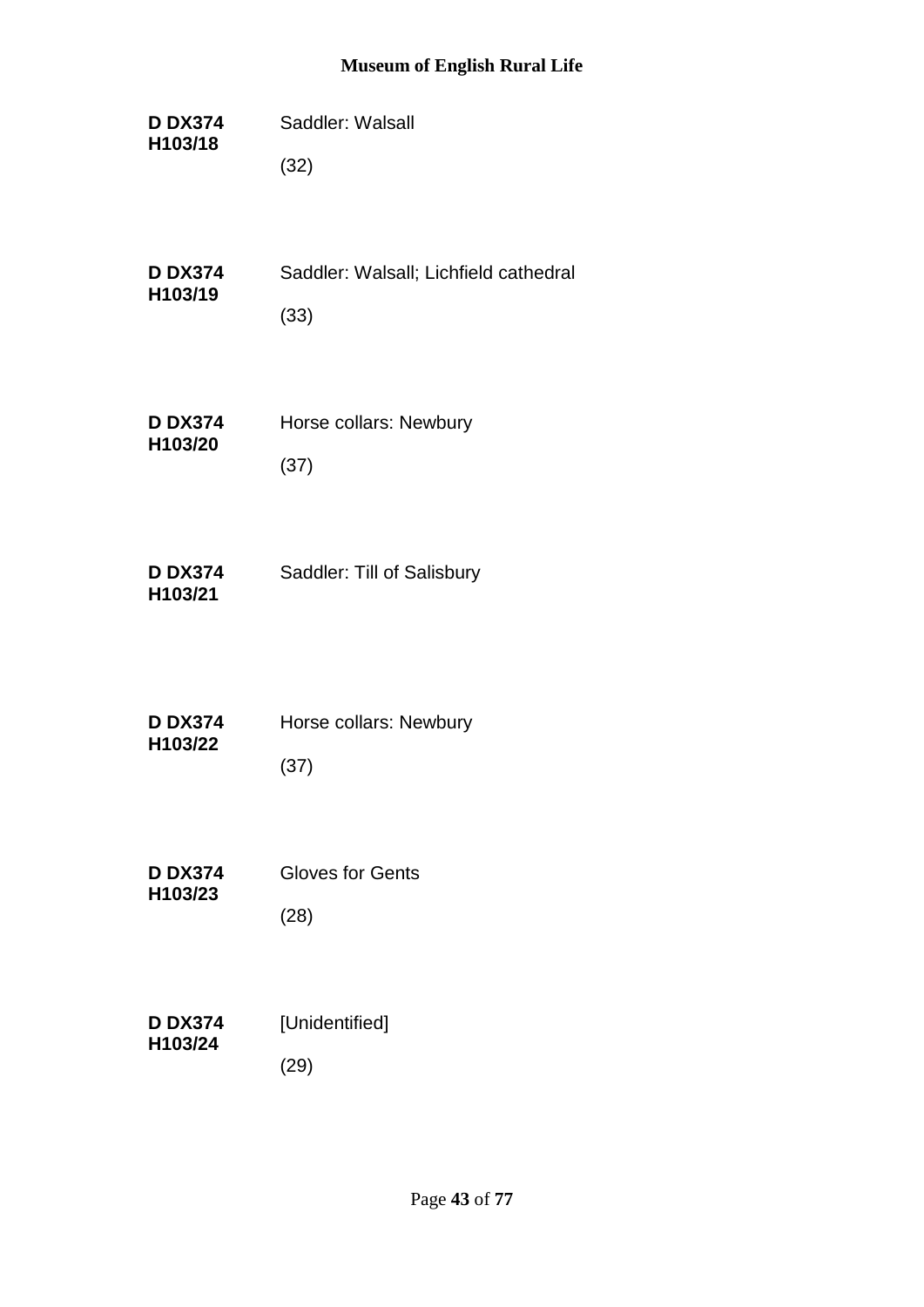**D DX374 H103/25** Vellum: Band of Brentford (45)

**D DX374 H103/26** Taxidermy: Rowland Ward (43/06)

**D DX374 H103/27** Taxidermy: Rowland Ward (42)

**D DX374 H103/28** Taxidermy: Rowland Ward

| <b>D DX374</b><br>H103/29 | Hops; Church bell rope: Peter Minchin, Hereford |
|---------------------------|-------------------------------------------------|
|                           | (48)                                            |

- **D DX374 H103/30** Castleton cave, Derby (36)
- **D DX374 H103/31** Castleton cave, Derby (37)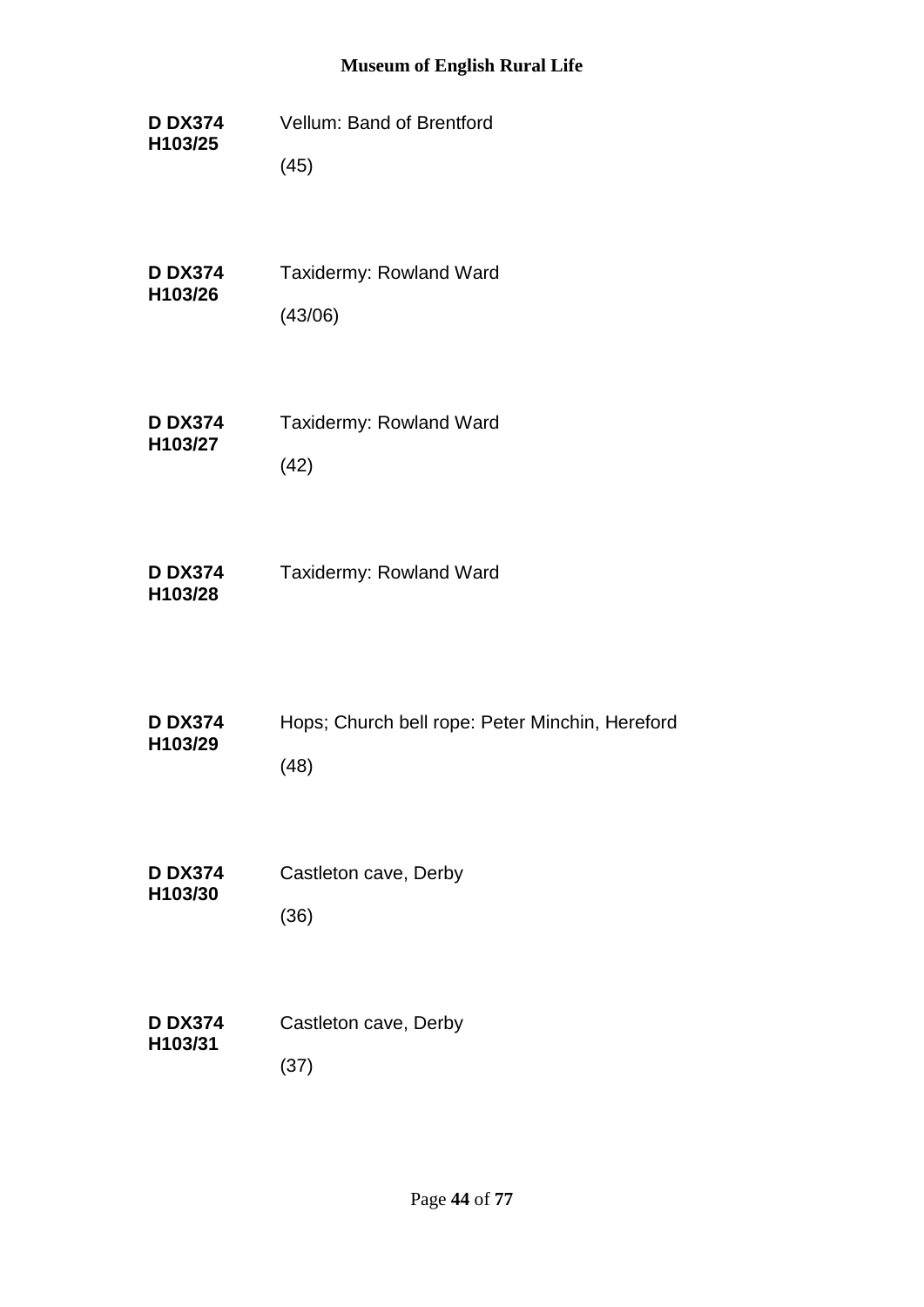- **D DX374 H103/32** Castleton cave, Derby (38)
- **D DX374 H103/33** Horsehair: Boyds of Lytes Cary (11)
- **D DX374 H103/34** Horsehair: Boyds of Lytes Cary (14)
- **D DX374 H103/35** Horsehair: Boyds of Lytes Cary (15)
- **D DX374 H103/36** Horsehair: Arnold and Gould, Glemsford (47/48)
- **D DX374 H103/37** Horsehair: Boyds of Lytes Cary (04)
- **D DX374 H103/38** Horsehair: Boyds of Lytes Cary (24)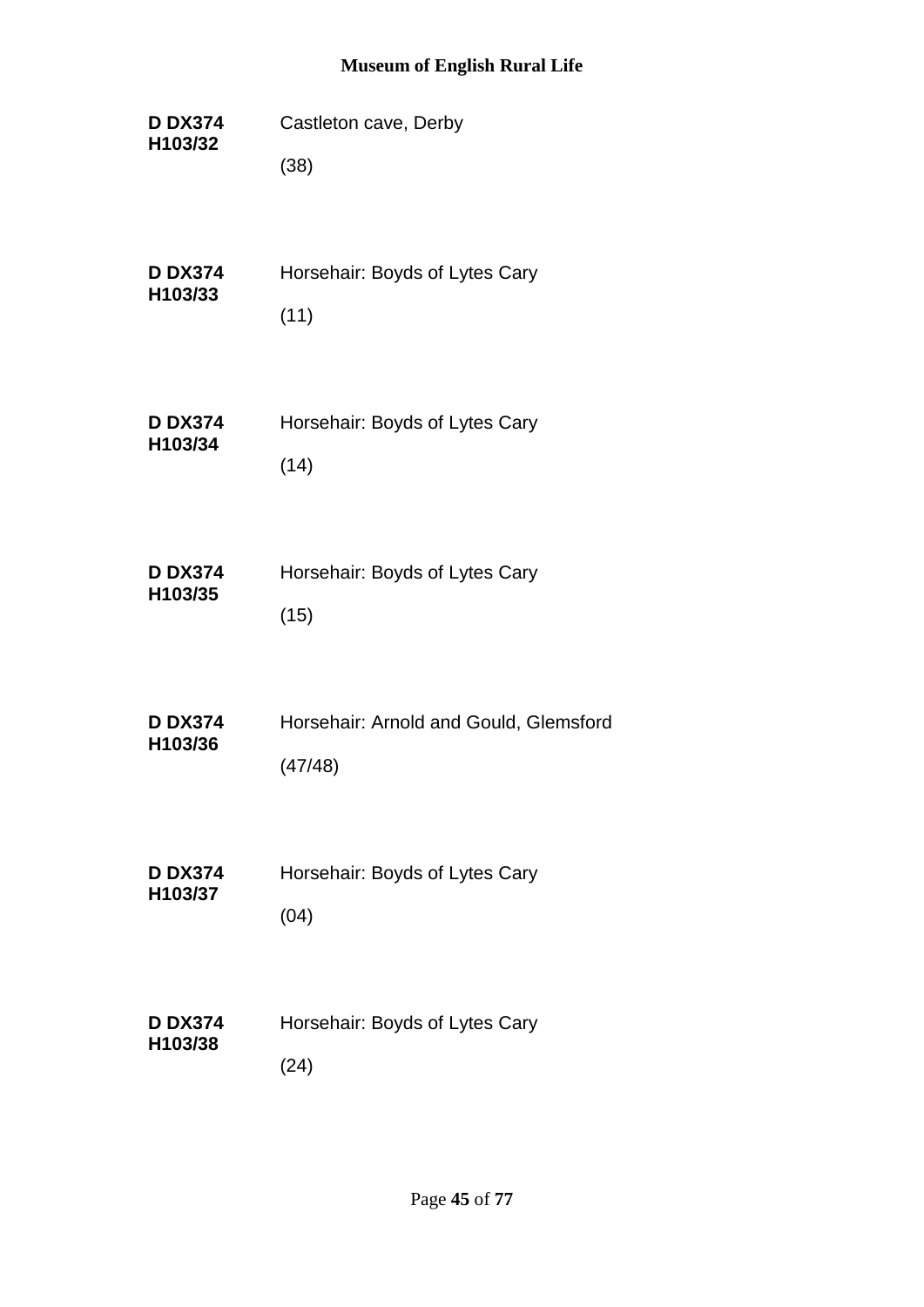| <b>D DX374</b>   | ALBUM of negatives and contacts: agriculture, thatch |
|------------------|------------------------------------------------------|
| H <sub>104</sub> | 1970s                                                |
| <b>D DX374</b>   | Thatching: Tisbury barn, Wilts - Norfolk reed        |
| H104/1           | (13)                                                 |
| <b>D DX374</b>   | Thatching: Tisbury barn, Wilts - Norfolk reed        |
| H104/2           | (01)                                                 |
| <b>D DX374</b>   | Thatching: Tisbury barn, Wilts - Norfolk reed        |
| H104/3           | (08)                                                 |

| <b>D DX374</b>      | Thatching |
|---------------------|-----------|
| H <sub>104</sub> /4 |           |
|                     | (33)      |

| <b>D DX374</b><br>H <sub>104</sub> /5 | Thatching |
|---------------------------------------|-----------|
|                                       | (02)      |

| <b>D DX374</b><br>H104/6 | Thatching |
|--------------------------|-----------|
|                          | (25)      |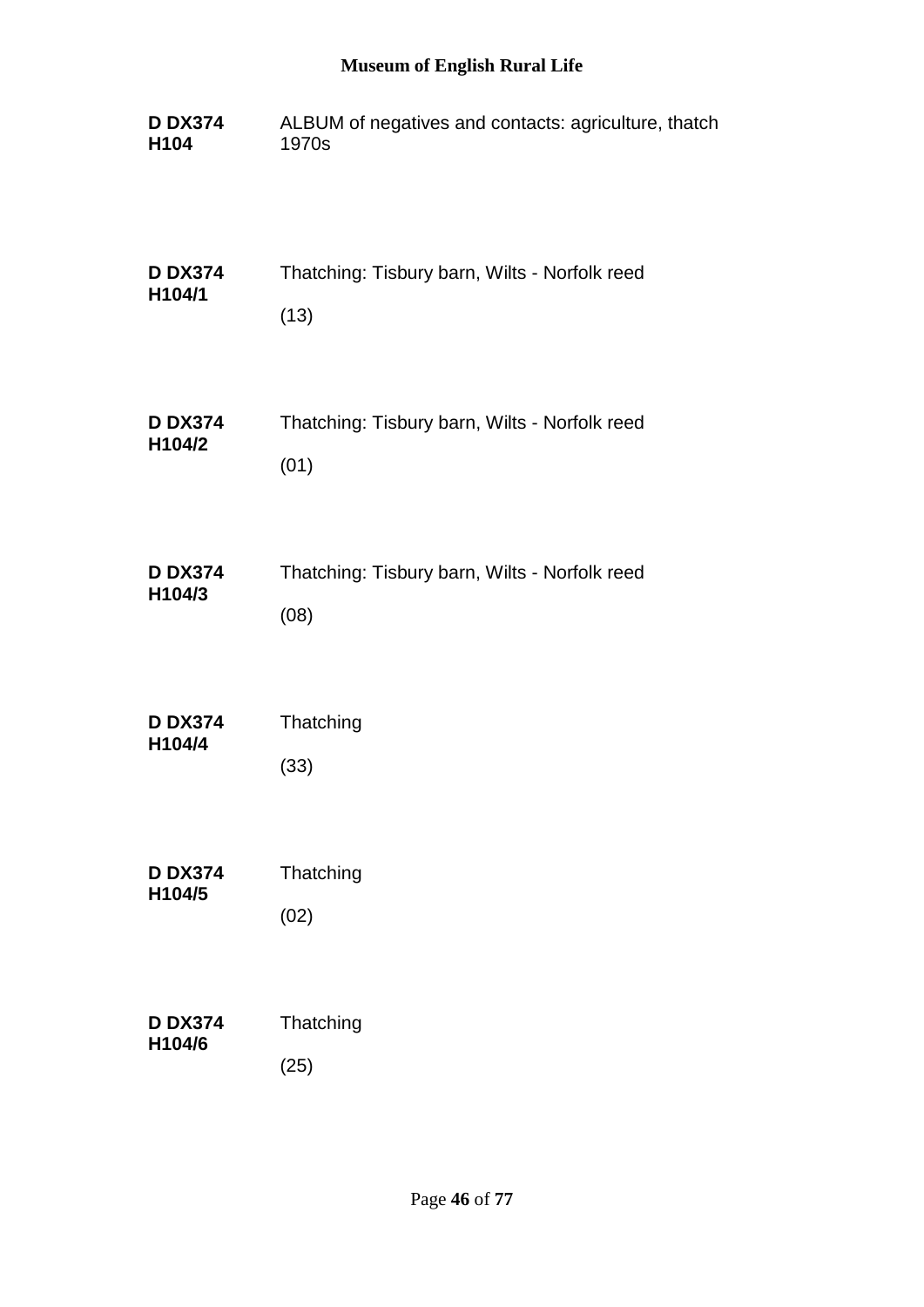| <b>D DX374</b> | Thatching: harvesting wheat reed                          |
|----------------|-----------------------------------------------------------|
| H104/7         | (29)                                                      |
| <b>D DX374</b> | Thatching: harvesting straw - John Bishop (Bowood estate) |
| H104/8         | (15)                                                      |
| <b>D DX374</b> | Thatching: harvesting straw - John Bishop (Bowood estate) |
| H104/9         | (27)                                                      |
| <b>D DX374</b> | <b>Craster kippers</b>                                    |
| H104/10        | (07)                                                      |
| <b>D DX374</b> | Making cricket balls                                      |
| H104/11        | (03)                                                      |
| <b>D DX374</b> | Making cricket balls: Readers                             |
| H104/12        | (04)                                                      |
| <b>D DX374</b> | Maltings                                                  |
| H104/13        | (04a)                                                     |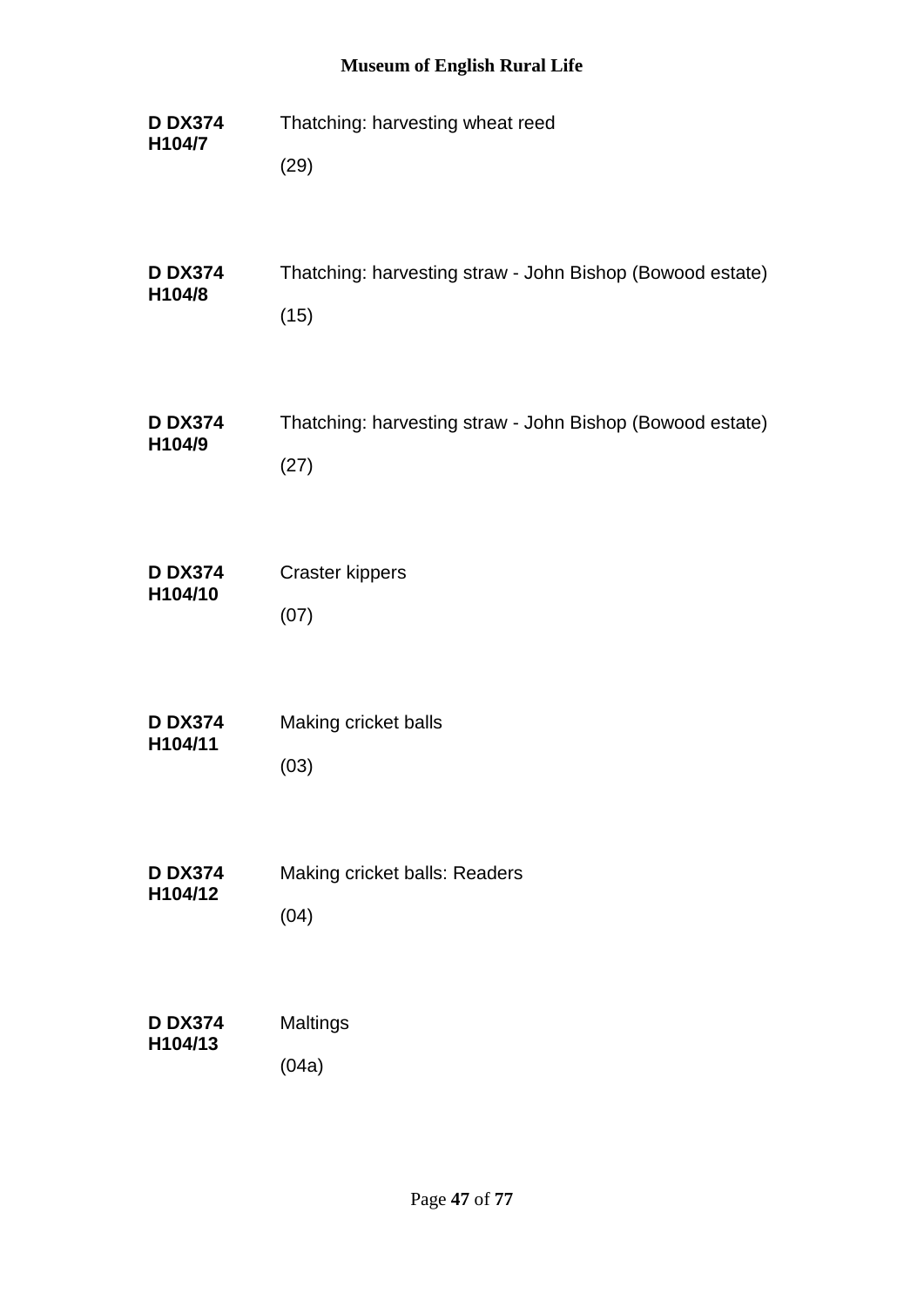| <b>D DX374</b><br>H104/14 | Sheep/swans      |
|---------------------------|------------------|
|                           | (23)             |
| <b>D DX374</b><br>H104/15 | Swanherd<br>(12) |

**D DX374 H104/16** Writing in register with quill pen (43)

| <b>D DX374</b> | Thatching     |
|----------------|---------------|
| H104/17        |               |
|                | $[35mm]$ (30) |

| <b>D DX374</b>       | Dovecote |
|----------------------|----------|
| H <sub>104</sub> /18 |          |
|                      | (10)     |

**D DX374 H105** ALBUM of negatives and contacts 1970s

#### **D DX374 H105/1** Lavender growing, harvesting, distilling: Heasham, Norfolk (41)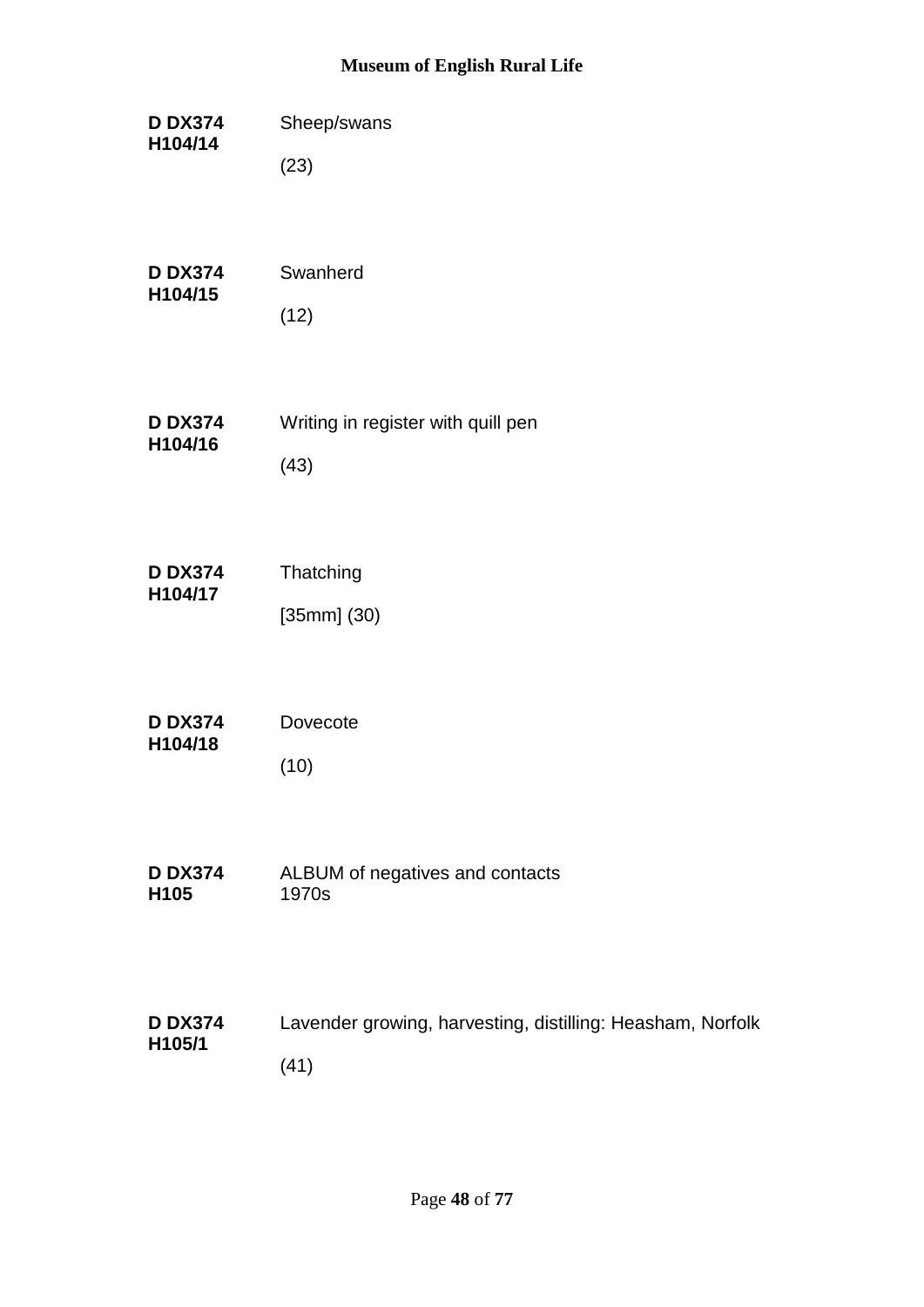| <b>D DX374</b> | Book gilding                    |
|----------------|---------------------------------|
| H105/2         | (07)                            |
| <b>D DX374</b> | Book gilding                    |
| H105/3         | (08)                            |
| <b>D DX374</b> | Marbling paper; Knapped flint   |
| H105/4         | (07)                            |
| <b>D DX374</b> | Glass?                          |
| H105/5         | (41/40)                         |
| <b>D DX374</b> | Violin making: Dennis Plowright |
| H105/6         | (09)                            |
| <b>D DX374</b> | Salt works                      |
| H105/7         | (13)                            |
| <b>D DX374</b> | Salt works                      |
| H105/8         | (14/34)                         |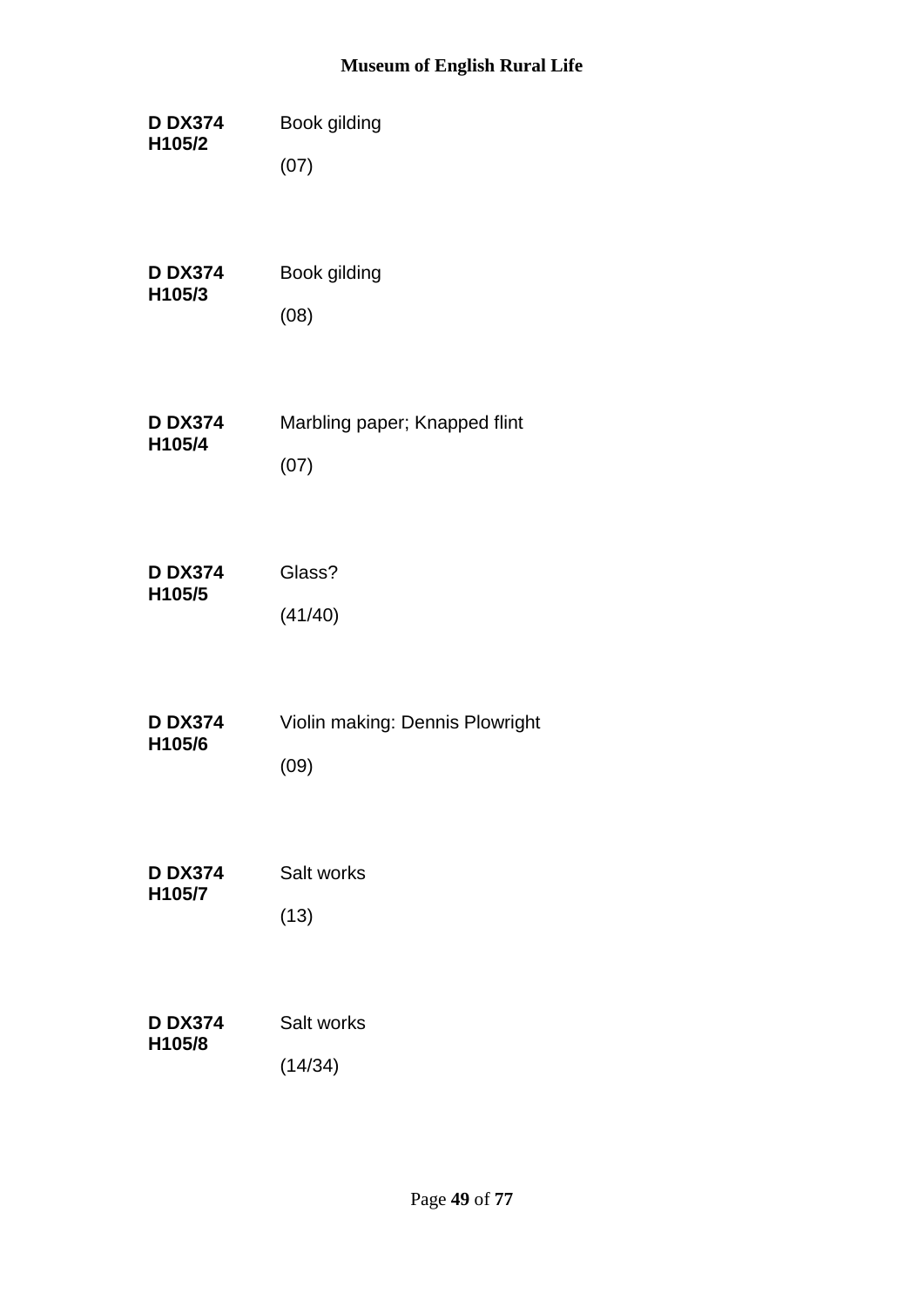**D DX374 H105/9** Whitstable oysters (40)

| <b>D DX374</b><br>H105/10 | Whitstable oysters |
|---------------------------|--------------------|
|                           | (41)               |

**D DX374 H105/11** Whitstable oysters (42)

| <b>D DX374</b><br>H105/12 | Whitstable oysters |
|---------------------------|--------------------|
|                           | (43)               |

| <b>D DX374</b><br>H105/13 | Whitechapel bell foundry |
|---------------------------|--------------------------|
|                           | (17)                     |

- **D DX374 H105/14** Whitechapel bell foundry (18)
- **D DX374 H105/15** Whitechapel bell foundry (16)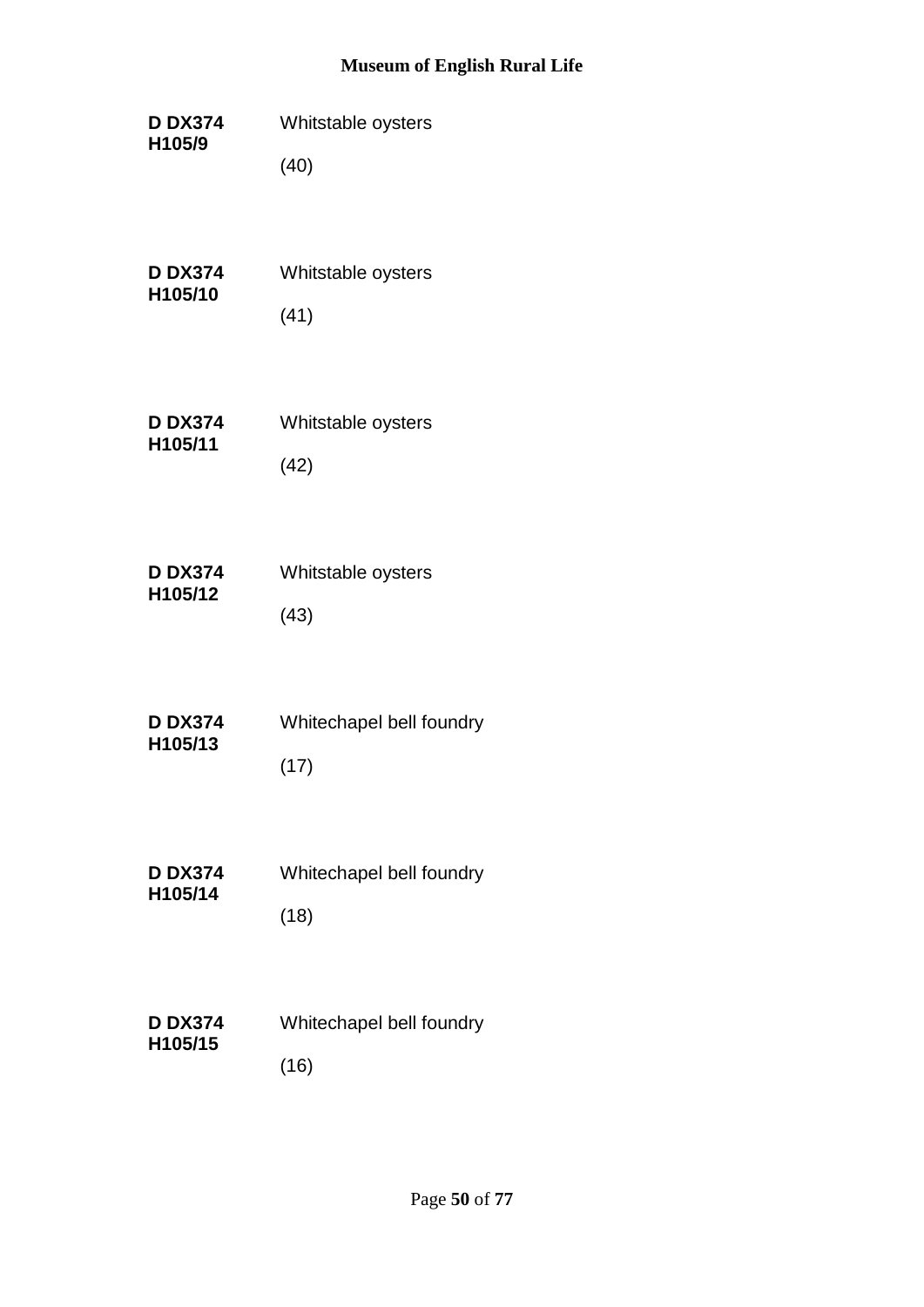**D DX374 H105/16** Whitechapel bell foundry (37) **D DX374 H105/17** Fishing rods? (08) **D DX374 H105/18** Fishing rods? (07) **D DX374 H105/19** Craster kippers (09) **D DX374 H105/20** Welsh harp (10) **D DX374 H105/21** Welsh harp, Welsh lovespoons (11) **D DX374 H105/22** Feathers [for fly tying]: Veniards (44)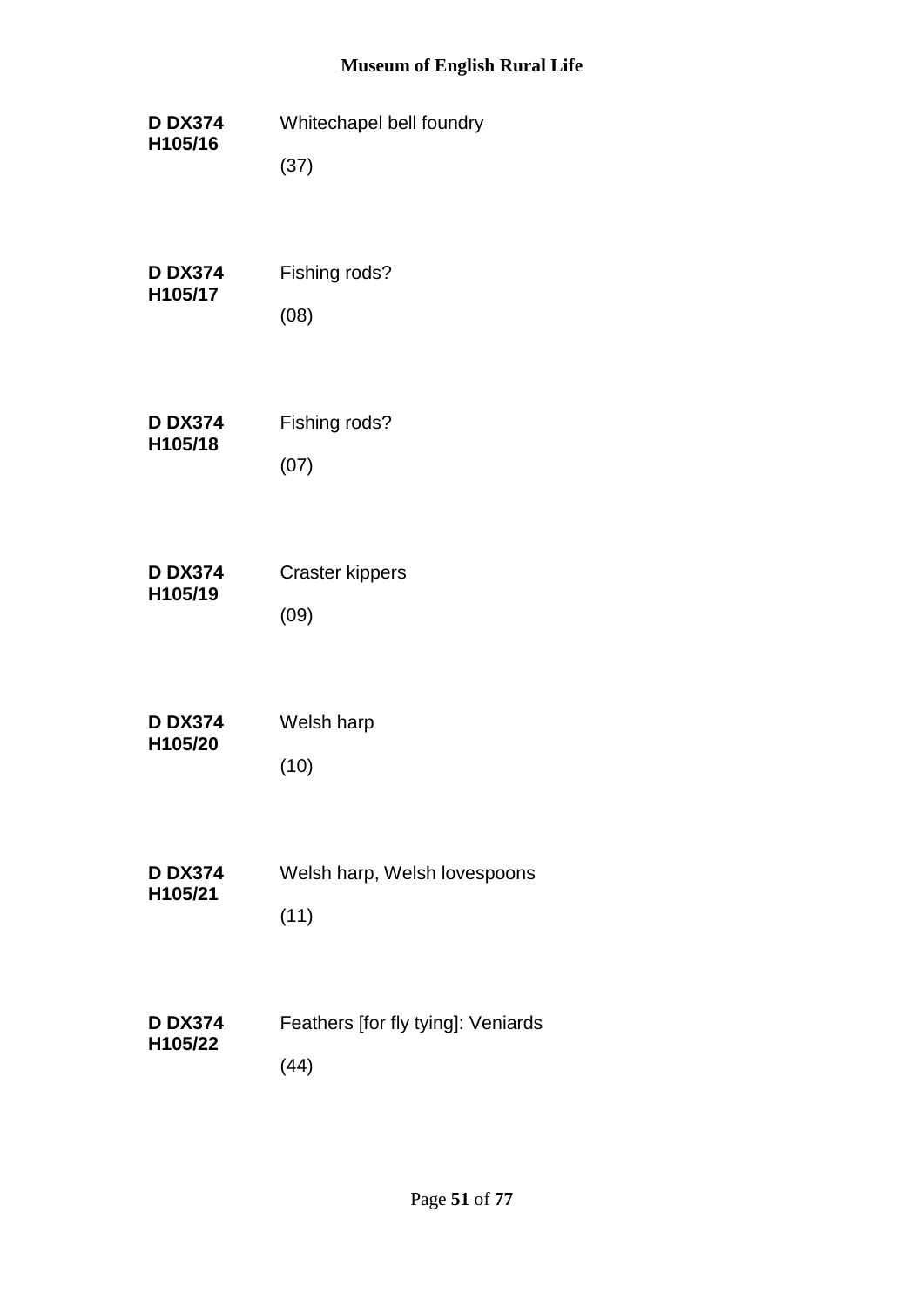**D DX374 H105/23** Feathers [for fly tying]: Veniards - sterilising (30) **D DX374 H105/24** Various including Douglas Maddick, Fullers Teatles, first year plants, rush chairs, stocks (13/38/08/45) **D DX374 H106** ALBUM of negatives and contacts: stone, bricks, pottery 1973 **D DX374 H106/1** Potter: John Leach (grandson of Bernard Leach)  $(14)$ **D DX374 H106/2** Potter: John Leach (grandson of Bernard Leach); Jeremy Leach (34) **D DX374 H106/3** Potter: Jeremy Leach (35) **D DX374 H106/4** Potter: Jeremy Leach (33/16)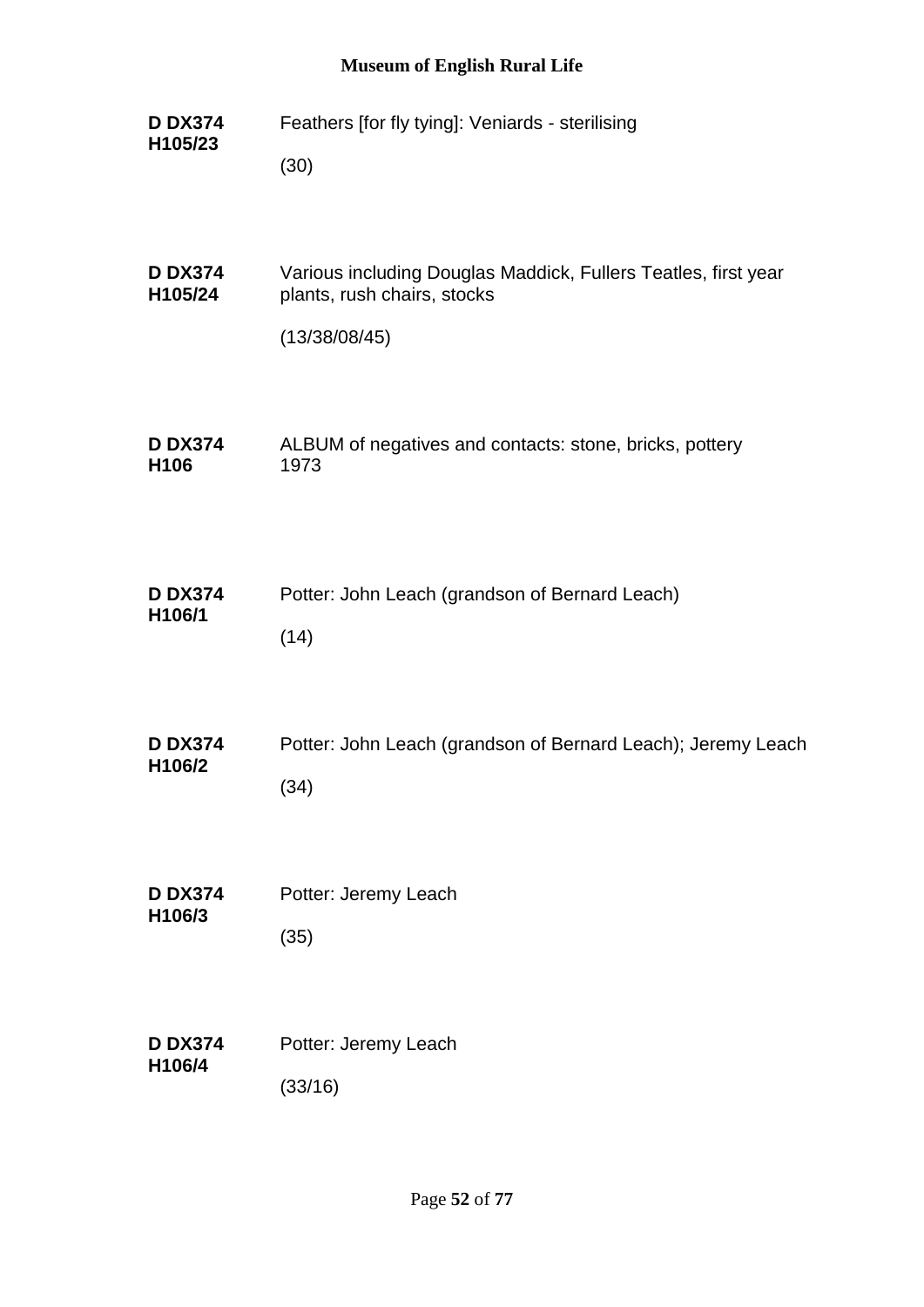| <b>D DX374</b>           | Potter: W R Curtis of Littlethorpe                                          |
|--------------------------|-----------------------------------------------------------------------------|
| H106/5                   | (02)                                                                        |
| <b>D DX374</b>           | Potter: W R Curtis of Littlethorpe - pots drying/digging clay               |
| H106/6                   | (03/31)                                                                     |
| <b>D DX374</b>           | Pottery works: A Harris and Son of Wrecclesham                              |
| H106/7                   | (21)                                                                        |
| <b>D DX374</b><br>H106/8 | Pottery works: A Harris and Son of Wrecclesham - up draught<br>kiln<br>(18) |
| <b>D DX374</b>           | Pottery works: A Harris and Son of Wrecclesham                              |
| H106/9                   | (19)                                                                        |
| <b>D DX374</b>           | Pottery works: A Harris and Son of Wrecclesham                              |
| H106/10                  | (20)                                                                        |
| <b>D DX374</b>           | Pottery works: Red Bank, Measham                                            |
| H106/11                  | (39)                                                                        |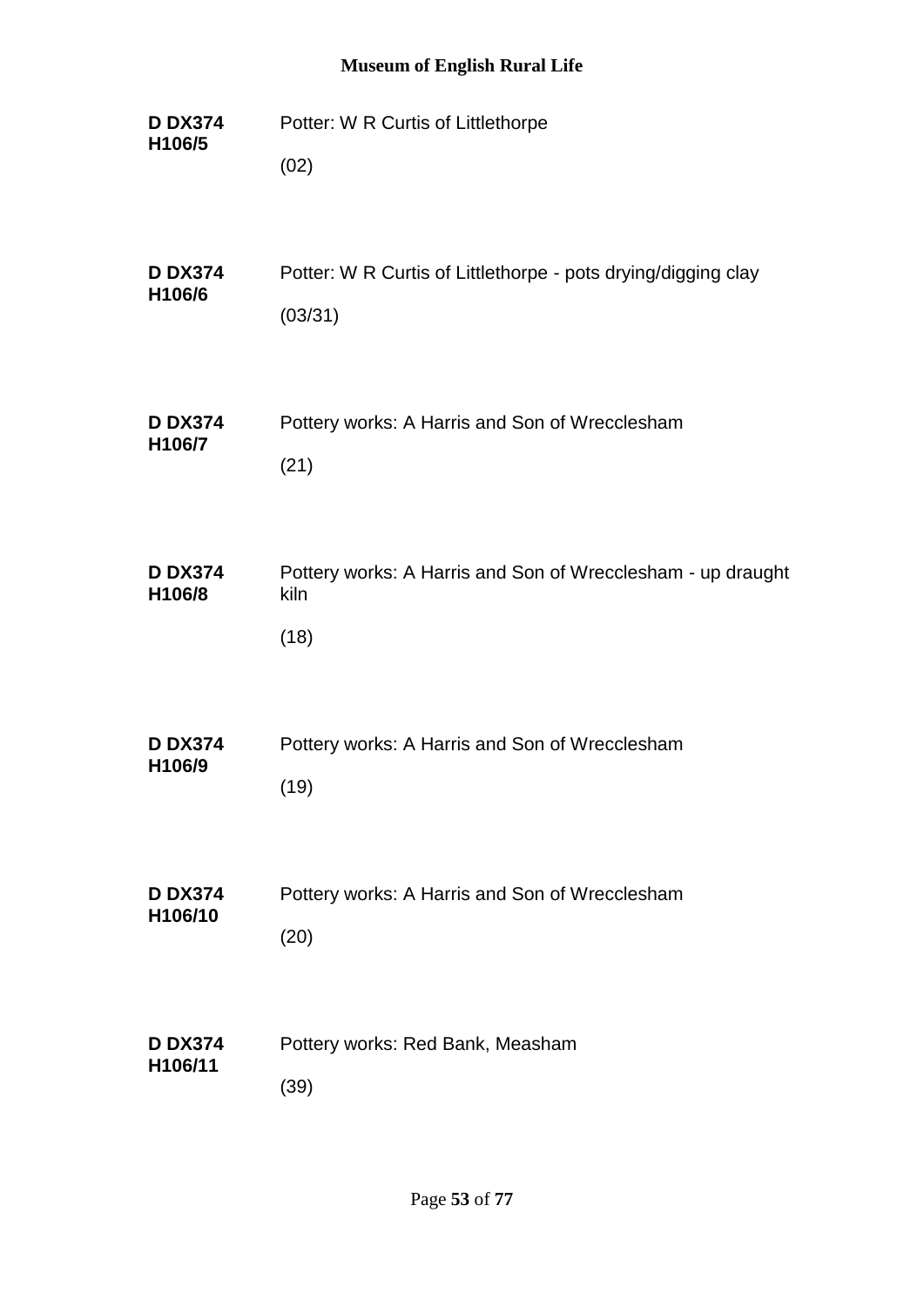| <b>D DX374</b>            | Pottery works: Red Bank, Measham - making chimney pots                                                 |
|---------------------------|--------------------------------------------------------------------------------------------------------|
| H106/12                   | (30)                                                                                                   |
| <b>D DX374</b><br>H106/13 | Hand made bricks: Bulmer of Sudbury - bricks drying, kiln<br>entrance, down draught kiln<br>(25/44)    |
| <b>D DX374</b>            | Hand made bricks: Bulmer of Sudbury - Terracotta mouldings                                             |
| H106/14                   | (13)                                                                                                   |
| <b>D DX374</b>            | Hand made bricks: Bulmer of Sudbury                                                                    |
| H106/15                   | (14)                                                                                                   |
| <b>D DX374</b><br>H106/16 | Hand made bricks: Colliers of Marks Tey, Colchester -<br>continuous firing kilns, digging clay<br>(38) |
| <b>D DX374</b>            | Hand made bricks: Colliers of Marks Tey, Colchester                                                    |
| H106/17                   | (37)                                                                                                   |
| <b>D DX374</b>            | Walling: Cotswolds and North England; Weaving dog hair                                                 |
| H106/18                   | (43)                                                                                                   |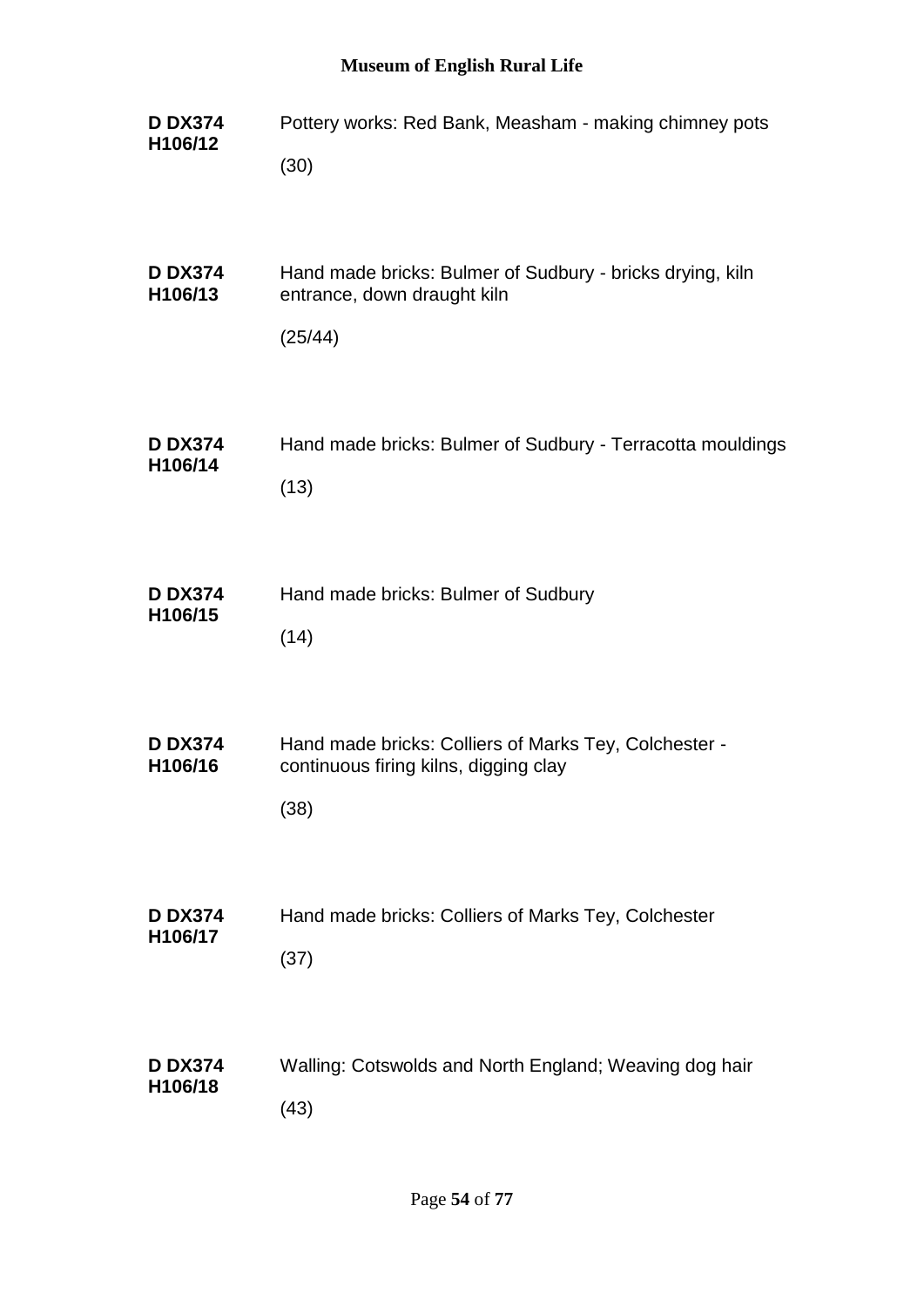| <b>D DX374</b> | Splitting sarsen stones: Kimber, Marlborough; Walling:           |
|----------------|------------------------------------------------------------------|
| H106/19        | <b>Cotswolds and Devon</b>                                       |
|                | (24)                                                             |
| <b>D DX374</b> | Slate: Delabole quarry, Devon - splitting slates, quarried slate |
| H106/20        | (36)                                                             |
| <b>D DX374</b> | Portland stone                                                   |
| H106/21        | (48)                                                             |
| <b>D DX374</b> | Purbeck stone; Repairing stone roof                              |
| H106/22        | (13)                                                             |
| <b>D DX374</b> | Quarry: Hillwood near Edinburgh, John Binnie                     |
| H106/23        | (11)                                                             |
| <b>D DX374</b> | Coal mining: Forest of Dean                                      |
| H106/24        | (47)                                                             |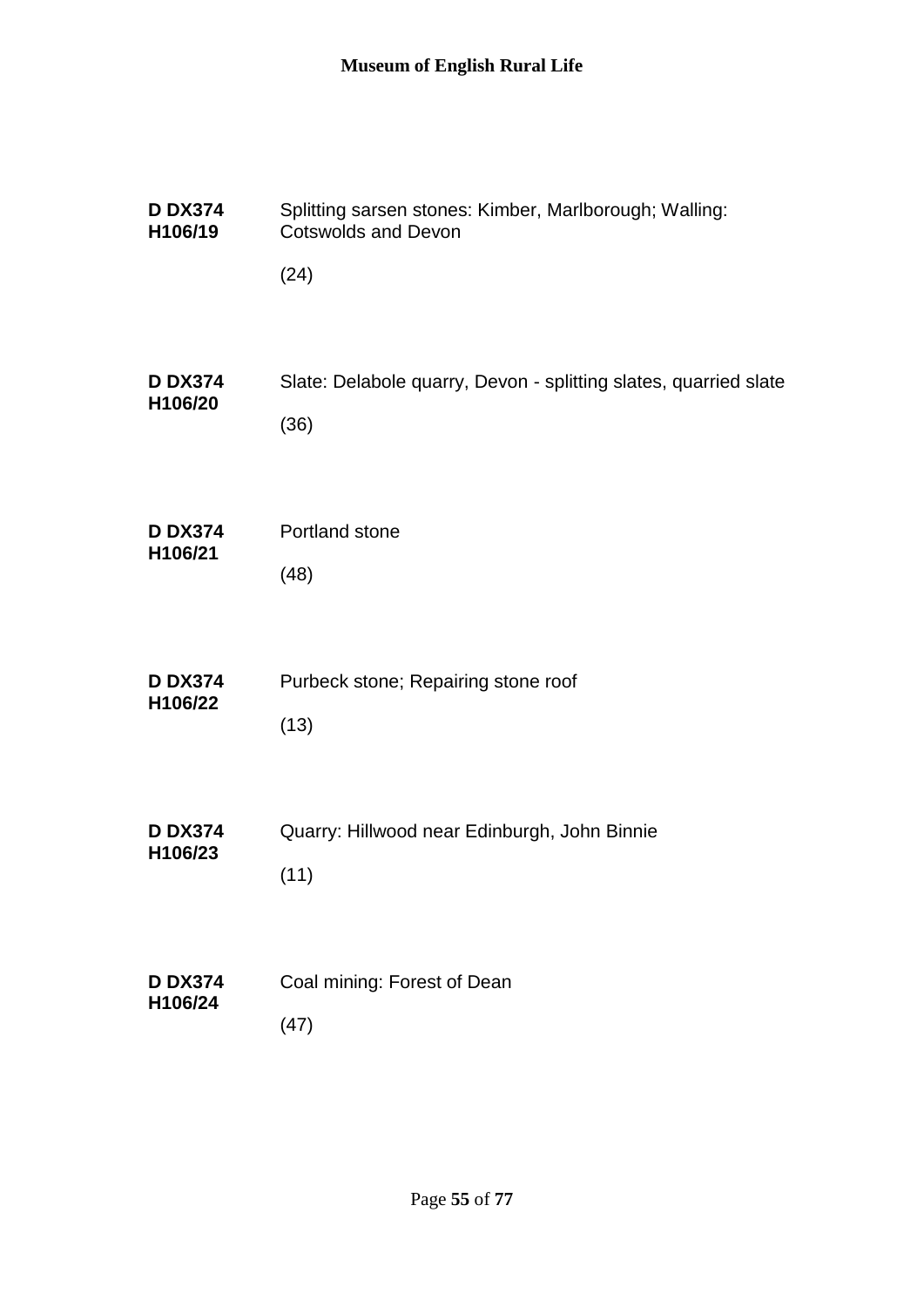**D DX374 H106/25** Coal mining: Forest of Dean (21) **D DX374 H107** ALBUM of negatives and contacts: agriculture 1971 **D DX374 H107/1** Bakewell Show, Derbyshire (14) **D DX374 H107/2** Bakewell Show, Derbyshire (15) **D DX374 H107/3** Bakewell Show, Derbyshire (16) **D DX374 H107/4** Bakewell Show, Derbyshire (17) **D DX374 H107/5** Stourpaine, Dorset; Horse reaping (06)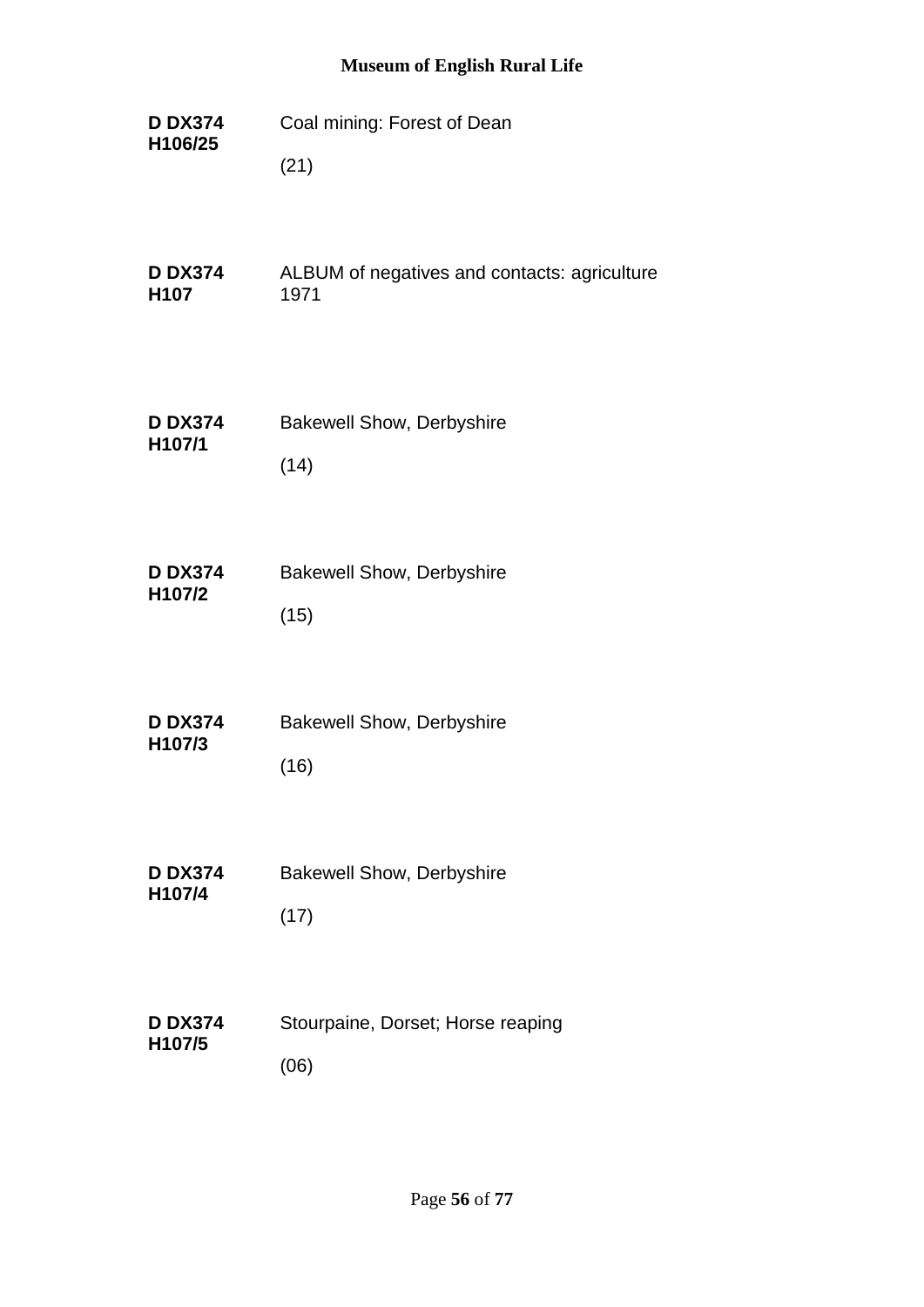| <b>D DX374</b> | Derby Gritstone; Dry stone walls, Derby; Cemented dew pond; |
|----------------|-------------------------------------------------------------|
| H107/6         | Derby well dressing                                         |
|                | (35)                                                        |
| <b>D DX374</b> | [Horses, old fire engine]                                   |
| H107/7         | (07)                                                        |
| <b>D DX374</b> | Stourpaine, gypsies making clothes pegs                     |
| H107/8         | (08)                                                        |
| <b>D DX374</b> | Stourpaine, steam ploughing                                 |
| H107/9         | (28)                                                        |
| <b>D DX374</b> | Stourpaine                                                  |
| H107/10        | (33)                                                        |
| <b>D DX374</b> | Stourpaine                                                  |
| H107/11        | (31)                                                        |
| <b>D DX374</b> | Stourpaine                                                  |
| H107/12        | (30)                                                        |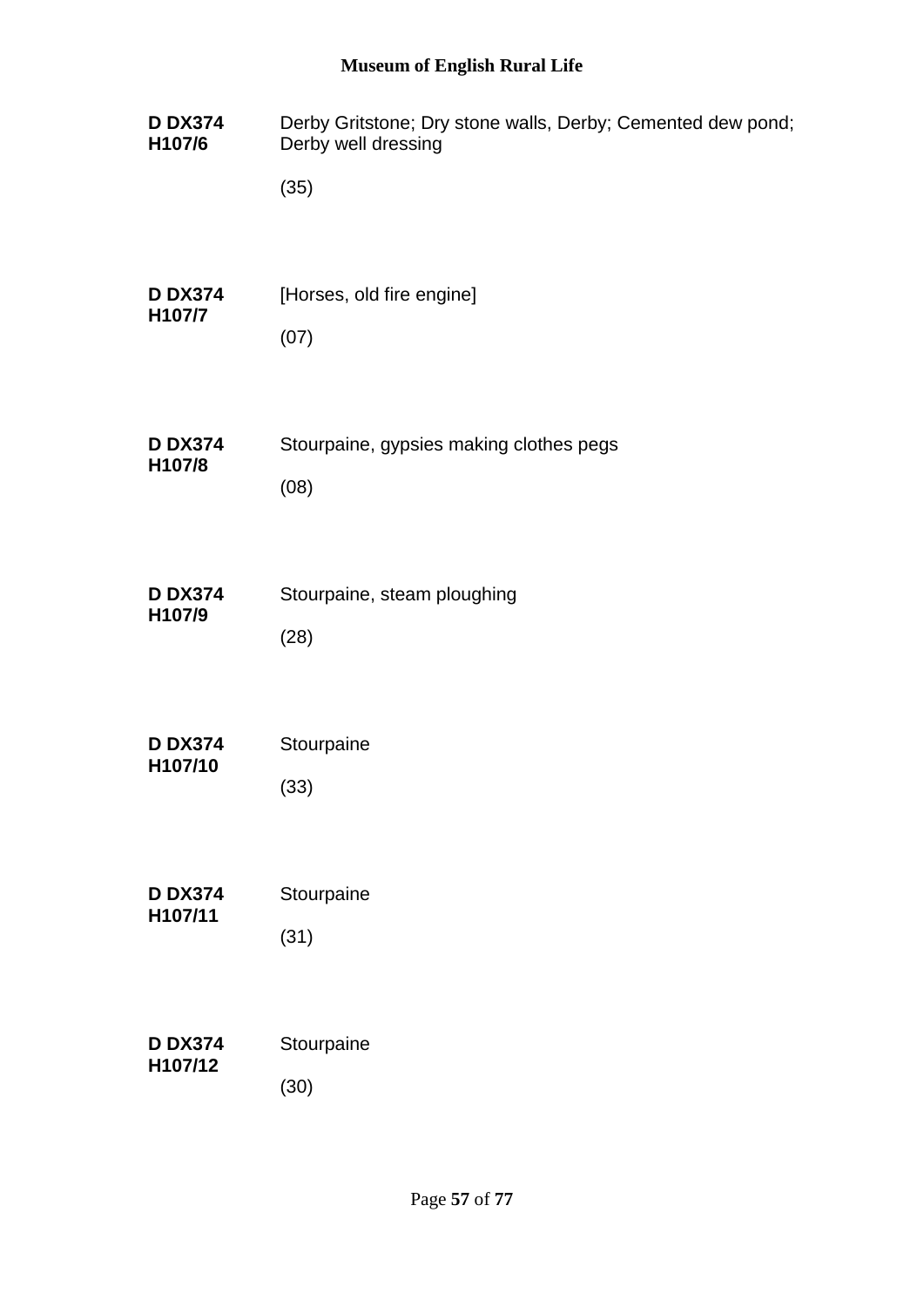| <b>D DX374</b><br>H107/13 | Stourpaine                                 |
|---------------------------|--------------------------------------------|
|                           | (29)                                       |
| <b>D DX374</b><br>H107/14 | Stourpaine                                 |
|                           | (32)                                       |
| <b>D DX374</b>            | Stourpaine, steam ploughing; Muzzle loader |
| H107/15                   | (52)                                       |
| <b>D DX374</b><br>H107/16 | [Stourpaine, 35mm]                         |
|                           | (39)                                       |
| <b>D DX374</b><br>H107/17 | [Stourpaine]                               |
|                           | (23)                                       |
| <b>D DX374</b>            | Weald Museum, West Dean, Sussex, weaving   |
| H107/18                   | (02)                                       |
| <b>D DX374</b><br>H107/19 | Threshing thatch straw                     |
|                           | (25)                                       |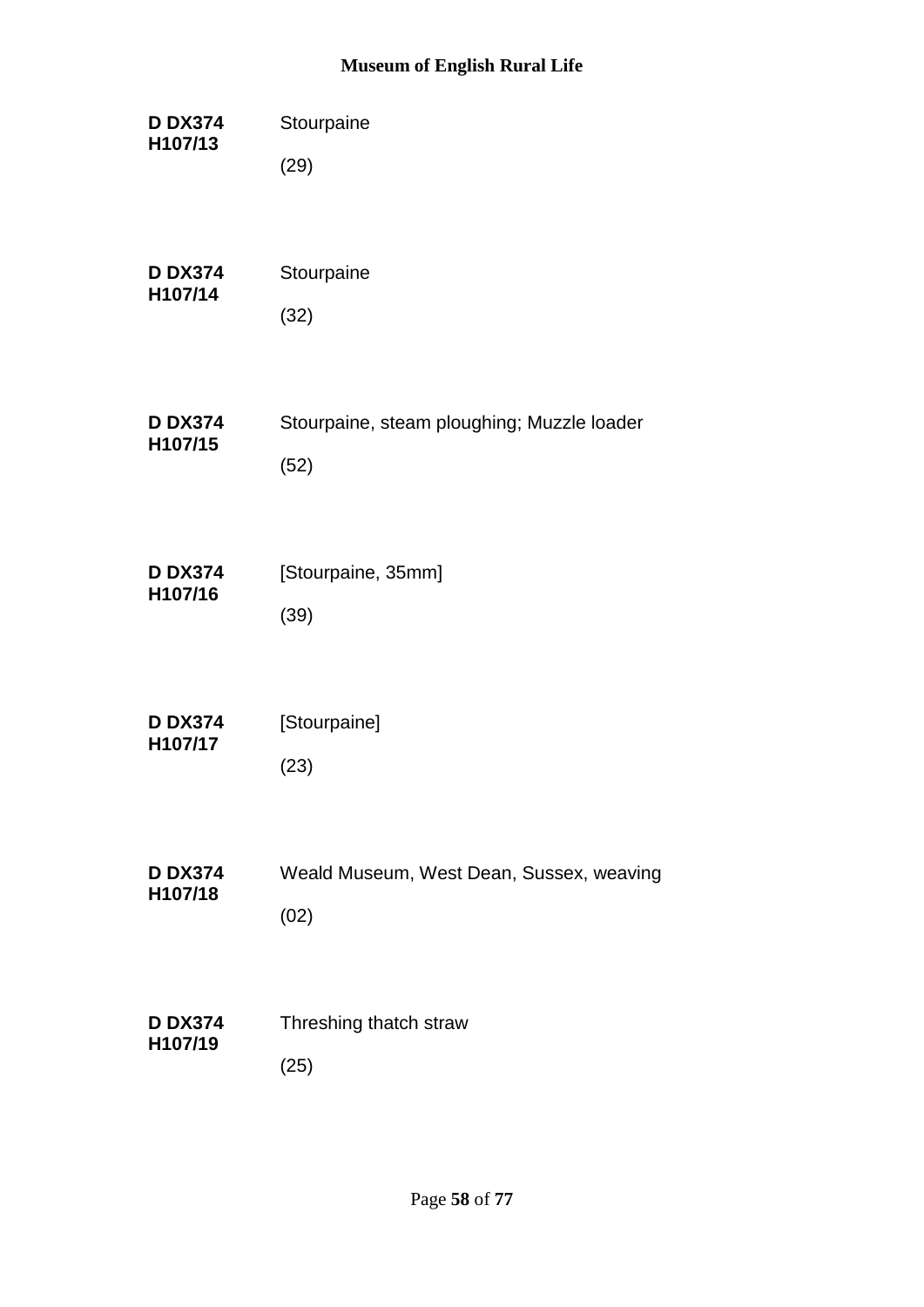**D DX374 H107/20** Welsh Agricultural Show, Builth Wells (25) **D DX374 H107/21** Welsh Agricultural Show, Builth Wells; Border Leicester, Charolais, Suffolk Rams, Ryeland, Welsh Black (26) **D DX374 H107/22** Morris dancers; Charolais, Hereford (17) **D DX374 H107/23** Shire horses (01) **D DX374 H107/24** Reaping thatch straw (34) **D DX374 H107/25** Warwickshire Museum, eel spears (27/26) **D DX374 H107/26** Three horse ploughing; Burford; Cotswold wall and wildlife (02)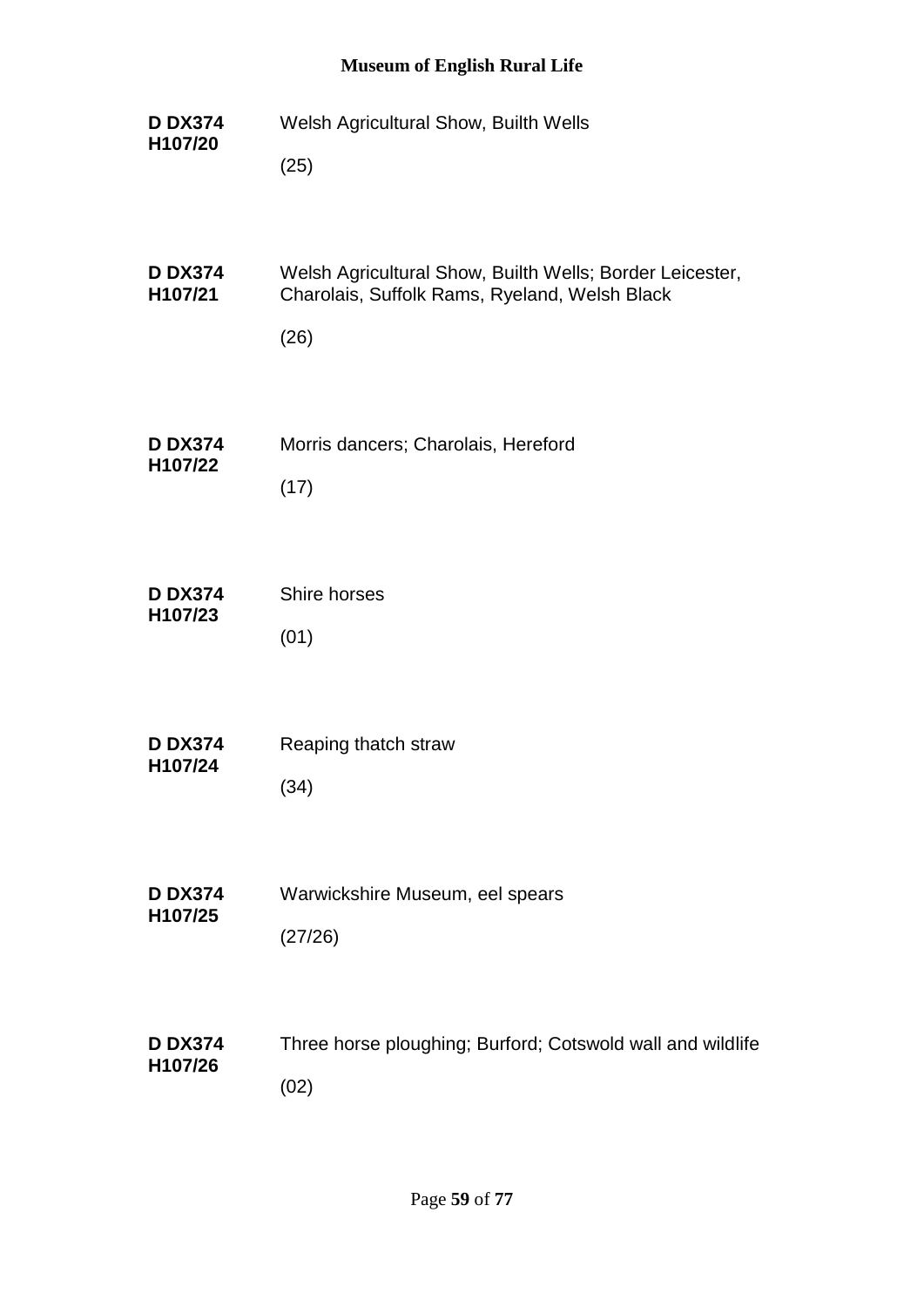- **D DX374 H107/27** Essex, wagons, maltings (39)
- **D DX374 H107/28** Kennett and Avon canal; Outwood windmill (05)
- **D DX374 H107/29** Avoncroft Museum (13)
- **D DX374 H107/30** Drewetts Mill Box, Wilts (14)
- **D DX374 H107/31** Priston Mill, Somerset (15)
- **D DX374 H107/32** Bibury, sawing pit, wattle (11)
- **D DX374 H107/33** Weald Museum, Sussex (41)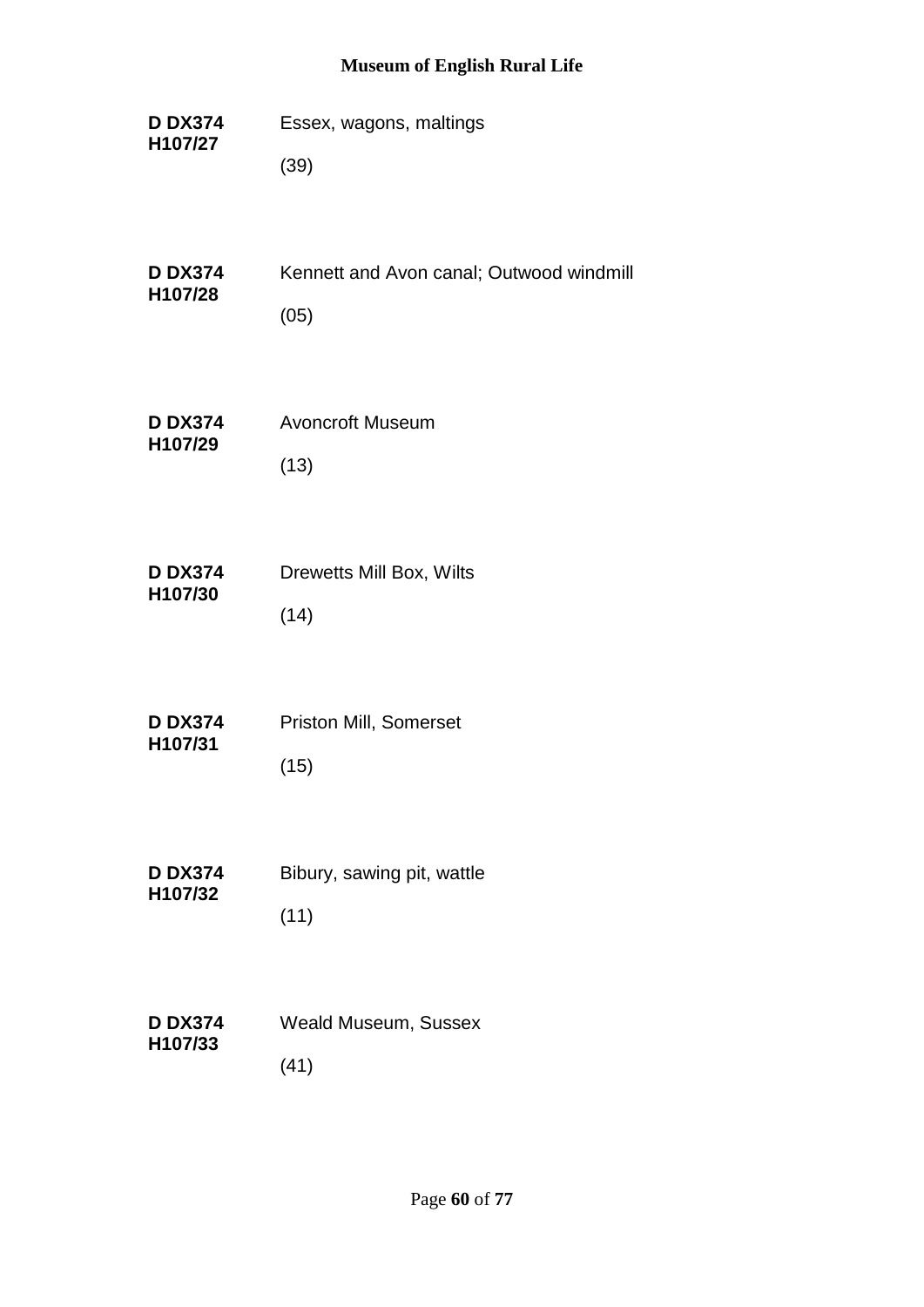**D DX374 H107/34** Weald Museum, Sussex, wheels (40) **D DX374 H107/35** Weald Museum, Sussex, charcoal clamp (39) **D DX374 H107/36** [Windmill] (12) **D DX374 H107/37** Shibden, Lancs (35) **D DX374 H107/38** Spit roasting, knife grinder, detail of wall, swarm of bees, lock-up (prison) (10) **D DX374 H107/39** Three horse ploughing (02) **D DX374 H107/40** Wilmington; Polegate windmill, Sussex (08)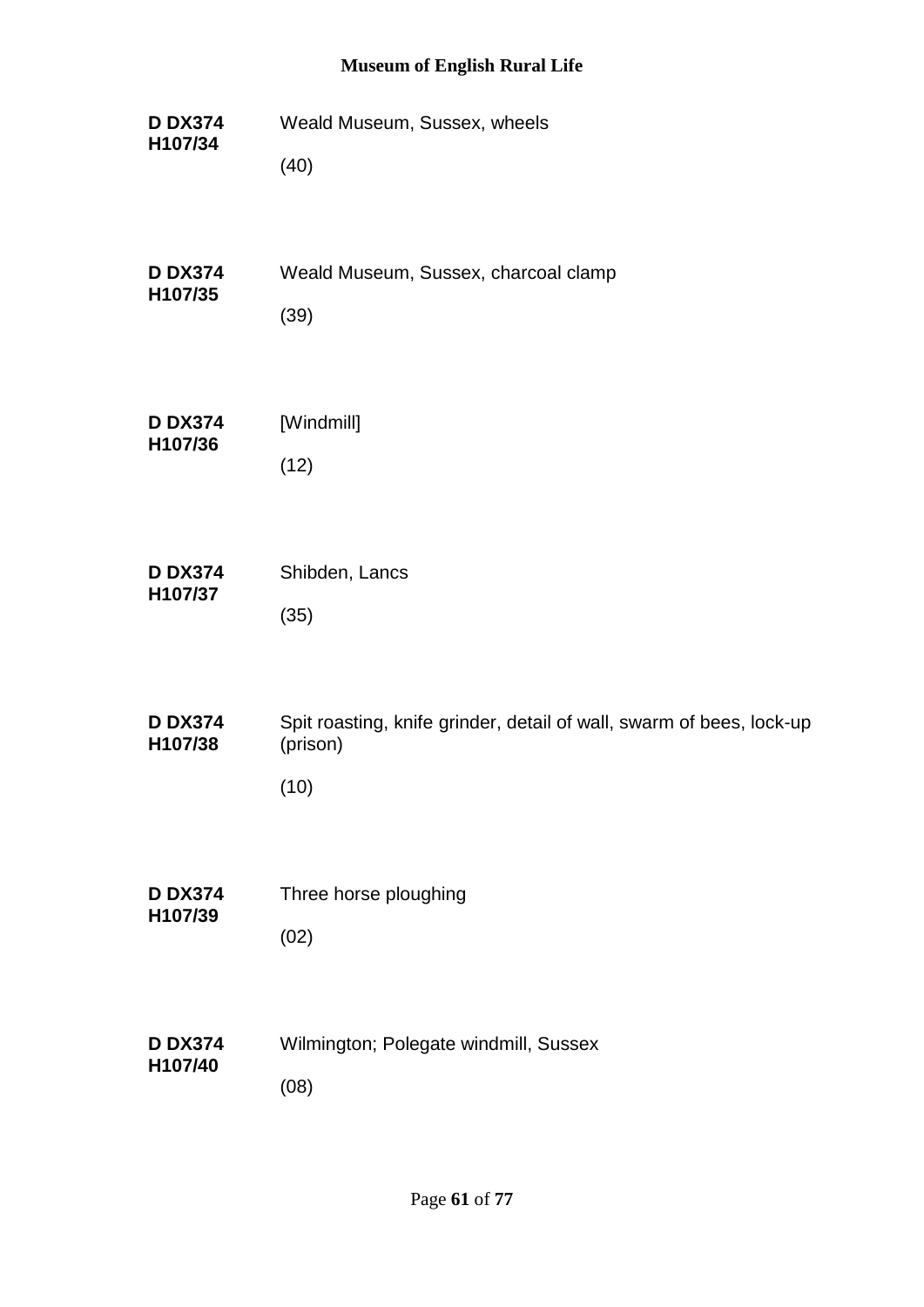| <b>D DX374</b> | York including Castle Museum; Mill wheels, overshot wheel      |
|----------------|----------------------------------------------------------------|
| H107/41        | (33)                                                           |
| <b>D DX374</b> | Kirkham Abbey; Pickering; Hutton le Hole                       |
| H107/42        | (37)                                                           |
| <b>D DX374</b> | Cotswold Wildlife Park: Longhorn, Highland and Chartley cattle |
| H107/43        | (29)                                                           |
| <b>D DX374</b> | Cotswold Wildlife Park: various breeds of cattle               |
| H107/44        | (30)                                                           |
| <b>D DX374</b> | Suffolk area: windmill; Morris dancers; Duke of Edinburgh      |
| H107/45        | (22)                                                           |
| <b>D DX374</b> | Wood dusting feet; Strip lychets                               |
| H107/46        | (34)                                                           |
| <b>D DX374</b> | Saxted Green; Blytheborough                                    |
| H107/47        | (04)                                                           |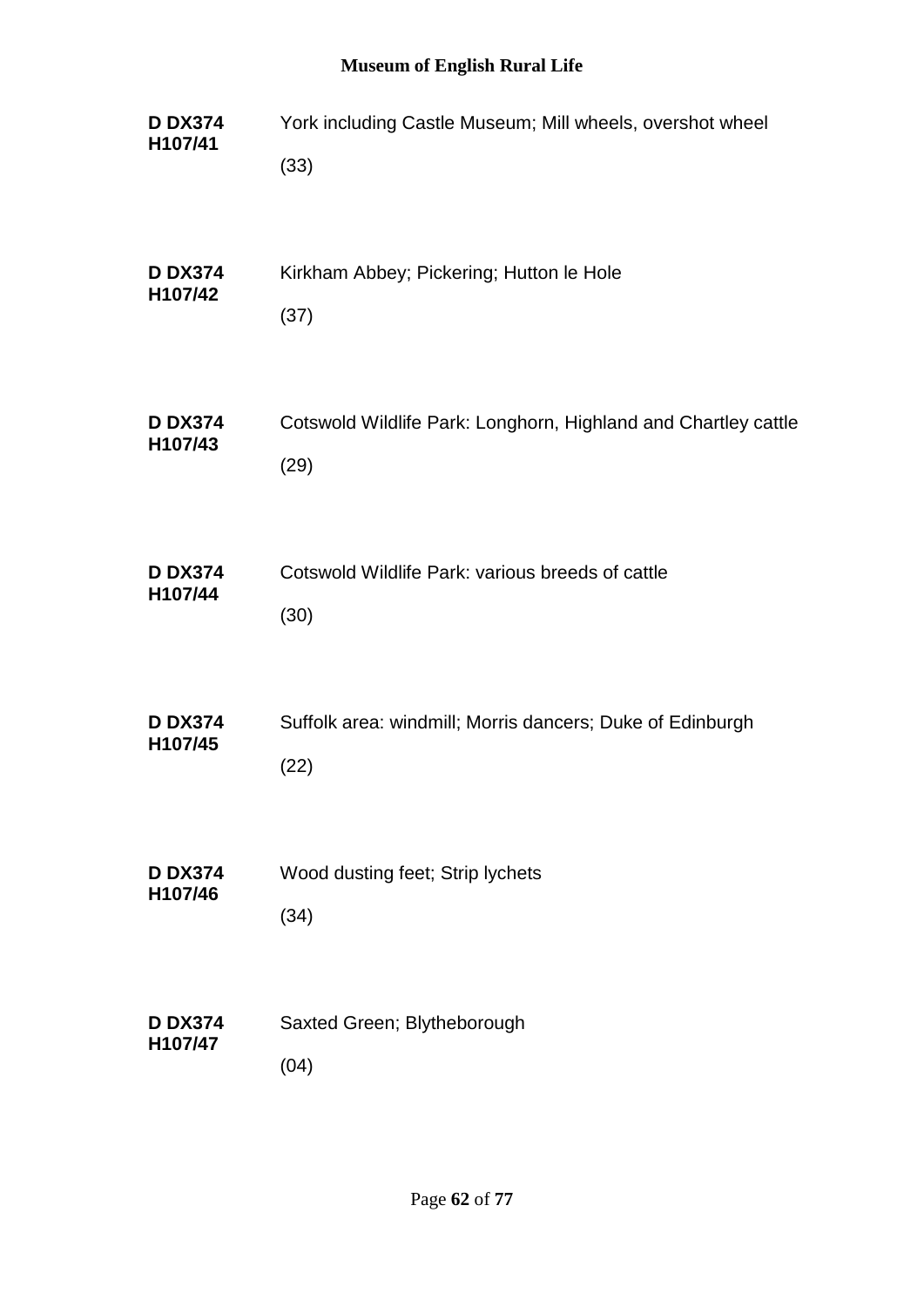**D DX374 H107/48** Woodborough; log carrier (05)

| <b>D DX374</b><br>H107/49 | [Horses and steam engine at show] |
|---------------------------|-----------------------------------|
|                           | (17)                              |

- **D DX374 H107/50** Romsey (Hants) show (16)
- **D DX374 H107/51** Flailing demonstration, types of gates (03)
- **D DX374 H108** ALBUM of negatives and contacts: spinning, milling 1972
- **D DX374 H108/1** Carding wool (03)

| <b>D DX374</b> | Leather jacks |
|----------------|---------------|
| H108/2         | (17)          |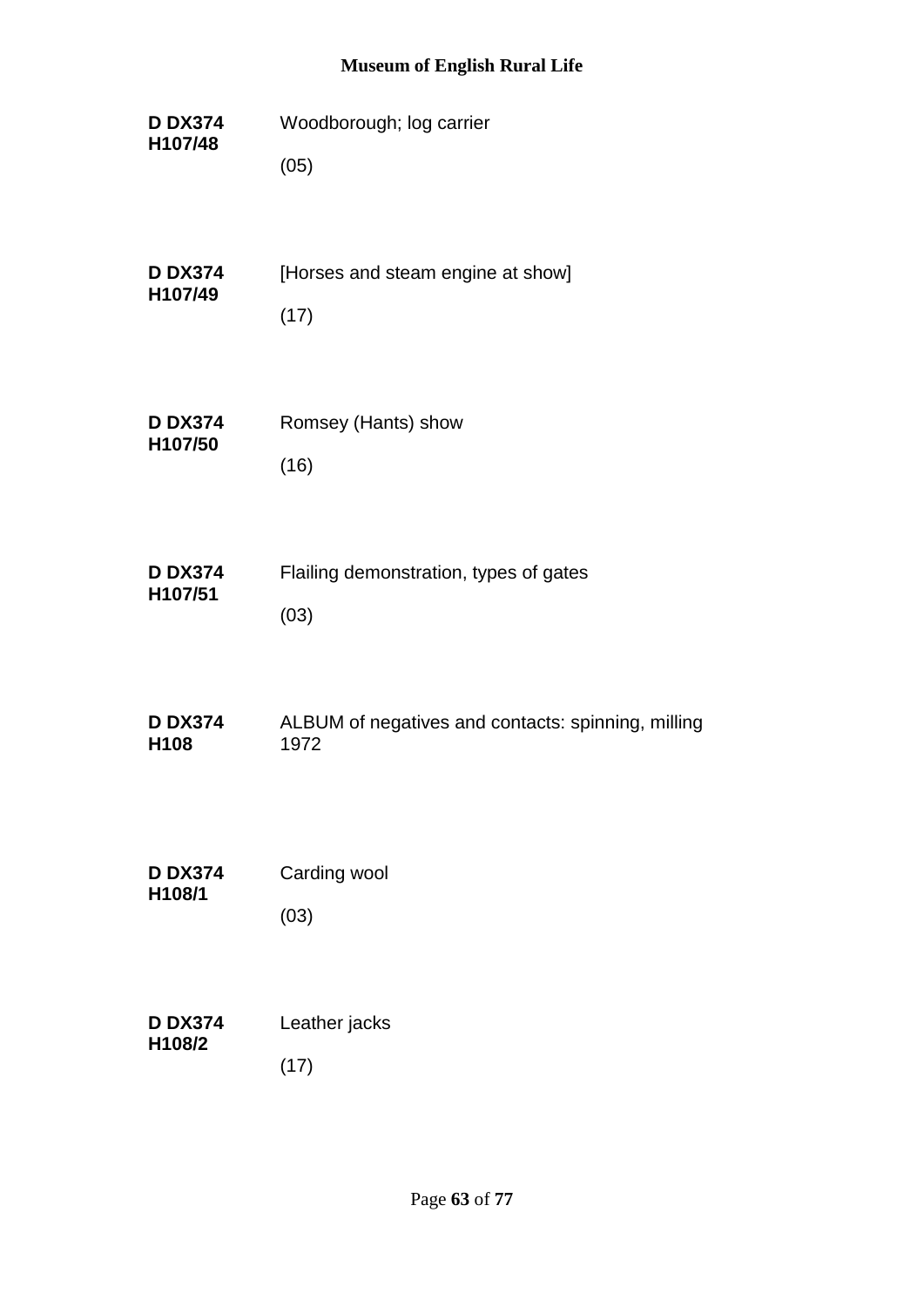| <b>D DX374</b><br>H108/3 | Spinning wool                                  |
|--------------------------|------------------------------------------------|
|                          | (38)                                           |
| <b>D DX374</b>           | Windmills                                      |
| H108/4                   | (39/45)                                        |
| <b>D DX374</b>           | Millstone dressing, Box near Bath              |
| H108/5                   | (18)                                           |
| <b>D DX374</b>           | Bourne mill, Cambs                             |
| H108/6                   | (40)                                           |
| <b>D DX374</b>           | Barn at Abingdon; Brill mill; hedge laying     |
| H108/7                   | (06)                                           |
| <b>D DX374</b>           | Mill at Great Cheverell, Wilts; overshot wheel |
| H108/8                   | (22)                                           |
| <b>D DX374</b><br>H108/9 | <b>Ancient French mill</b>                     |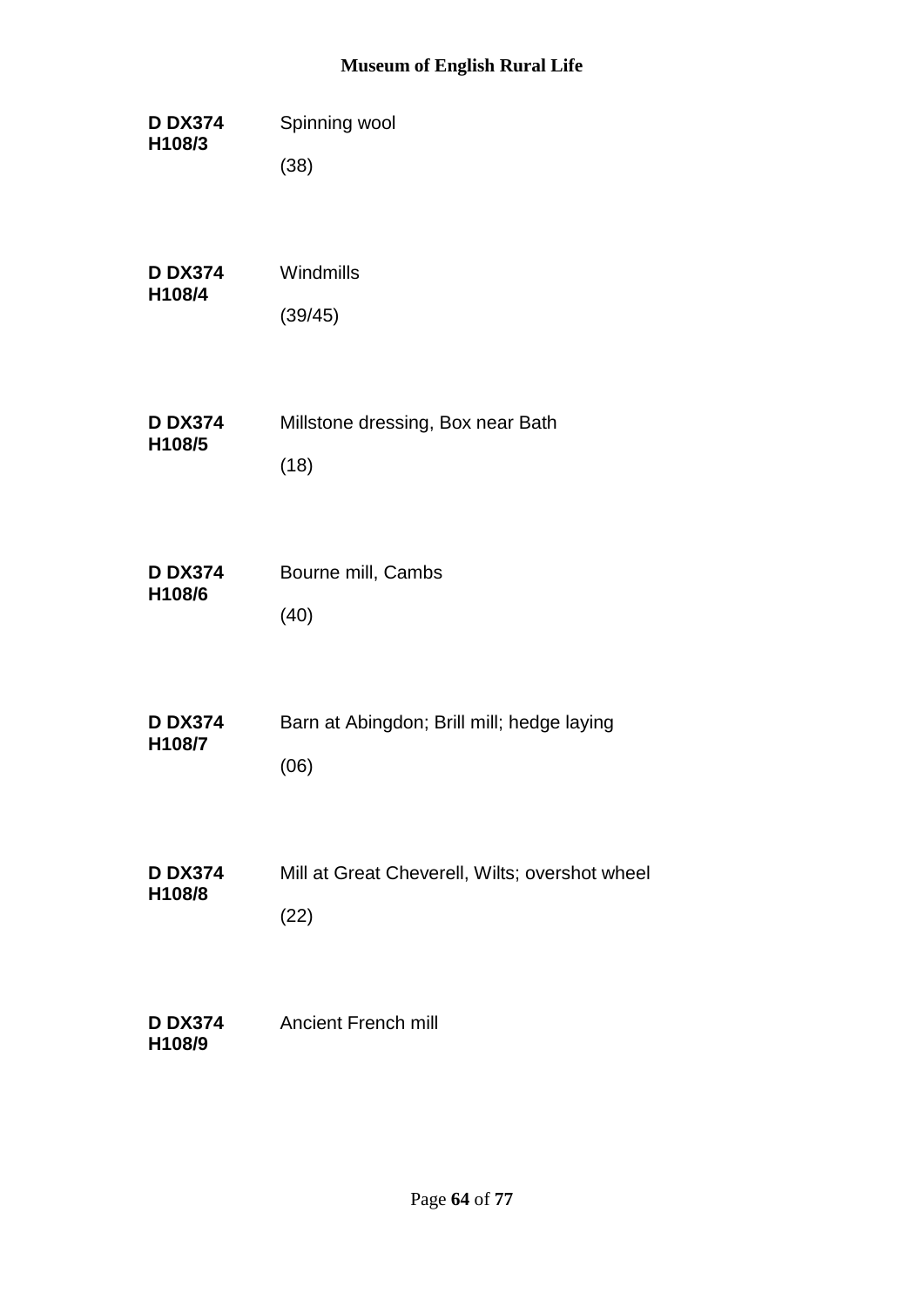| <b>D DX374</b><br>H108/10 | Undershot wheel                        |
|---------------------------|----------------------------------------|
|                           | (41)                                   |
|                           |                                        |
| <b>D DX374</b><br>H108/11 | Corn dollies                           |
|                           | (24/25)                                |
| <b>D DX374</b>            | Archery                                |
| H108/12                   | (18)                                   |
| <b>D DX374</b>            | Peat digging, Somerset; yoke; flail    |
| H108/13                   | (12)                                   |
|                           |                                        |
| <b>D DX374</b><br>H108/14 | Netting by hand, Bridport area<br>(17) |
|                           |                                        |
| <b>D DX374</b><br>H108/15 | Snuff mill, Kendal                     |
|                           | (34)                                   |
| <b>D DX374</b>            | <b>Bobbin lace</b>                     |
| H108/16                   | (38)                                   |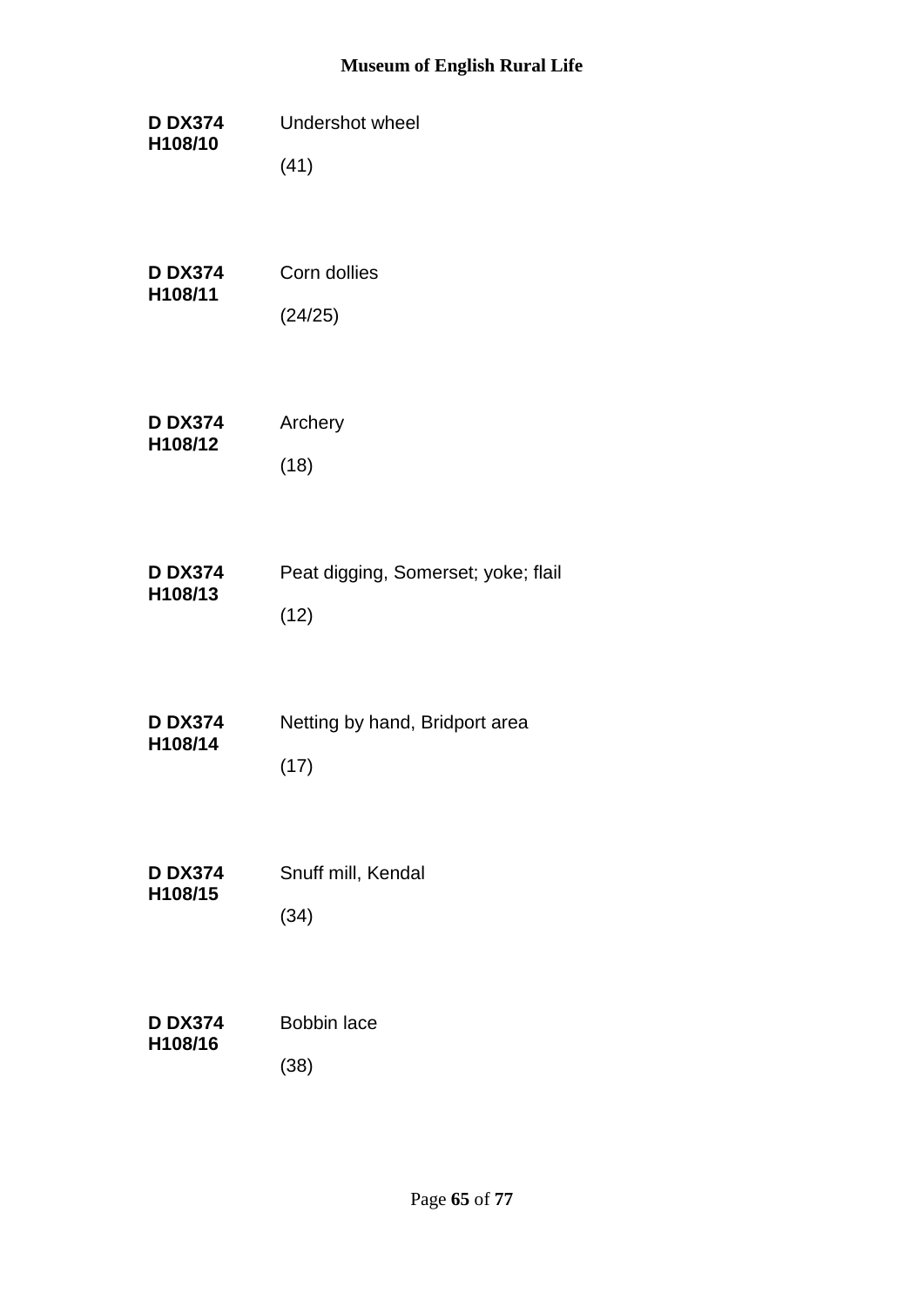**D DX374 H109** ALBUM of negatives and contacts: wood 1975/76

| <b>D DX374</b><br>H <sub>109</sub> /1 | Hazel hurdles, Jim Manston, Parley near Salisbury |
|---------------------------------------|---------------------------------------------------|
|                                       | (20)                                              |

| <b>D DX374</b><br>H109/2 | [Hurdle maker] |
|--------------------------|----------------|
|                          | (19)           |

| <b>D DX374</b><br>H109/3 | [Hurdle maker] |
|--------------------------|----------------|
|                          | (17)           |

| <b>D DX374</b><br>H109/4 | Cuthbert Westbrook, Herriards, Basingstoke |
|--------------------------|--------------------------------------------|
|                          | (12)                                       |

- **D DX374 H109/5** Besoms, Sid Hunt, Basingstoke area (22)
- **D DX374 H109/6** Besoms, Sid Hunt, Basingstoke area (21)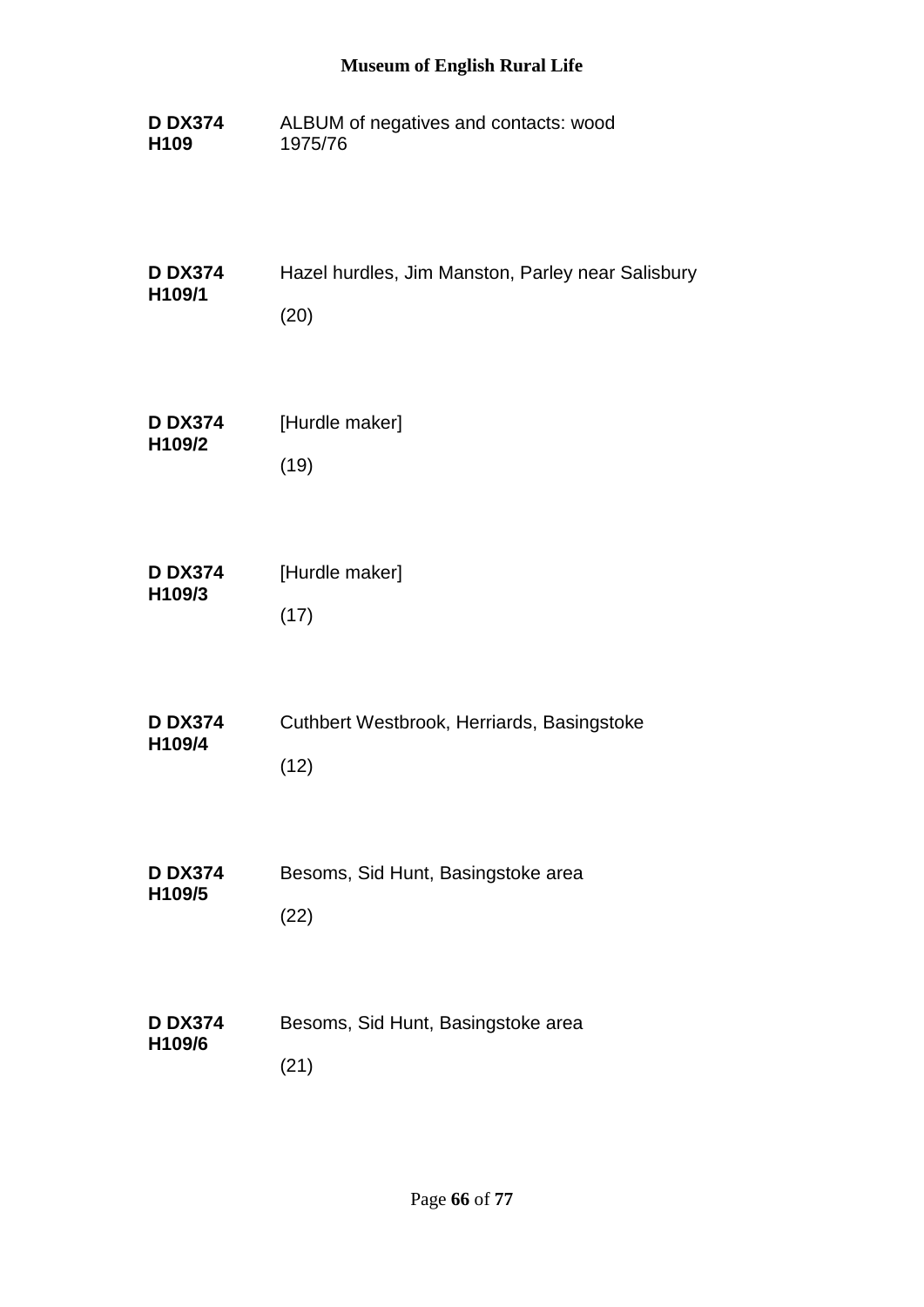**D DX374 H109/7** Besoms, Peter Burrows (13) **D DX374 H109/8** Besoms, Peter Burrows  $(14)$ **D DX374 H109/9** Rakemaker, E Sims of Pamber End (29) **D DX374 H109/10** Rakemaker, E Sims of Pamber End (23) **D DX374 H109/11** Rakemaker, Charle Goldsmith, East Hoathly, Sussex (04) **D DX374 H109/12** Two sided and angled Welsh rakes (15) **D DX374 H109/13** Weald Museum: charcoal demonstration and burners hut (01)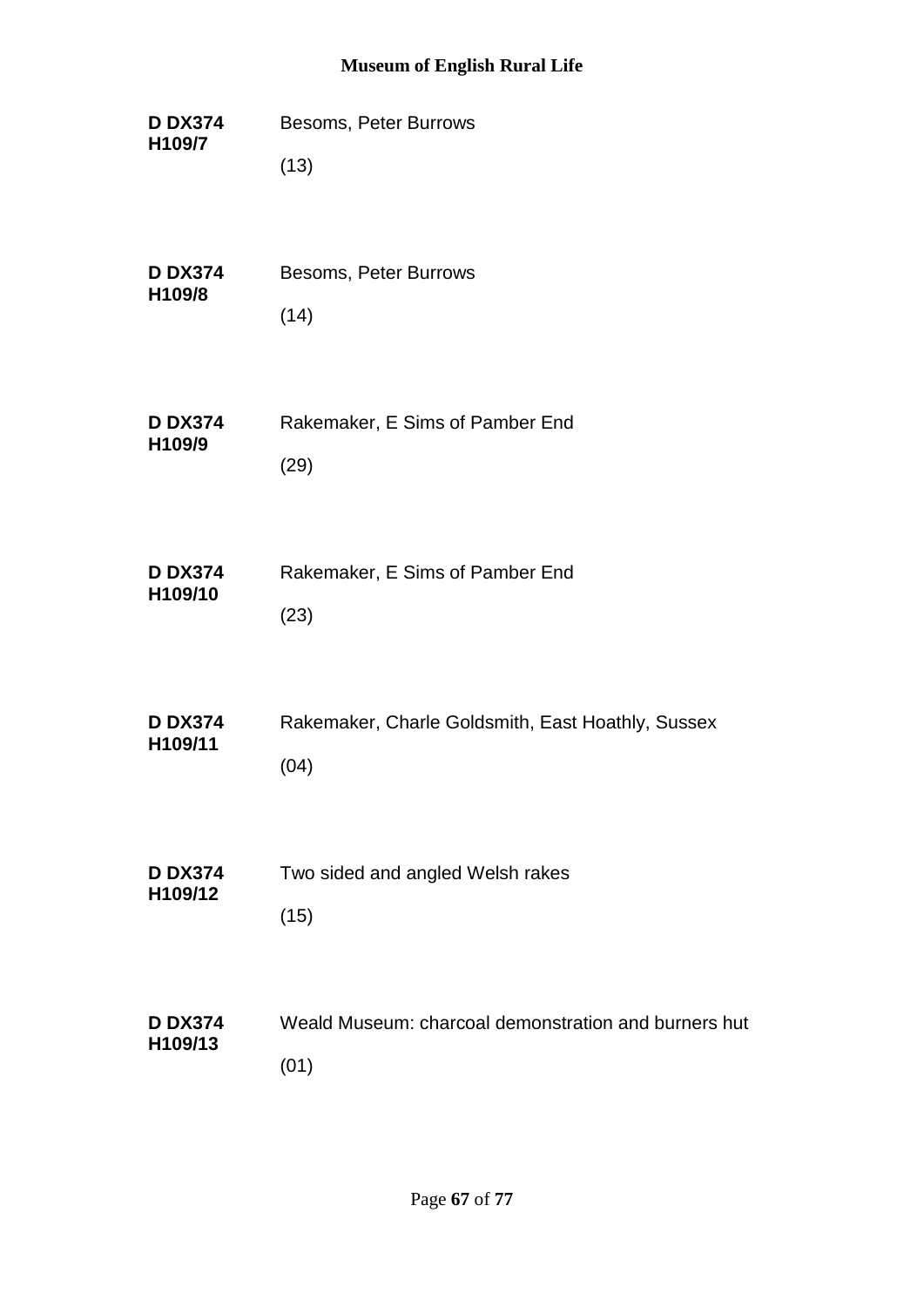**D DX374 H109/14** [Charcoal burning] (06) **D DX374 H109/15** [Charcoal burning] (17) **D DX374 H109/16** Gypsies making clothes pegs (24) **D DX374 H109/17** Ash walking sticks; cruck demonstration; wooden tiles; pole lathe demonstration (09) **D DX374 H109/18** Chair bodging with pole lathe; Pit saw, Marston Maisey; Forestry Commission; Cruck construction demonstration (08) **D DX374 H109/19** Sheep crib; Cleaving for bar hurdles, Wicks, Hullavington (26) **D DX374 H109/20** Hurdlemaker, Wicks, Hullavington (01)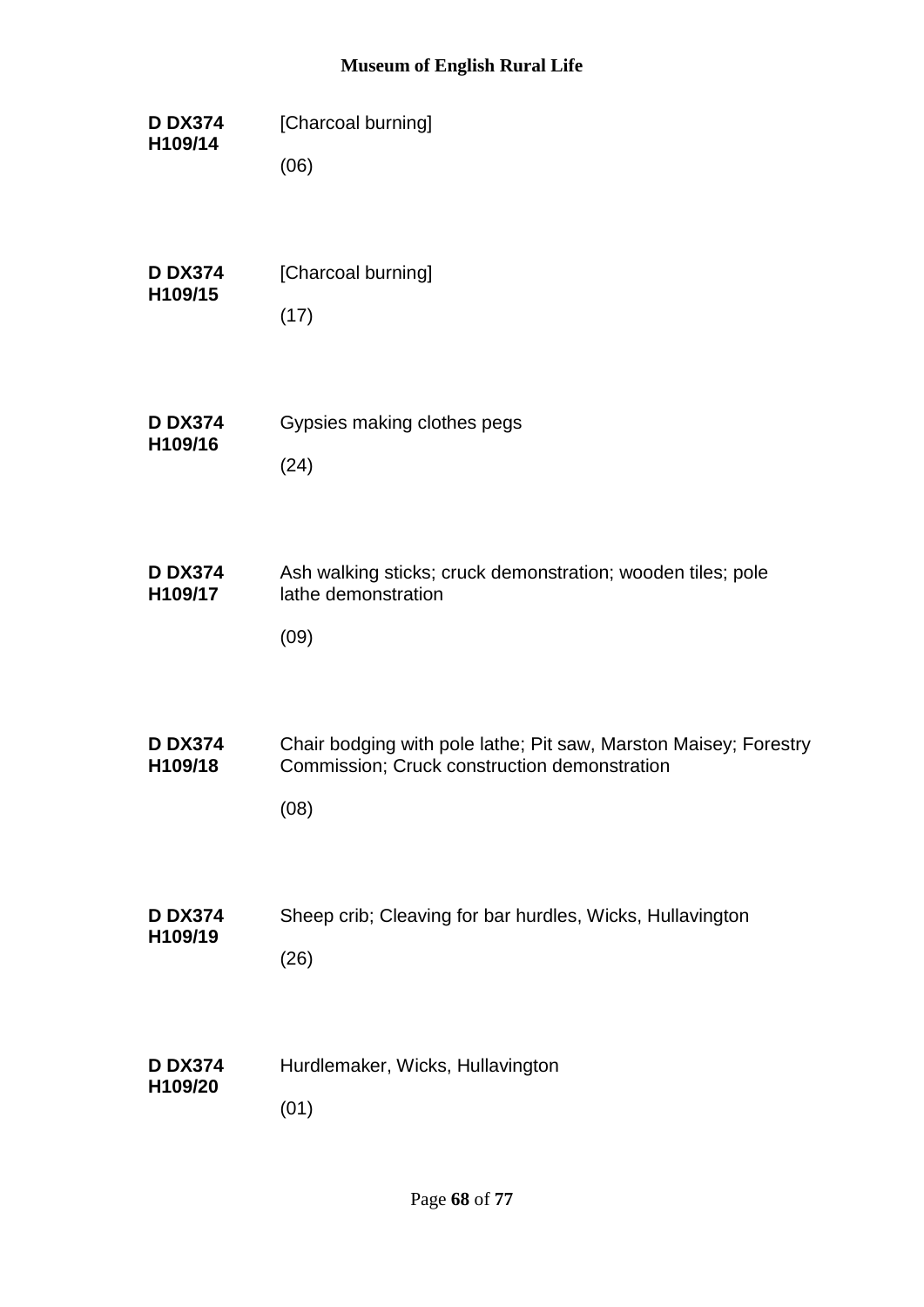| <b>D DX374</b> | Hurdlemaker, Wicks, Hullavington                 |
|----------------|--------------------------------------------------|
| H109/21        | (39)                                             |
| <b>D DX374</b> | Ash sawmill                                      |
| H109/22        | (35)                                             |
| <b>D DX374</b> | Ash sawmill                                      |
| H109/23        | (36)                                             |
| <b>D DX374</b> | Drying and stripping reeds, Nutley, Burrowbridge |
| H109/24        | (10)                                             |
| <b>D DX374</b> | Basketmaking                                     |
| H109/25        | (11)                                             |
| <b>D DX374</b> | Burrowbridge                                     |
| H109/26        | (10)                                             |
| <b>D DX374</b> | Burrowbridge                                     |
| H109/27        | (11)                                             |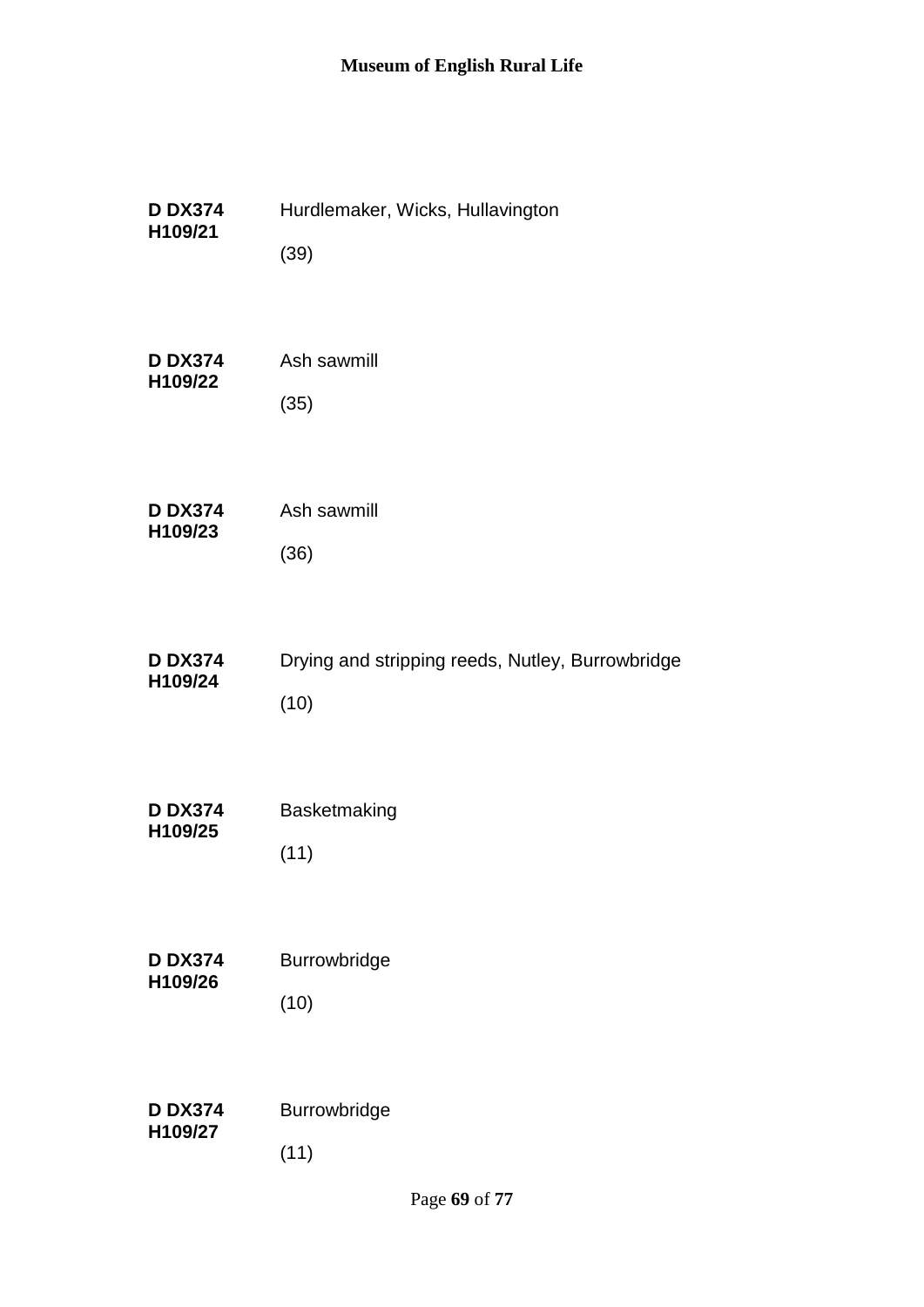| <b>D DX374</b> | Basketmaking                                  |
|----------------|-----------------------------------------------|
| H109/28        | (39)                                          |
| <b>D DX374</b> | Basketmaker, Miss Loveridge                   |
| H109/29        | (09)                                          |
| <b>D DX374</b> | Basketmaker, Miss Loveridge                   |
| H109/30        | (07)                                          |
| <b>D DX374</b> | Caning chairs                                 |
| H109/31        | (04)                                          |
| <b>D DX374</b> | Deben rusk weavers, Ipswich                   |
| H109/32        | (05)                                          |
| <b>D DX374</b> | Cricket bats, Edgar Watts, Bungay, Suffolk    |
| H109/33        | (46)                                          |
| <b>D DX374</b> | Cleaving willow, Edgar Watts, Bungay, Suffolk |
| H109/34        | (45)                                          |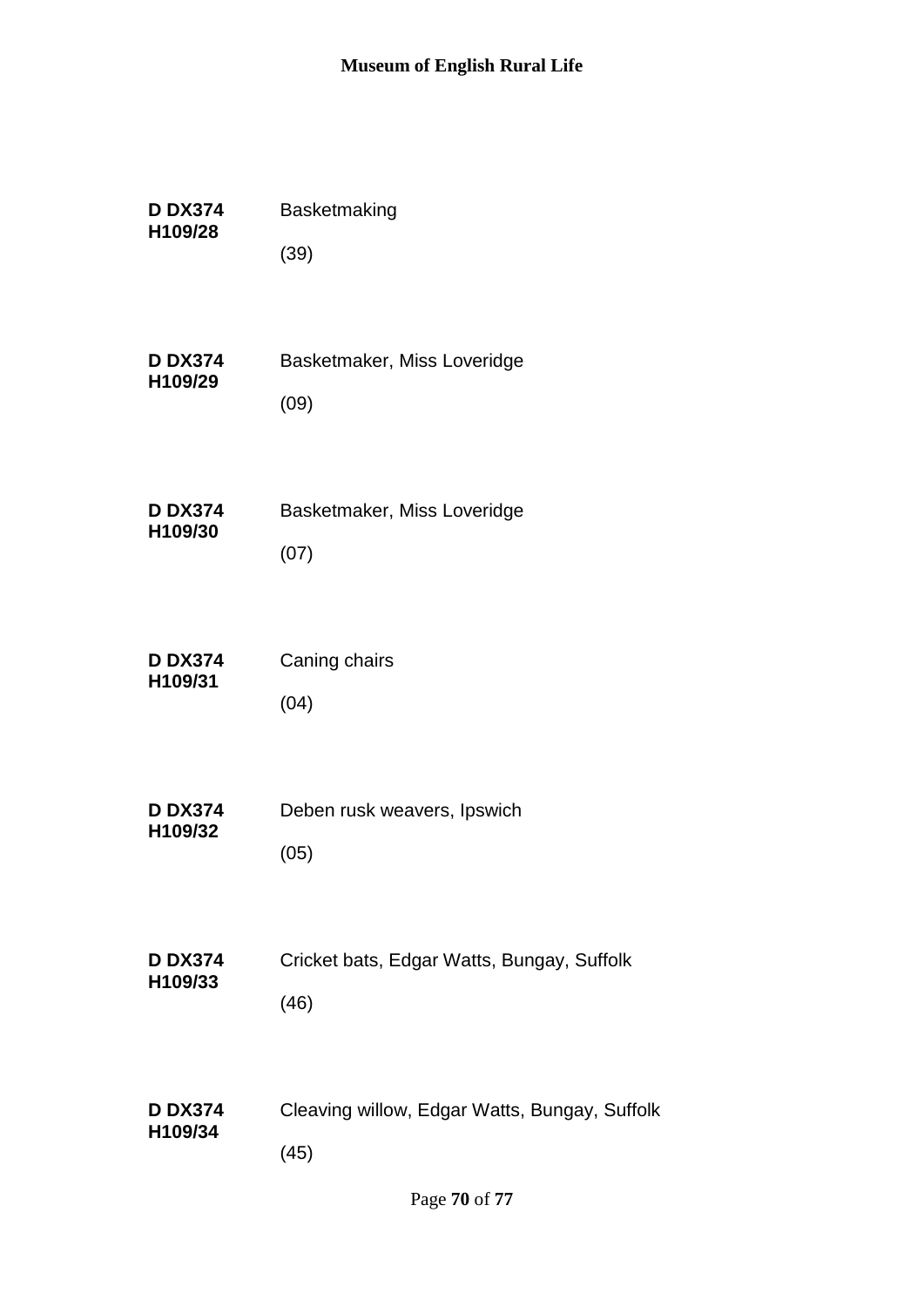| <b>D DX374</b> | Cricket bats, Ben Worsops, Essex       |
|----------------|----------------------------------------|
| H109/35        | (08)                                   |
| <b>D DX374</b> | Cricket bats, Ben Worsops, Essex       |
| H109/36        | (07)                                   |
| <b>D DX374</b> | Herring crans, Seabird Works, Yarmouth |
| H109/37        | (02)                                   |
| <b>D DX374</b> | Herring crans, Seabird Works, Yarmouth |
| H109/38        | (03)                                   |
| <b>D DX374</b> | Spale baskets                          |
| H109/39        | (29)                                   |
| <b>D DX374</b> | Spale baskets, F R Banes, Allithwaite  |
| H109/40        | (32)                                   |
| <b>D DX374</b> | Basketmaking                           |
| H109/41        | (31a)                                  |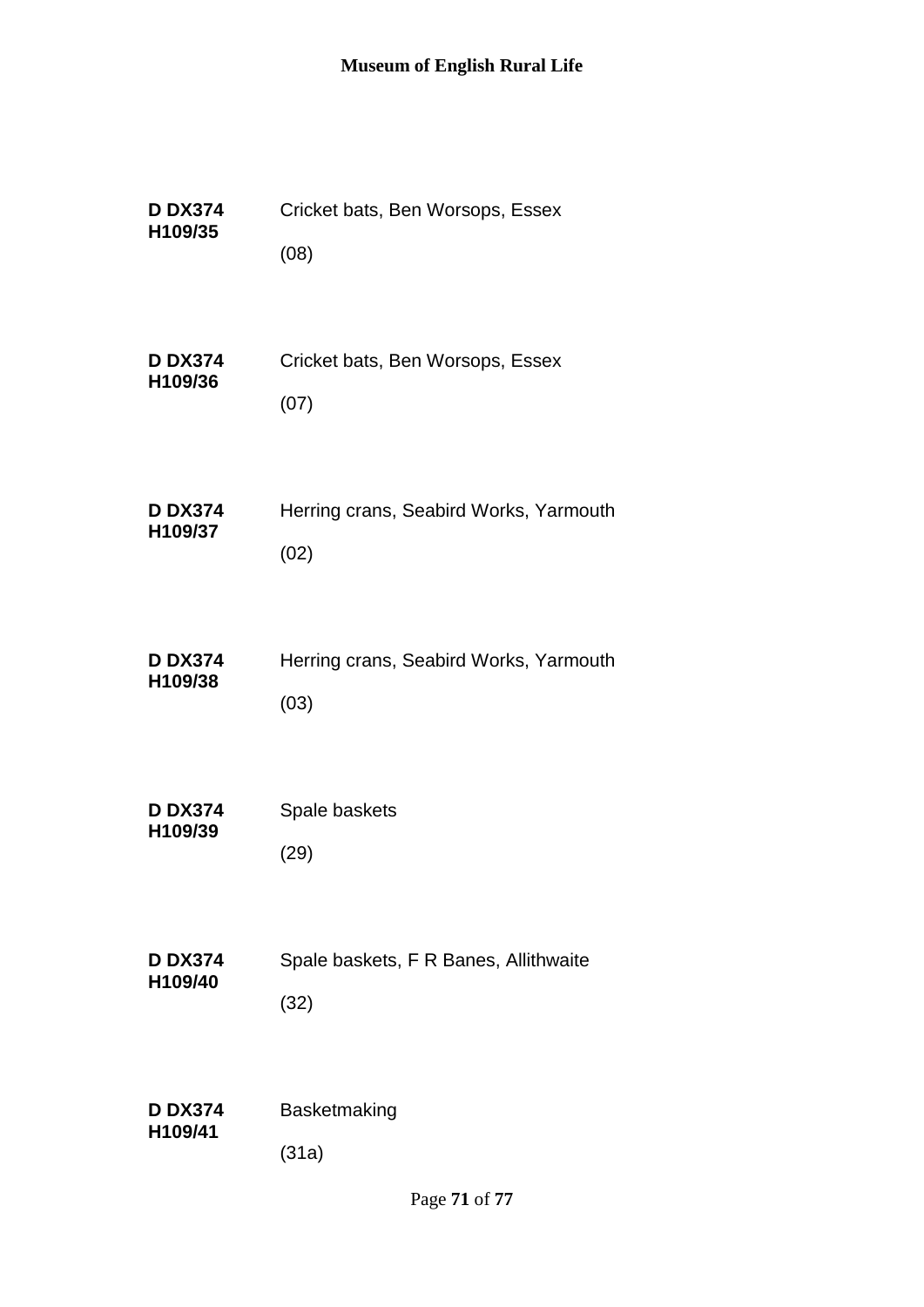| <b>D DX374</b>            | Basketmaking                                                                   |
|---------------------------|--------------------------------------------------------------------------------|
| H109/42                   | (30)                                                                           |
| <b>D DX374</b>            | Basketmaking                                                                   |
| H109/43                   | (31)                                                                           |
| <b>D DX374</b>            | Sussex trugs, R W Rich and Sons, East Hoathly                                  |
| H109/44                   | (03)                                                                           |
| <b>D DX374</b><br>H109/45 | Clog making at Alstons near Preston; clog making at Garstang,<br>Lancs<br>(17) |
| <b>D DX374</b>            | Crooks, E C Blake, Honiton                                                     |
| H109/46                   | (36)                                                                           |
| <b>D DX374</b><br>H109/47 | Ramshorn crooks, Mike Patterson; Ambleside; Cumbrian stone<br>wall<br>(28)     |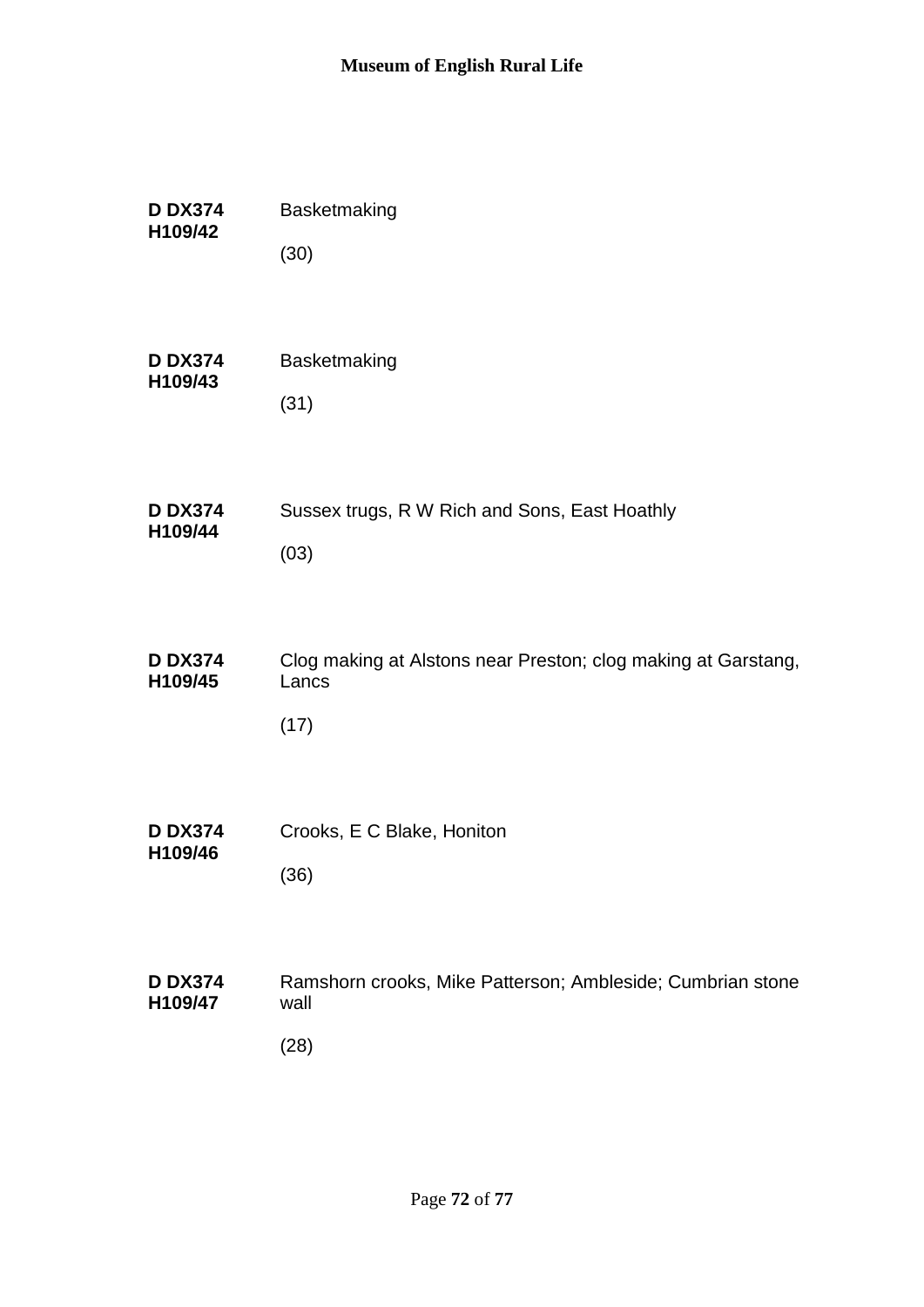## **Museum of English Rural Life**

| <b>D DX374</b> | <b>Bowl turner</b>                     |
|----------------|----------------------------------------|
| H109/48        | (49/50)                                |
| <b>D DX374</b> | Caning chairs                          |
| H109/49        | (19)                                   |
| <b>D DX374</b> | Caning chairs                          |
| H109/50        | (42/05)                                |
| <b>D DX374</b> | Coracles, Eustace Rogers [35mm]        |
| H109/51        | (40)                                   |
| <b>D DX374</b> | Welsh coracles, John Thomas            |
| H109/52        | (12)                                   |
| <b>D DX374</b> | Coracle fisherman, Wilson              |
| H109/53        | (16)                                   |
| <b>D DX374</b> | Salmon traps on River Severn, Putchers |
| H109/54        | (44/46)                                |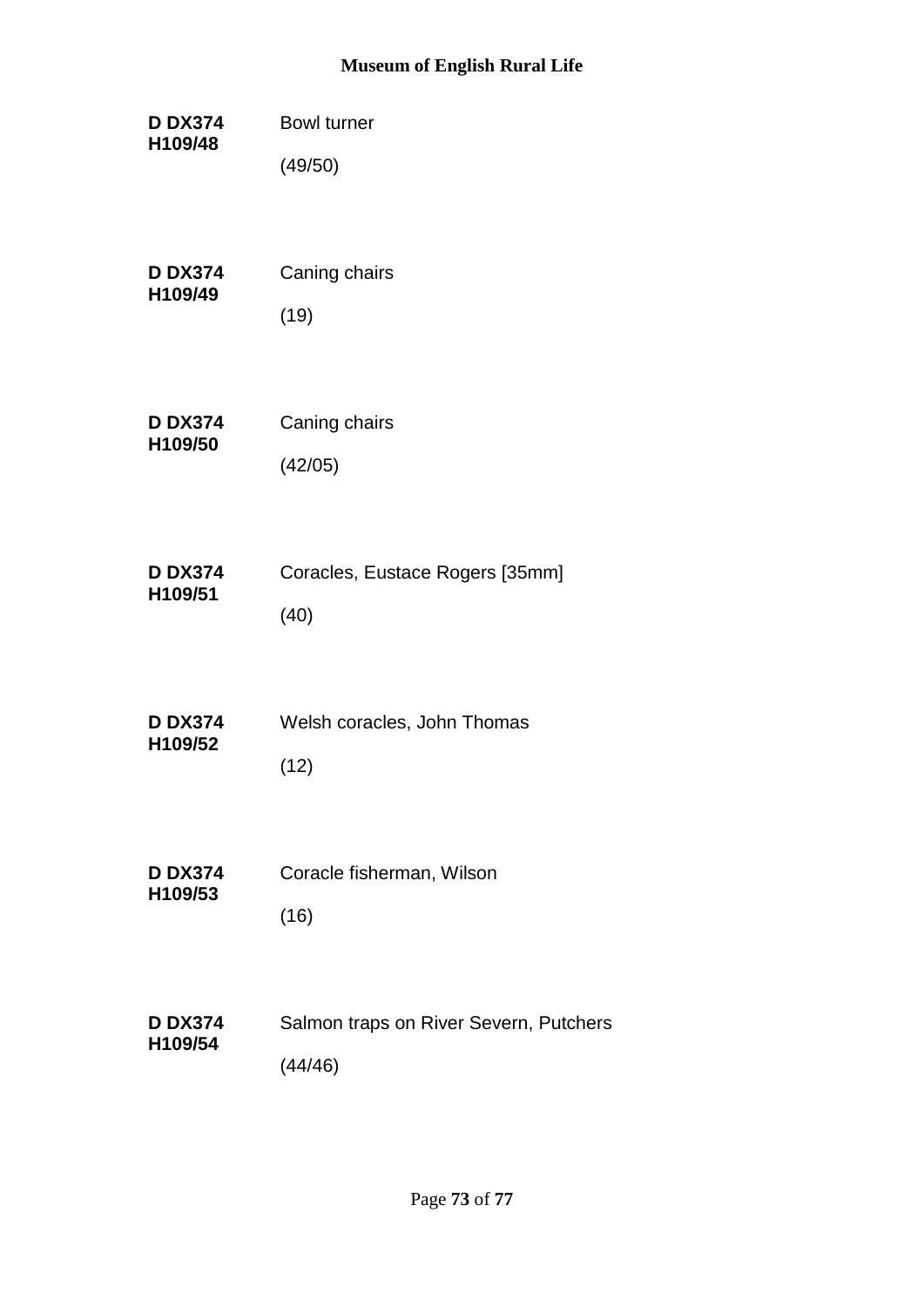## **Museum of English Rural Life**

| <b>D DX374</b>                     | [Felling trees]                                                                                                                                                                                                                                                                                                                                                                                         |
|------------------------------------|---------------------------------------------------------------------------------------------------------------------------------------------------------------------------------------------------------------------------------------------------------------------------------------------------------------------------------------------------------------------------------------------------------|
| H109/55                            | (45)                                                                                                                                                                                                                                                                                                                                                                                                    |
| <b>D DX374</b>                     | <b>Bowl turner</b>                                                                                                                                                                                                                                                                                                                                                                                      |
| H109/56                            | (14)                                                                                                                                                                                                                                                                                                                                                                                                    |
| <b>D DX374</b>                     | <b>Woodcarving, Tom Whitaker</b>                                                                                                                                                                                                                                                                                                                                                                        |
| H109/57                            | (32)                                                                                                                                                                                                                                                                                                                                                                                                    |
| <b>D DX374</b>                     | Sawmill                                                                                                                                                                                                                                                                                                                                                                                                 |
| H109/58                            | (26)                                                                                                                                                                                                                                                                                                                                                                                                    |
| <b>D DX374</b>                     | Sawmill                                                                                                                                                                                                                                                                                                                                                                                                 |
| H109/59                            | (24)                                                                                                                                                                                                                                                                                                                                                                                                    |
| <b>D DX374</b><br>H <sub>110</sub> | <b>SLIDES</b><br>n.d [1970-1985]<br>Aberdeen Market [18 items]<br>Ammerdown House [5 items]<br>Athelhampton [3 items]<br>Audley End [9 items]<br>Barrington [2 items]<br>Belvoir [4 items]<br>Bilkington Hall [6 items]<br><b>Blaise Hamlet [5 items]</b><br>Breamore [3 items]<br>Burghley [1 item]<br>Castle Howard [7 items]<br>Chatsworth [26 items]<br>Compton Wynyates [7 items]<br>Page 74 of 77 |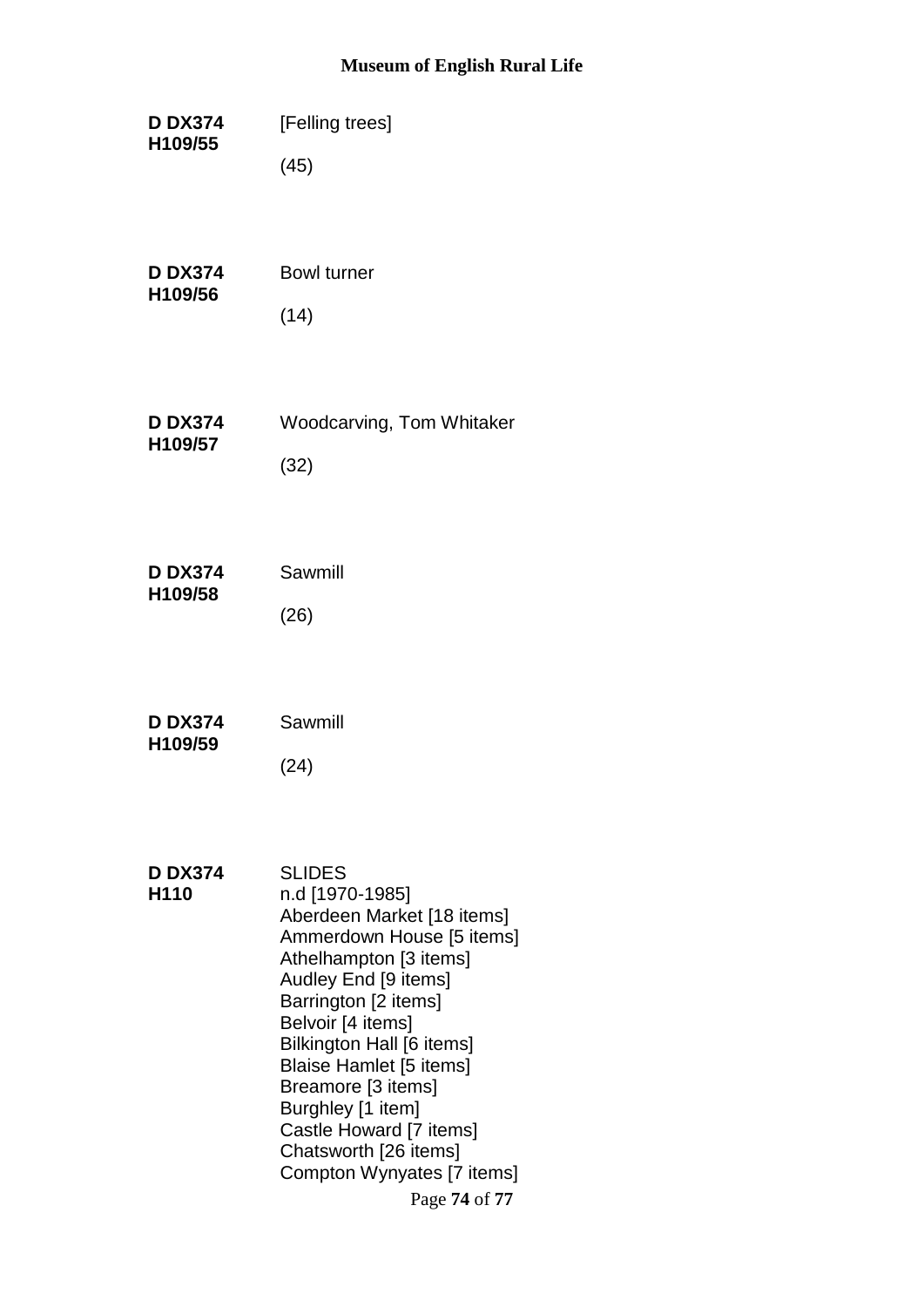Coughton [2 items] Dartington [3 items] Doddington [6 items] Dryham [3 items] Felbrigg [3 items] Haddon [14 items] Hale Park [2 items] Hampton Ct. [8 items] Harewood [7 items] Hatfield [3 items] Hever castle [8 items] Ickworth [5 items] Kedleston [7 items] Knebworth [1 item] Knole [5 items] Lanhydrock [5 items] Lytes Cary [3 items] Melford Hall [2 items] Montacute [10 items] Newby Hall [6 items] Osterley [5 items] Oxburgh [5 items] Paycocks Coggleshall [2 items] Penshurst [2 items] Portsoy [2 items] Ragley Hall [3 items] Rousham [4 items] Saltram House [4 items] Shaws Corner [1 item] Sherbourne [4 items] Shugborough [2 items] Tintinhull [4 items] The Vyne [6 items] Westonbirt [2 items] Woollatton [2 items] Arbroath smokies 4 items Boat building 9 items Book binding 17 items Book gilding 7 items Bricks 15 items Carts 13 items Cider 2 items Cider 7 items Clay pipes 1 items Coracles 10 items Cork 4 items Corn dollies 15 items Country views 10 items Crafts 30 items Crafts 6 items

Page **75** of **77**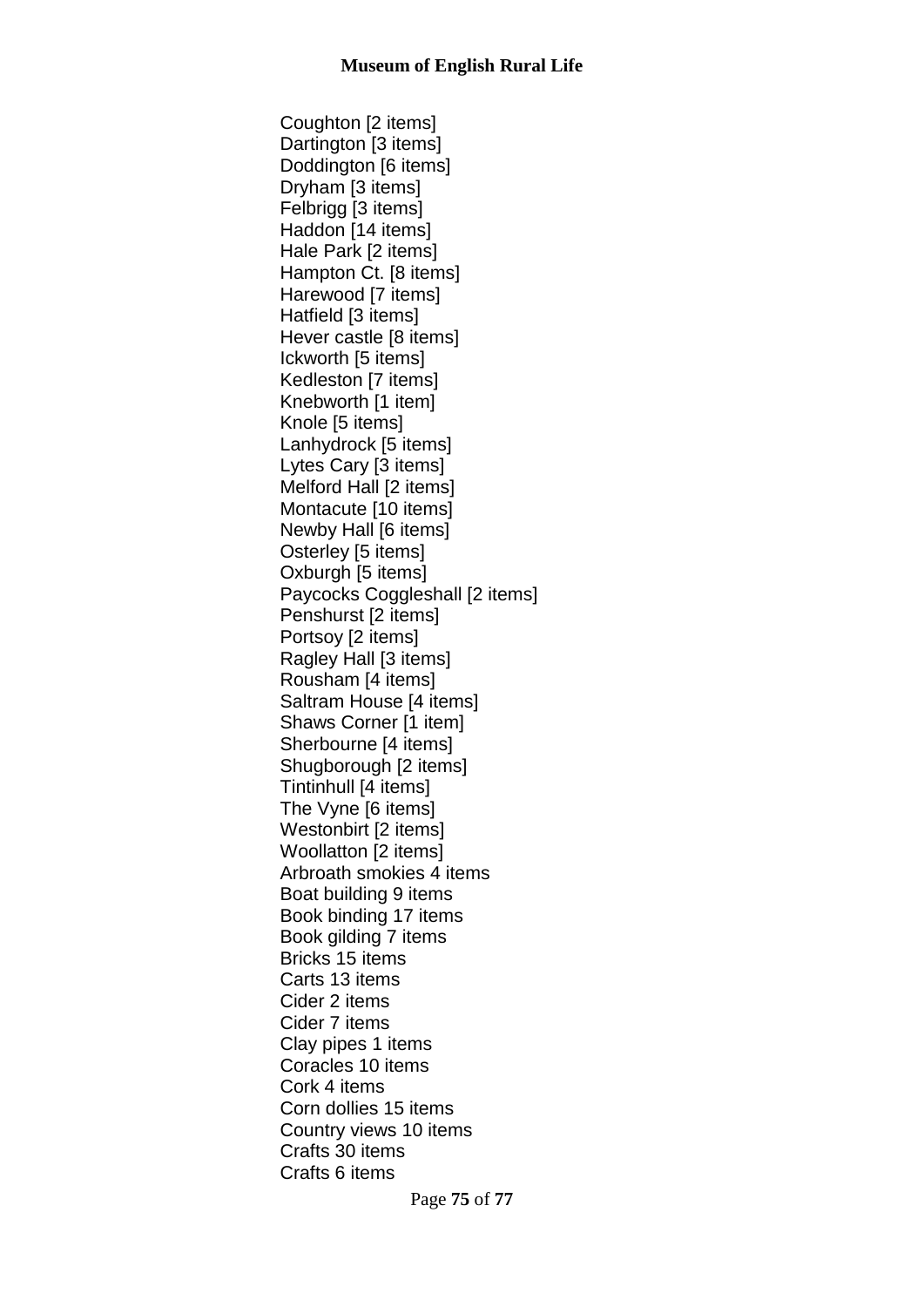Crafts 9 items Delabole slate 11 items Dew ponds 8 items Dressing stones 13 items Engines 45 items Falconry 8 items Feathers & Flies 6 items Finnan haddocks 4 items Fishing boat 8 items Fly tying 4 items Hops 8 items Horn 2 items Kippers 8 items Knitting 9 items Lacemaking 8 items Lavender 6 items Leather 8 items Lobster creeks 3 items Mills 41 items Misc. 77 items Misc. 16 items Netmaking 3 items Oysters 13 items Packwood 8 items Paper marbling 1 item Ploughing 16 items Pots 6 items Potters 35 items Quilting 1 item Rope 4 items Rope 8 items Salt 3 items Snuff 5 items Spinning wheels 18 items Steam engines 21 items Stone buildings 5 items Stone kerbs 5 items Stone roofs 6 items Stone walling 21 items Taxidermist 6 items Thatch 22 items Threshing 12 items Vellum 1 item Water diviner 2 items Water meadows 1 item Weaving 21 items Windmills 52 items Wrought iron 17 items